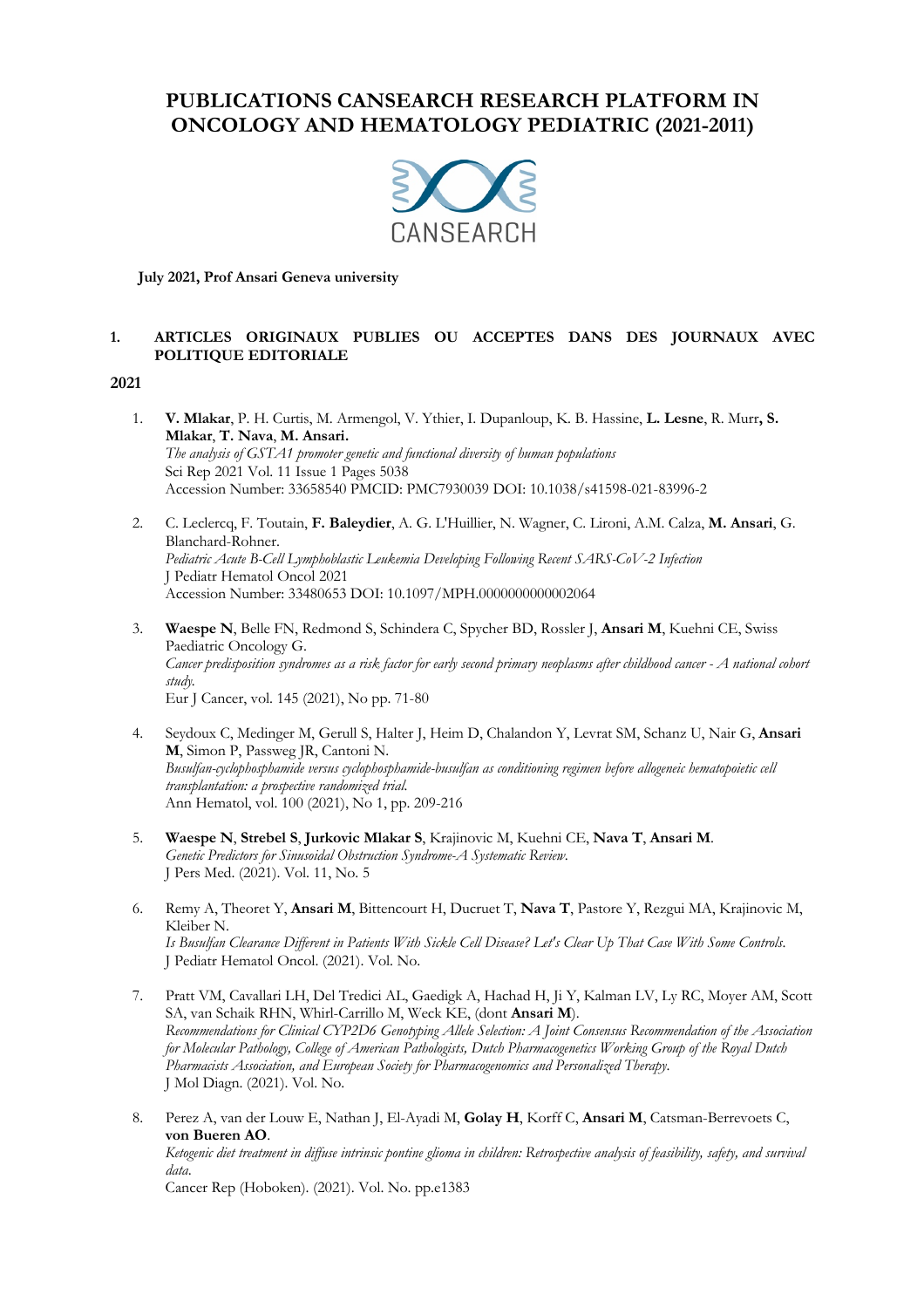- 9. **Papangelopoulou D**, **Ansari M**, Bartoli A, Fluss J, **von Bueren AO**. *Trigeminal nerve chronic motor denervation caused by cerebellar peduncle pilocytic astrocytoma*. Childs Nerv Syst. (2021). Vol. 37, No. 4, pp.1035-7
- 10. **Mlakar V**, Morel E, **Mlakar SJ**, **Ansari M**, **Gumy-Pause F**. *A review of the biological and clinical implications of RAS-MAPK pathway alterations in neuroblastoma*. J Exp Clin Cancer Res. (2021). Vol. 40, No. 1, pp.189
- 11. Lupatsch JE, Kreis C, Konstantinoudis G, **Ansari M**, Kuehni CE, Spycher BD. *Birth characteristics and childhood leukemia in Switzerland: a register-based case-control study*. Cancer Causes Control. (2021). Vol. 32, No. 7, pp.713-23
- 12. Iqbal M, Reljic T, Corbacioglu S, de la Fuente J, Gluckman E, Kumar A, Yassine F, Ayala E, El-Jawahri A, Murthy H, Almohareb F, Hashmi SK, Cappelli B, Alahmari A, Scigliuolo GM, Kassim A, Aljurf M, Kharfan-Dabaja MA, (dont **Ansari M**). *Systematic Review/Meta-Analysis on Efficacy of Allogeneic Hematopoietic Cell Transplantation in Sickle Cell Disease: An International Effort on Behalf of the Pediatric Diseases Working Party of European Society for Blood and Marrow Transplantation and the Sickle Cell Transplantation International Consortium*. Transplant Cell Ther. (2021). Vol. 27, No. 2, pp.167 e1- e12
- 13. Faulkner L, Verna M, Rovelli A, Agarwal RK, Dhanya R, Parmar L, Sedai A, Kumari A, Ramprakash S, Raghuram CP, Mehta P, Elizabeth S, Khalid S, Batool A, Ghilani SK, Fatima I, Zara T, Marwah P, Soni R, Trivedi D, Conter V, Canesi M, Othman D, Faeq V, Kleinschmidt K, Yesillipek A, Lam CG, Howard SC, Corbacioglu S, Pediatric Diseases Working Party of the European Blood and Marrow Transplantation Group (dont **Ansari M**).

*Setting up and sustaining blood and marrow transplant services for children in middle-income economies: an experience-driven position paper on behalf of the EBMT PDWP*. Bone Marrow Transplant. (2021). Vol. 56, No. 3, pp.536-43

- 14. **Ansari M**, Petrykey K, Rezgui MA, Del Vecchio V, Cortyl J, Ameur M, **Nava T**, Beaulieu P, St-Onge P, **Mlakar SJ, Uppugunduri CRS**, Theoret Y, Bartelink IH, Boelens JJ, Bredius RGM, Dalle JH, Lewis V, Kangarloo BS, Corbacioglu S, Sinnett D, Bittencourt H, Krajinovic M. *Genetic susceptibility to acute graft versus host disease in pediatric patients undergoing HSCT*. Bone Marrow Transplant. (2021). Vol. No.
- 15. Luana Lavieri, Christa Koenig, Nicole Bodmer, Philipp Agyeman, Katrin Scheinemann, **Marc Ansari**, Roland A Ammann. *Predicting Fever in Neutropenia with Safety Relevant Events in Children Undergoing Chemotherapy for Cancer : the Prospective Multicenter SPOG 2015 FN Definition Study.*  Pediatr Blood Cancer. (2021) , pp. e29253
- 16. Srinivasamurthy SK, Ashokkumar R, Kodidela S, Howard SC, Samer CF, **Uppugunduri CRS**. *Impact of computerised physician order entry (CPOE) on the incidence of chemotherapy-related medication errors: a systematic review*. Eur J Clin Pharmacol. (2021). Vol. No.
- 17. Srinivasamurthy SK, Ashokkumar R, Kodidela S, Howard SC, Samer CF, **Chakradhara Rao US**. *Impact of computerised physician order entry (CPOE) on the incidence of chemotherapy-related medication errors: a systematic review*.
	- Eur J Clin Pharmacol. (2021). Vol. No.
- 18. **Bernard F**, **Uppungunduri CRS**, Meyer S, Cummins M, Patrick K, James B, Skinner R, Tewari S, Carpenter B, Wynn R, Veys P, Amrolia P, UK Paediatric BMT group. *Excellent overall and chronic graft-versus-host-disease-free event-free survival in Fanconi anaemia patients undergoing matched related- and unrelated-donor bone marrow transplantation using alemtuzumab-Flu-Cy: the UK experience*. Br J Haematol. (2021). Vol. 193, No. 4, pp.804-13
- 19. **Marc Ansari**, **Chakradhara Rao Uppugunduri**, **Patricia Huezo-Diaz Curtis**, **Tiago Nava**, M. Aziz Rezgui, **Vid Mlakar**, **Simona Jurkovic Mlakar**, **Nicolas Waespe**, Yves Théoret, **Fabienne Gumy-Pause**, **Fanette Bernard**, Yves Chalandon, JJ Boelens, R.G.M Bredius, J.H. Dalle, Christa Nath, Selim Corbacioglu, Christina Peters, Peter Bader, Peter Shaw, Henrique Bittencourt, and Maja Krajinovic.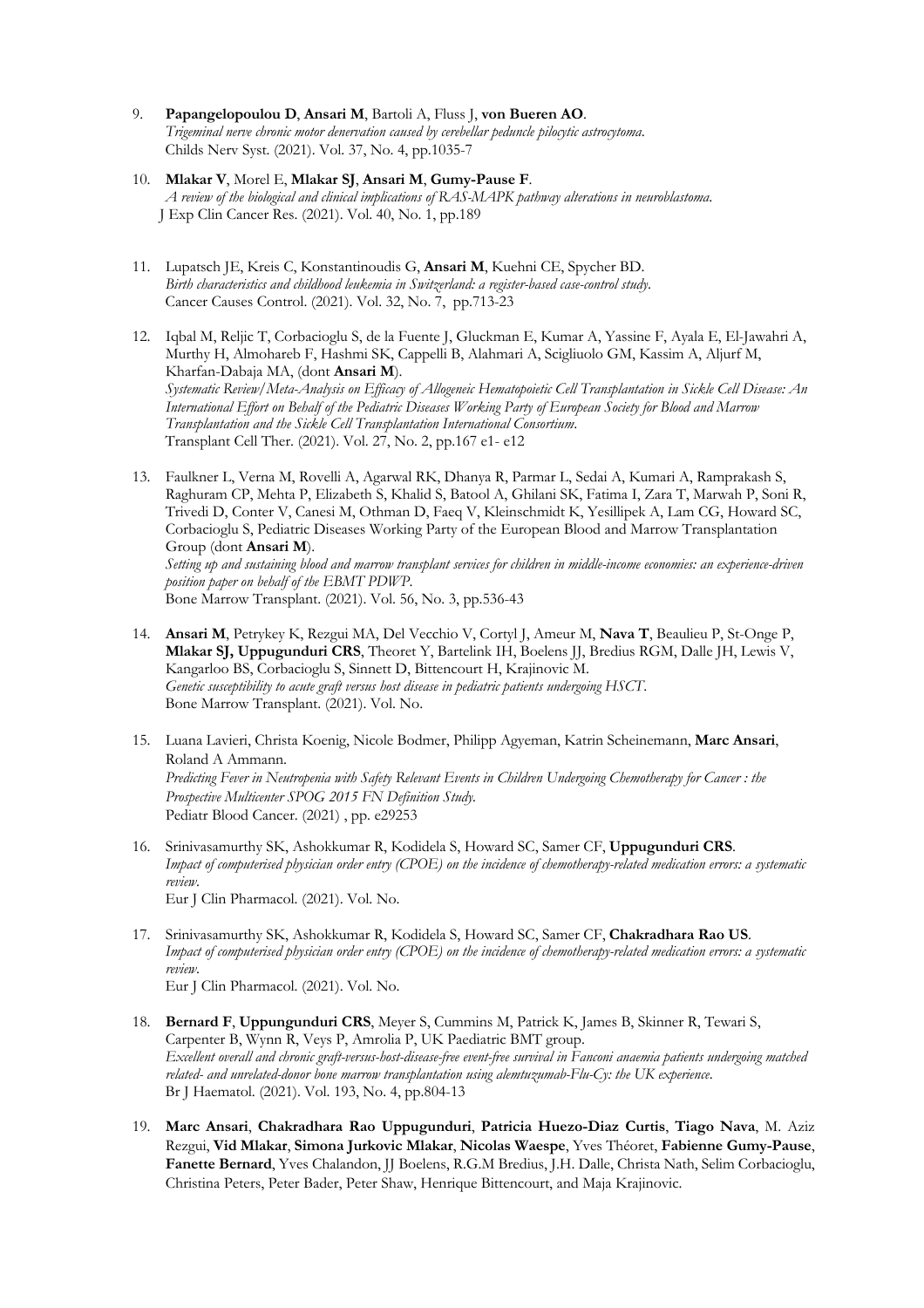*Association study of candidate DNA repair gene variants and acute graft versus host disease in pediatric patients receiving allogeneic hematopoietic stem cell transplantation.* The Pharmacogenomics Journal. April 2021 (Accepté mais pas publié)

- 20. Rahel Kasteler, Christa Lichtensteiger, Christina Schindera, **Marc Ansari**, Claudia E. Kuehni, for the Swiss Pediatric Oncology Group. *Validation of questionnaire-reported chest wall abnormalities with a telephone interview in Swiss childhood cancer survivors.*  BMC cancer. June 2021. (Accepté mais pas publié)
- 21. **Khalil Ben Hassine**, **Tiago Nava**, Yves Theoret, Christa E. Nath, Youssef Daali, Nastya Kassir, Victor Lewis, Robert G M Bredius, Peter J. Shaw, Henrique Bittencourt, Maja Krajinovic, **Chakradhara Rao Satyanarayana Uppugunduri**, **Marc Ansari**.

*Precision dosing of IV busulfan in pediatric hematopoietic stem cell transplantation: Results from a multicenter population pharmacokinetic study.*

Pharmacometrics & Systems Pharmacology. June 2021. (Accepté mais pas publié)

22. Marianne Ifversen, Luisa Sisinni, Krzysztof Kalwak, Daphna Hutt, Thomas Lehrnbecher, Adriana Balduzzi, Tamara Diesch, Andrea Jarisch, Tayfun Güngör, Jerry Stein, Isaac Yaniv, Halvard Bonig, Michaela Kuhlen, **Marc Ansari**, **Tiago Nava**, Jean-Hugues Dalle, Cristina Diaz De Heredia, Eugenia Trigoso, Ulrike Falkenberg, Mihaela Hartmann, Marco Deiana, Marta Canesi, Chiara Broggi, Alice Bertaina, Brenda Gibson, Gergely Krivan, Kim Vettenranta, Toni Matic, Jochen Buechner, Anita Lawitschka, Christina Peters, Akif Yeşilipek, Koray Yalçın, Giovanna Lucchini, Shahrzad Bakhtiar, Dominik Turkiewicz, Riitta Niinimäki, Jacek Wachowiak, Simone Cesaro, Arnaud Dalissier, Selim Corbacioglu, Andre Manfred Willasch, Peter Bader.

*Supportive care during paediatric haematopoietic stem cell transplantation: prevention of infections. A report from workshops on supportive care of the Paediatric Diseases Working Party (PDWP) of the European Society for Blood and Marrow Transplantation (EBMT).* 

Frontiers in Pediatrics, section Pediatric Oncology. 2021. (Accepté mais pas publié)

### **2020**

23. Willasch AM, Peters C, Sedlacek P, Dalle JH, Kitra-Roussou V, Yesilipek A, Wachowiak J, Lankester A, Prete A, Hamidieh AA, Ifversen M, Buechner J, Krivan G, Hamladji RM, Diaz-de-Heredia C, Skorobogatova E, Michel G, Locatelli F, Bertaina A, Veys P, Dupont S, Or R, Gungor T, Aleinikova O, Sufliarska S, Sundin M, Rascon J, Kaare A, Nemet D, Fagioli F, Klingebiel TE, Styczynski J, Bierings M, Nagy K, Abecasis M, Afanasyev B, **Ansari M**, Vettenranta K, Alseraihy A, Chybicka A, Robinson S, Bertrand Y, Kupesiz A, Ghavamzadeh A, Campos A, Pichler H, Dalissier A, Labopin M, Corbacioglu S, Balduzzi A, Galimard JE, Bader P.

*Myeloablative conditioning for allo-HSCT in pediatric ALL: FTBI or chemotherapy? A multicenter EBMT-PDWP study* Bone Marrow Transplant, (2020)

- 24. **Uppugunduri CRS**, Muthukumaran J, **Robin S**, Santos-Silva T, **Ansari M**. *In silico and in vitro investigations on the protein-protein interactions of glutathione S-transferases with mitogen-activated protein kinase 8 and apoptosis signal-regulating kinase 1.* J Biomol Struct Dyn, vol. (2020), No pp. 1-11
- 25. Uden T, Bertaina A, Abrahamsson J, **Ansari M**, Balduzzi A, Bourquin JP, Gerhardt C, Bierings M, Hasle H, Lankester A, Mischke K, Moore AS, Nivison-Smith I, Pieczonka A, Peters C, Sedlacek P, Reinhardt D, Stein J, Versluys B, Wachowiak J, Willems L, Zimmermann M, Locatelli F, Sauer MG. *Outcome of children relapsing after first allogeneic haematopoietic stem cell transplantation for acute myeloid leukaemia: a retrospective I-BFM analysis of 333 children.* Br J Haematol, (2020)
- 26. Strahm B, Loewecke F, Niemeyer CM, Albert M, **Ansari M**, Bader P, Bertrand Y, Burkhardt B, Da Costa LM, Ferster A, Fischer A, Güngör T, Gruhn B, Hainmann I, Kapp F, Lang P, Müller I, Schulz A, Szvetnik A, Wlodarski M, Noellke P, Leblanc T, Dalle JH. *Favorable outcomes of hematopoietic stem cell transplantation in children and adolescents with Diamond-Blackfan anemia.* Blood Adv, vol. 4 (2020), No 8, pp. 1760-1769
- 27. **Robin SKD**, **Ansari M**, **Uppugunduri CRS**. *Spectrophotometric Screening for Potential Inhibitors of Cytosolic Glutathione S-Transferases.* J Vis Exp, (2020), No 164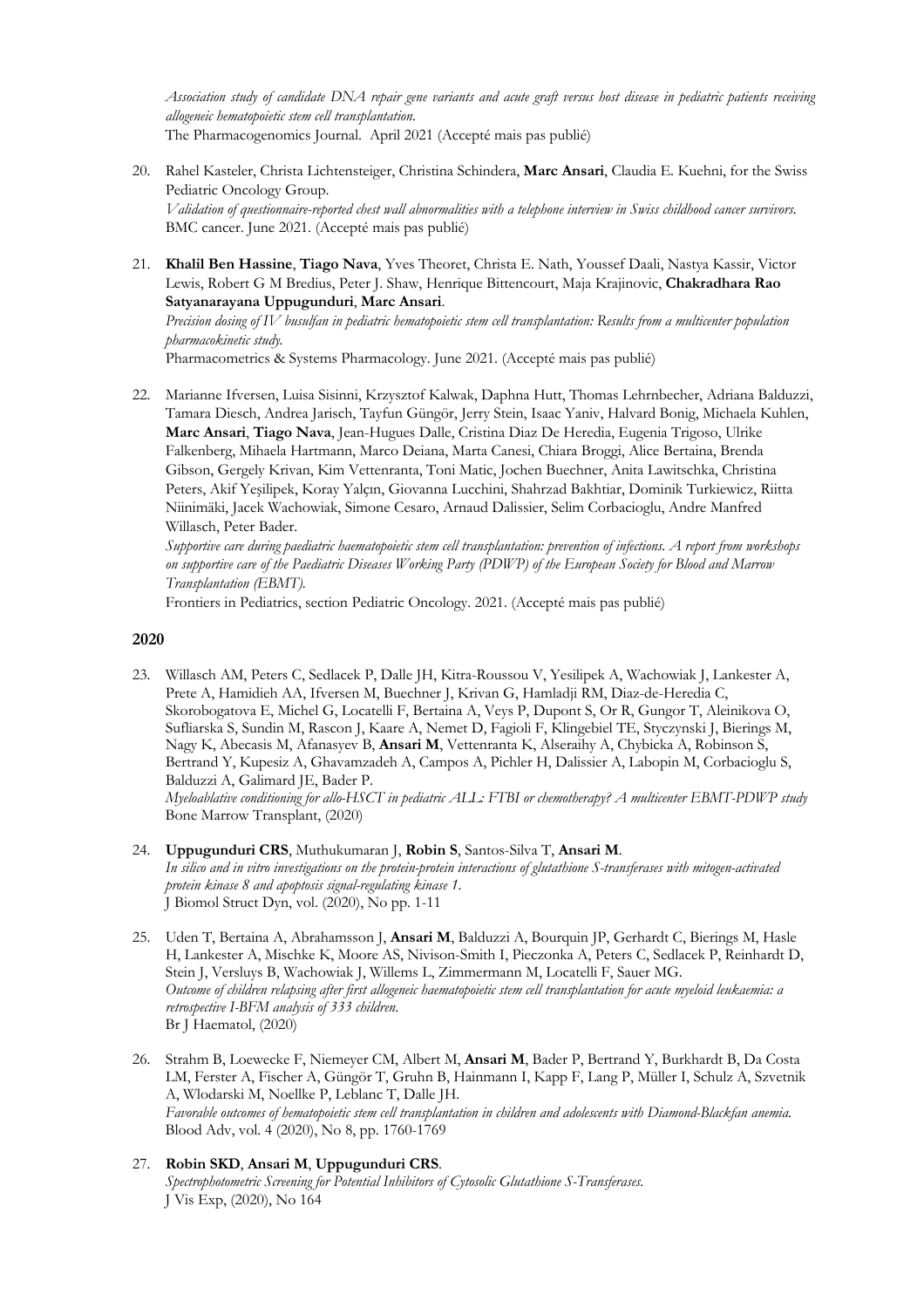- 28. Peters C, Dalle JH, Locatelli F, Poetschger U, Sedlacek P, Buechner J, Shaw PJ, Staciuk R, Ifversen M, Pichler H, Vettenranta K, Svec P, Aleinikova O, Stein J, Gungor T, Toporski J, Truong TH, Diaz-de-Heredia C, Bierings M, Ariffin H, Essa M, Burkhardt B, Schultz K, Meisel R, Lankester A, **Ansari M**, Schrappe M, Group IS, von Stackelberg A, IntRe ALLSG, Balduzzi A, Group IBSS, Corbacioglu S, Party EPDW, Bader P. *Total Body Irradiation or Chemotherapy Conditioning in Childhood ALL: A Multinational, Randomized, Noninferiority Phase III Study.* J Clin Oncol, vol. (2020), No pp. JCO2002529 29. Otth M, Schindera C, Gungor T, **Ansari M**, Scheinemann K, Belle FN, Latzin P, von der Weid N, Kuehni
- CE, Swiss Pediatric Oncology G. *Transplant characteristics and self-reported pulmonary outcomes in Swiss childhood cancer survivors after hematopoietic stem cell transplantation-a cohort study.* Bone Marrow Transplant, (2020)
- 30. **Nava T**, **Ansari M**, Dalle JH, de Heredia CD, Gungor T, Trigoso E, Falkenberg U, Bertaina A, Gibson B, Jarisch A, Balduzzi A, Boenig H, Krivan G, Vettenranta K, Matic T, Buechner J, Kalwak K, Lawitschka A, Yesilipek A, Lucchini G, Peters C, Turkiewicz D, Niinimaki R, Diesch T, Lehrnbecher T, Sedlacek P, Hutt D, Dalissier A, Wachowiak J, Yaniv I, Stein J, Yalcin K, Sisinni L, Deiana M, Ifversen M, Kuhlen M, Meisel R, Bakhtiar S, Cesaro S, Willasch A, Corbacioglu S, Bader P.

*Supportive care during pediatric hematopoietic stem cell transplantation: beyond infectious diseases. A report from workshops on supportive care of the Pediatric Diseases Working Party (PDWP) of the European Society for Blood and Marrow Transplantation (EBMT)*

Bone Marrow Transplan, vol 55(2020), No 6, pp. 1126-1136

- 31. Moussaoui D, Benard J, Yaron M, **Bernard F**, Adam C, Vulliemoz N, Bouthors T, Andrey V, **Ansari M**, Girardin C, **Gumy-Pause F**. *Hypergonadotropic hypogonadism after ovarian tissue cryopreservation on a 13-year-old female: A case report and review of the literature.* J Gynecol Obstet Hum Reprod, vol. 50 (2020), No 2, pp. 102029
- 32. Langer T, Clemens E, Broer L, Maier L, Uitterlinden AG, de Vries ACH, van Grotel M, Pluijm SFM, Binder H, Mayer B, von dem Knesebeck A, Byrne J, van Dulmen-den Broeder E, Crocco M, Grabow D, Kaatsch P, Kaiser M, Spix C, Kenborg L, Winther JF, Rechnitzer C, Hasle H, Kepak T, van der Kooi AF, Kremer LC, Kruseova J, Bielack S, Sorg B, Hecker-Nolting S, Kuehni CE, **Ansari M**, Kompis M, van der Pal H, Parfitt R, Deuster D, Matulat P, Tillmanns A, Tissing WJE, Beck JD, Elsner S, Am Zehnhoff-Dinnesen A, van den Heuvel-Eibrink MM, Zolk O, PanCare Lc. *Usefulness of current candidate genetic markers to identify childhood cancer patients at risk for platinum-induced ototoxicity: Results of the European PanCareLIFE cohort study.* Eur J Cancer, vol. 138 (2020), No pp. 212-224
- 33. Koenig C, Bodmer N, Agyeman PKA, Niggli F, Adam C, **Ansari M**, Eisenreich B, Keller N, Leibundgut K, Nadal D, Roessler J, Scheinemann K, Simon A, Teuffel O, von der Weid NX, Zeller M, Zimmermann K, Ammann RA. *39·0°C versus 38·5°C ear temperature as fever limit in children with neutropenia undergoing chemotherapy for cancer: a multicentre, cluster-randomised, multiple-crossover, non-inferiority trial.* Lancet Child Adolesc Health, vol. 4 (2020), No 7, pp. 495-502
- 34. Hamzic S, Aebi S, Joerger M, Montemurro M, **Ansari M**, Amstutz U, Largiader C. *Fluoropyrimidine chemotherapy: recommendations for DPYD genotyping and therapeutic drug monitoring of the Swiss Group of Pharmacogenomics and Personalised Therapy.* Swiss Med Wkly, vol. 150 (2020), No pp. w20375
- 35. Haeberle B, Rangaswami A, Krailo M, Czauderna P, Hiyama E, Maibach R, Lopez-Terrada D, Aronson DC, Alaggio R, **Ansari M**, Malogolowkin MH, Perilongo G, O'Neill AF, Trobaugh-Lotrario AD, Watanabe K, Schmid I, von Schweinitz D, Ranganathan S, Yoshimura K, Hishiki T, Tanaka Y, Piao J, Feng Y, Rinaldi E, Saraceno D, Derosa M, Meyers RL. *The importance of age as prognostic factor for the outcome of patients with hepatoblastoma: Analysis from the Children's Hepatic tumors International Collaboration (CHIC) database.* Pediatr Blood Cancer, vol. 67 (2020), No 8, pp. e28350
- 36. Dilo A, Daali Y, Desmeules J, Chalandon Y, **Uppugunduri CRS**, **Ansari M**. *Comparing Dried Blood Spots and Plasma Concentrations for Busulfan Therapeutic Drug Monitoring in Children.* Ther Drug Monit, vol. 42 (2020), No 1, pp. 111-117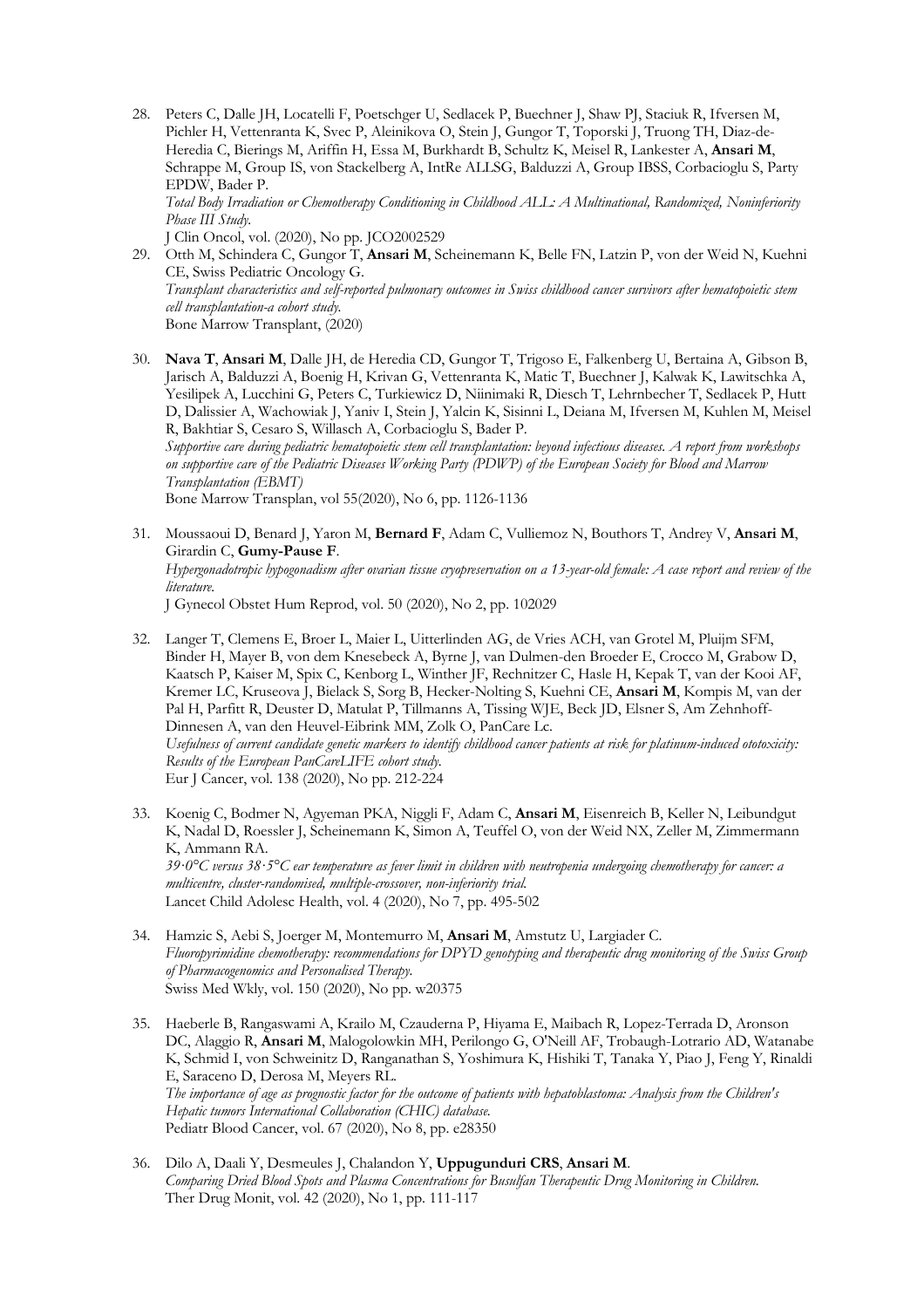- 37. De Clercq E, Rost M, von der Weid N, **Ansari M**, Elger BS. *To be or not to be in the social media arena? The perspective of healthcare providers working within adolescent and young adult oncology in Switzerland* Int J Adolesc Med Health, (2020)
- 38. Cesaro S, Pillon M, Sauer M, Smiers F, Faraci M, de Heredia CD, Wynn R, Greil J, Locatelli F, Veys P, Uyttebroeck A, Ljungman P, Chevalier P, **Ansari M**, Badell I, Gungor T, Salim R, Tischer J, Tecchio C, Russell N, Chybicka A, Styzynski J, Krivan G, Smith O, Stein J, Afanasyev B, Pochon C, Menconi MC, Bosman P, Mauro M, Tridello G, de Latour RP, Dufour C. *Long-term outcome after allogeneic hematopoietic stem cell transplantation for Shwachman-Diamond syndrome: a retrospective analysis and a review of the literature by the Severe Aplastic Anemia Working Party of the European Society for Blood and Marrow Transplantation (SAAWP-EBMT).* Bone Marrow Transplant, vol 55(2020), No 9, pp. 1796-1809
- 39. Bradford KL, Liu S, Krajinovic M, **Ansari M**, Garabedian E, Tse J, Wang X, Shaw KL, Gaspar HB, Candotti F, Kohn DB. *Busulfan Pharmacokinetics in Adenosine Deaminase-Deficient Severe Combined Immunodeficiency Gene Therapy.* Biol Blood Marrow Transplant, (2020)
- 40. Balduzzi A, Bönig H, Jarisch A, Nava T, **Ansari M**, Cattoni A, Prunotto G, Lucchini G, Krivan G, Matic T, Kalwak K, Yesilipek A, Ifversen M, Svec P, Buechner J, Vettenranta K, Meisel R, Lawitschka A, Peters C, Gibson B, Dalissier A, Corbacioglu S, Willasch A, Dalle JH, Bader P. *ABO incompatibile graft management in pediatric transplantation.* Bone Marrow Transplant, (2020)
- 41. Baenzinger J. RK, Mader L., Harju E., **Ansari M**., **Waespe N**., Scheinemann K., Michel G. *Post-traumatic stress in parents of childhood cancer survivors and the Swiss general population* Journal for Psychosocial Oncology - Research & Practice, vol. 2 (2020), No 3
- 42. **Ansari M**, Petrykey K, Rezgui MA, Del Vecchio V, Cortyl J, Ralph RO, **Nava T**, Beaulieu P, St-Onge P, **Jurkovic Mlakar S**, Huezo-Diaz Curtis P, **Uppugunduri CRS**, **Lesne L**, Theoret Y, Chalandon Y, Bartelink IH, Boelens JJ, Bredius RGM, Dalle JH, Lewis V, Kangarloo BS, Peters C, Sinnett D, Bittencourt H, Krajinovic M, Pediatric Disease Working Party of the European Society for B, Marrow T. *Genetic Susceptibility to Hepatic Sinusoidal Obstruction Syndrome in Pediatric Patients Undergoing Hematopoietic Stem Cell Transplantation.* Biol Blood Marrow Transplant, vol. 26 (2020), No 5, pp. 920-927
- 43. de la Fuente J, Gluckman E, Makani J, Telfer P, Faulkner L, Corbacioglu S, Paediatric Diseases Working Party of the European Society for Blood and Marrow Transplantation (dont **Ansari M**). *The role of haematopoietic stem cell transplantation for sickle cell disease in the era of targeted disease-modifying therapies and gene editing*. Lancet Haematol. (2020). Vol. 7, No. 12, pp.e902-e11
- 44. Otth M, Schindera C, Gungor T, **Ansari M**, Scheinemann K, Belle FN, Latzin P, von der Weid N, Kuehni CE, Swiss Pediatric Oncology G. *Transplant characteristics and self-reported pulmonary outcomes in Swiss childhood cancer survivors after hematopoietic stem cell transplantation-a cohort study*. Bone Marrow Transplant. (2020). Vol. No.
- 45. Xaviar S, Kumar S, Ramasamy K, **Chakradhara Rao US**. *Indo-Swiss symposium on advances in pharmacogenomic strategies for implementation of personalized medicine*. Pharmacogenomics. (2020). Vol. No.
- 46. **von Bueren AO**, Hagel C, Rutkowski S. *Cerebrospinal fluid evaluation in adult patients with medulloblastoma*. Lancet Oncol. (2020). Vol. 21, No. 3, pp.e120
- 47. Schindera C, Kuehni CE, Pavlovic M, Haegler-Laube ES, Rhyner D, **Waespe N**, Roessler J, Suter T, von der Weid NX. *Diagnosing Preclinical Cardiac Dysfunction in Swiss Childhood Cancer Survivors: Protocol for a Single-Center Cohort Study*. JMIR Res Protoc. (2020). Vol. 9, No. 6, pp.e17724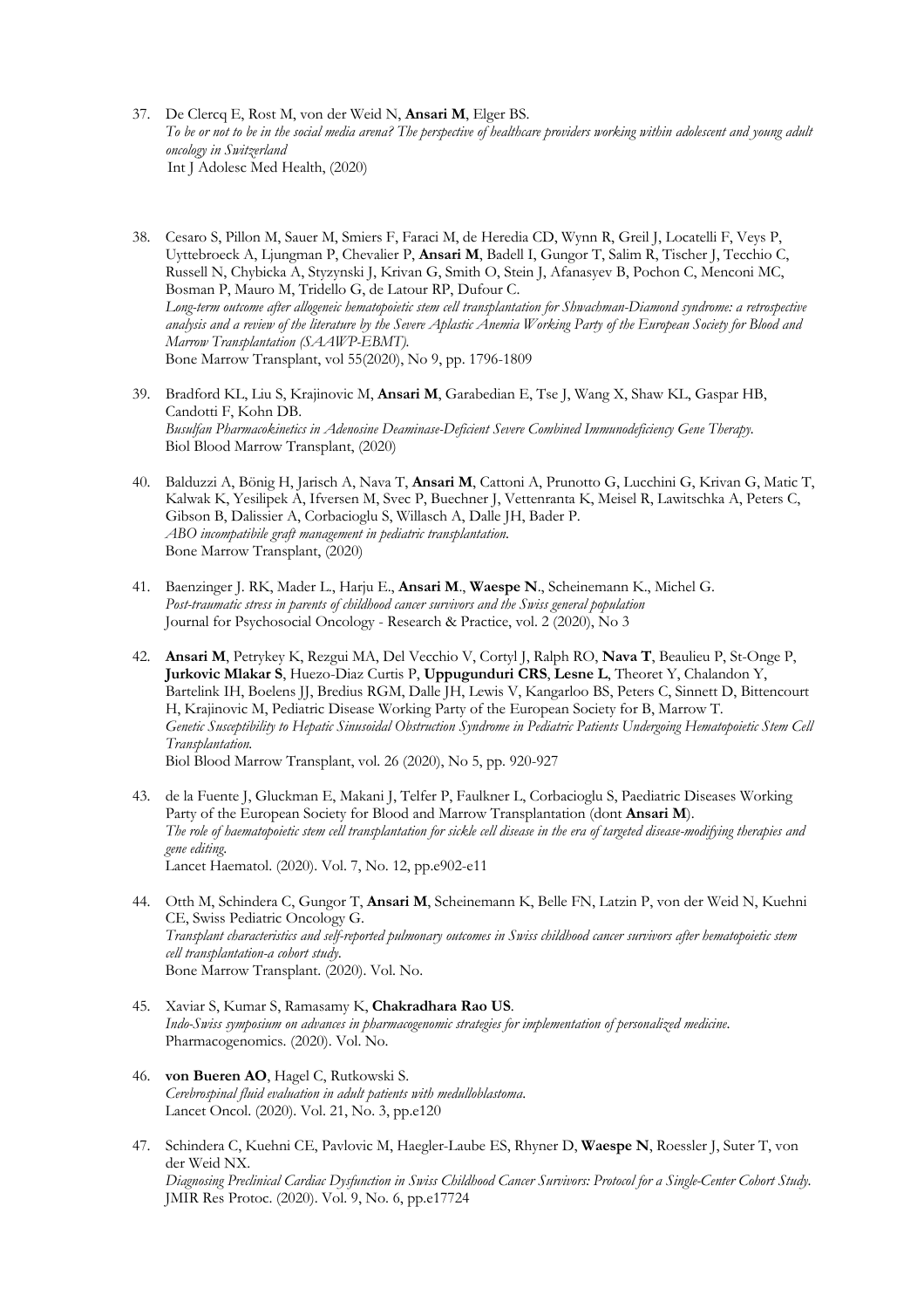48. Ottensmeier H, Schlegel PG, Eyrich M, Wolff JE, Juhnke BO, von Hoff K, Frahsek S, Schmidt R, Faldum A, Fleischhack G, **von Bueren A**, Friedrich C, Resch A, Warmuth-Metz M, Krauss J, Kortmann RD, Bode U, Kuhl J, Rutkowski S.

*Treatment of children under 4 years of age with medulloblastoma and ependymoma in the HIT2000/HIT-REZ 2005 trials: Neuropsychological outcome 5 years after treatment*.

- PLoS One. (2020). Vol. 15, No. 1, pp.e0227693
- 49. Mynarek M, von Hoff K, Pietsch T, Ottensmeier H, Warmuth-Metz M, Bison B, Pfister S, Korshunov A, Sharma T, Jaeger N, Ryzhova M, Zheludkova O, Golanov A, Rushing EJ, Hasselblatt M, Koch A, Schuller U, von Deimling A, Sahm F, Sill M, Riemenschneider MJ, Dohmen H, Monoranu CM, Sommer C, Staszewski O, Mawrin C, Schittenhelm J, Bruck W, Filipski K, Hartmann C, Meinhardt M, Pietschmann K, Haberler C, Slavc I, Gerber NU, Grotzer M, Benesch M, Schlegel PG, Deinlein F, **von Bueren AO**, Friedrich C, Juhnke BO, Obrecht D, Fleischhack G, Kwiecien R, Faldum A, Kortmann RD, Kool M, Rutkowski S.

*Nonmetastatic Medulloblastoma of Early Childhood: Results From the Prospective Clinical Trial HIT-2000 and An Extended Validation Cohort*.

J Clin Oncol. (2020). Vol. 38, No. 18, pp.2028-40

- 50. Lima JJ, Thomas CD, Barbarino J, Desta Z, Van Driest SL, El Rouby N, Johnson JA, Cavallari LH, Shakhnovich V, Thacker DL, Scott SA, Schwab M, **Uppugunduri CRS**, Formea CM, Franciosi JP, Sangkuhl K, Gaedigk A, Klein TE, Gammal RS, Furuta T. *Clinical Pharmacogenetics Implementation Consortium (CPIC) Guideline for CYP2C19 and Proton Pump Inhibitor Dosing*. Clin Pharmacol Ther. (2020). Vol. No.
- 51. Kodidela S, Dorababu P, Thakkar DN, Dubashi B, Sundaram R, Muralidharan N, Nidanapu RP, Aribandi A, Pradhan SC, **Uppugunduri CRS**. *Association of NUDT15\*3 and FPGS 2572C>T Variants with the Risk of Early Hematologic Toxicity During 6-MP and Low-Dose Methotrexate-Based Maintenance Therapy in Indian Patients with Acute Lymphoblastic Leukemia*. Genes (Basel). (2020). Vol. 11, No. 6,
- 52. Junger ST, Andreiuolo F, Mynarek M, Wohlers I, Rahmann S, Klein-Hitpass L, Dorner E, Zur Muhlen A, Velez-Char N, von Hoff K, Warmuth-Metz M, Kortmann RD, Timmermann B, **von Bueren A**, Rutkowski S, Pietsch T. *CDKN2A deletion in supratentorial ependymoma with RELA alteration indicates a dismal prognosis: a retrospective analysis of the HIT ependymoma trial cohort*. Acta Neuropathol. (2020). Vol. 140, No. 3, pp.405-7
- 53. Junger ST, Andreiuolo F, Mynarek M, Dorner E, Zur Muhlen A, Rutkowski S, **von Bueren AO**, Pietsch T. *Ependymomas in infancy: underlying genetic alterations, histological features, and clinical outcome*. Childs Nerv Syst. (2020). Vol. No.
- 54. Duan L, Renzi S, Weidman D, **Waespe N**, Chami R, Manson D, Cada M, Carcao M. *Sirolimus Treatment of an Infant With Intrathoracic Kaposiform Hemangioendothelioma Complicated by Life-threatening Pleural and Pericardial Effusions*. J Pediatr Hematol Oncol. (2020). Vol. 42, No. 1, pp.74-8
- 55. Adam C, Deffert C, Leyvraz C, Primi MP, Simon JP, Beck Popovic M, Benard J, Bouthors T, Girardin C, Streuli I, Vulliemoz N, **Gumy-Pause F**. *Use and Effectiveness of Sperm Cryopreservation for Adolescents and Young Adults: A 37-Year Bicentric Experience*. J Adolesc Young Adult Oncol. (2020). Vol. No.

- 56. Weiss A, Sommer G, Schindera C, Wengenroth L, Karow A, Diezi M, Michel G, Kuehni CE, Swiss paediatric oncology group (SPOG) (dont **Ansari M**). *Hearing loss and quality of life in survivors of paediatric CNS tumours and other cancers.* Qual Life Res, vol. 28 (2019), No 2, pp. 515-521
- 57. Sommer G, Schindler M, Redmond S, Pfeiffer V, Konstantinoudis G, Ammann RA, **Ansari M**, Hengartner H, Michel G, Kuehni CE, Swiss Paediatric Oncology Group. *Temporal trends in incidence of childhood cancer in Switzerland, 1985-2014.* Cancer Epidemiol, vol. 61 (2019), No pp. 157-164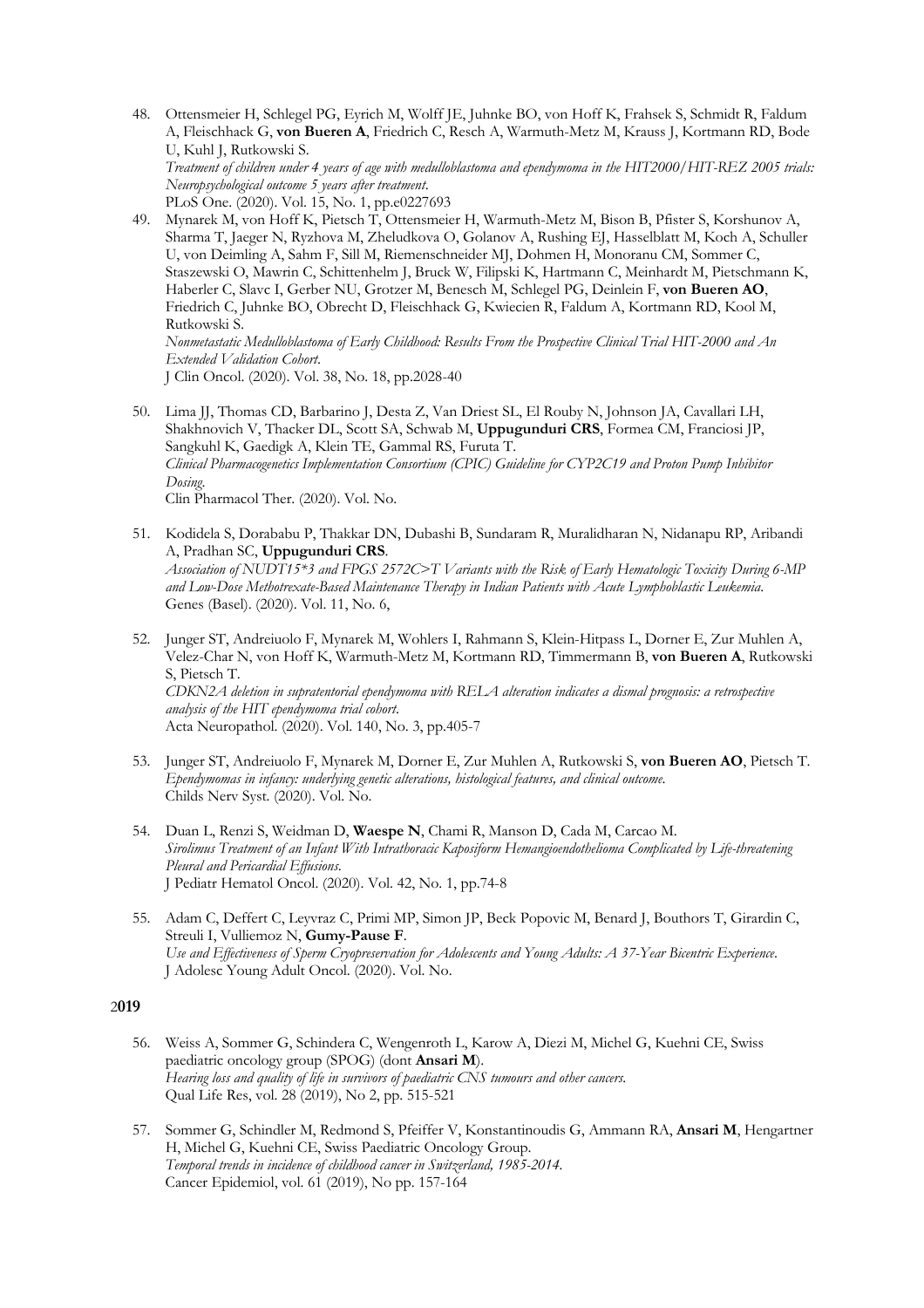- 58. Sipeky C, Llerena A, Manolopoulos VG, Pearson E, **Mlakar V**, Gozzo L, Simmaco M, Marchetti P, Re MD, Stankovic S, Meyer U, Cascorbi I, Ingelman-Sundberg M, Suarez-Kurtz G, Marc J, Katsila T, Paulmichl M, Nofziger C, **Ansari M**, Drago F, van Schaik RH. *4th ESPT Conference: pharmacogenomics and personalized medicine - research progress and clinical implementation.* Pharmacogenomics, vol. 20 (2019), No 15, pp. 1063-1069
- 59. Perez A, Merlini L, El-Ayadi M, Korff C, **Ansari M**, **von Bueren AO**. *Comment on: Ketogenic diet treatment in recurrent diffuse intrinsic pontine glioma in children: A safety and feasibility study.* Pediatr Blood Cancer, vol. 66 (2019), No 7, pp. e27664
- 60. **Mlakar V**, Marc J, Manolopoulos VG, Cascorbi I, Stankovic S, Llerena A, Simmaco M, Visvikis-Siest S, Amstutz U, Sipeky C, Meyer UA, Meier-Abt P, van Schaik RH, **Ansari M**. *4th ESPT summer school: precision medicine and personalised health.* Pharmacogenomics, vol. 20 (2019), No 7, pp. 471-474
- 61. **Mlakar V**, **Jurkovic Mlakar S**, **Lesne L**, **Marino D**, Rathi KS, Maris JM, **Ansari M**, **Gumy-Pause F**. *PRIMA-1(MET)-induced neuroblastoma cell death is modulated by p53 and mycn through glutathione level.* J Exp Clin Cancer Res, vol. 38 (2019), No 1, pp. 69
- 62. Karas Kuzelicki N, Prodan Zitnik I, Gurwitz D, Llerena A, Cascorbi I, Siest S, Simmaco M, **Ansari M**, Pazzagli M, Di Resta C, Brandslund I, Schwab M, Vermeersch P, Lunshof JE, Dedoussis G, Flordellis CS, Fuhr U, Stingl JC, van Schaik RH, Manolopoulos VG, Marc J. *Pharmacogenomics education in medical and pharmacy schools: conclusions of a global survey.* Pharmacogenomics, vol. 20 (2019), No 9, pp. 643-657
- 63. **Golay H**, **Jurkovic Mlakar S**, **Mlakar V**, **Nava T**, **Ansari M**. *The Biological and Clinical Relevance of G Protein-Coupled Receptors to the Outcomes of Hematopoietic Stem Cell Transplantation : A Systematized Review.* Int J Mol Sci, vol. 20 (2019), No 16
- 64. El-Ayadi M, **Ansari M**, Kuhnol CD, Bendel A, Sturm D, Pietsch T, Kramm CM, **von Bueren AO**. *Occurrence of high-grade glioma in Noonan syndrome : Report of two cases.* Pediatr Blood Cancer, vol. (2019), No pp. e27625
- 65. De Clercq E, Rost M, Rakic M, **Ansari M**, Brazzola P, Wangmo T, Elger BS. *The conceptual understanding of pediatric palliative care: a Swiss healthcare perspective.* BMC Palliat Care, vol. 18 (2019), No 1, pp. 55
- 66. Ceppi F, Renella R, Diezi M, **Ansari M**, Duchosal MA, Arber C, Kandalaft L, Coukos G, Beck-Popovic M. *Recent advances and future directions in CAR-T cell therapy in pediatric oncology* Rev Med Suisse, vol. 15 (2019), No N degrees 632-633, pp. 85-91
- 67. Calinescu AM, Karam O, Wilde JCH, **Ansari M**, McLin VA, Wildhaber BE. *International survey on anticoagulation and antiplatelet strategies after pediatric liver transplantation* Pediatr Transplant, vol. 23 (2019), No 1, pp. e13317
- 68. Buhler S, Bettens F, Dantin C, Ferrari-Lacraz S, **Ansari M**, Mamez AC, Masouridi-Levrat S, Chalandon Y, Villard J. *Genetic T-cell receptor diversity at 1 year following allogeneic hematopoietic stem cell transplantation.* Leukemia, (2019)
- 69. Belle FN, Schindera C, Guessous I, Popovic MB, **Ansari M**, Kuehni CE, Bochud M. *Sodium and Potassium Intakes and Cardiovascular Risk Profiles in Childhood Cancer Survivors: The SCCSS-Nutrition Study.* Nutrients, vol. 12 (2019), No 1
- 70. Belle FN, Beck Popovic M, **Ansari M**, Otth M, Kuehni CE, Bochud M. *Nutritional Assessment of Childhood Cancer Survivors (the Swiss Childhood Cancer Survivor Study-Nutrition) : Protocol for a Multicenter Observational Study.* JMIR Res Protoc, vol. 8 (2019), No 11, pp. e14427
- 71. **Baleydier F**, Ranza E, Schappi M, Rougemont AL, Merlini L, **Ansari M**, Blanchard-Rohner G. *Activated Phosphoinositide 3 Kinase Delta Syndrome (APDS): A Primary Immunodeficiency Mimicking Lymphoma.*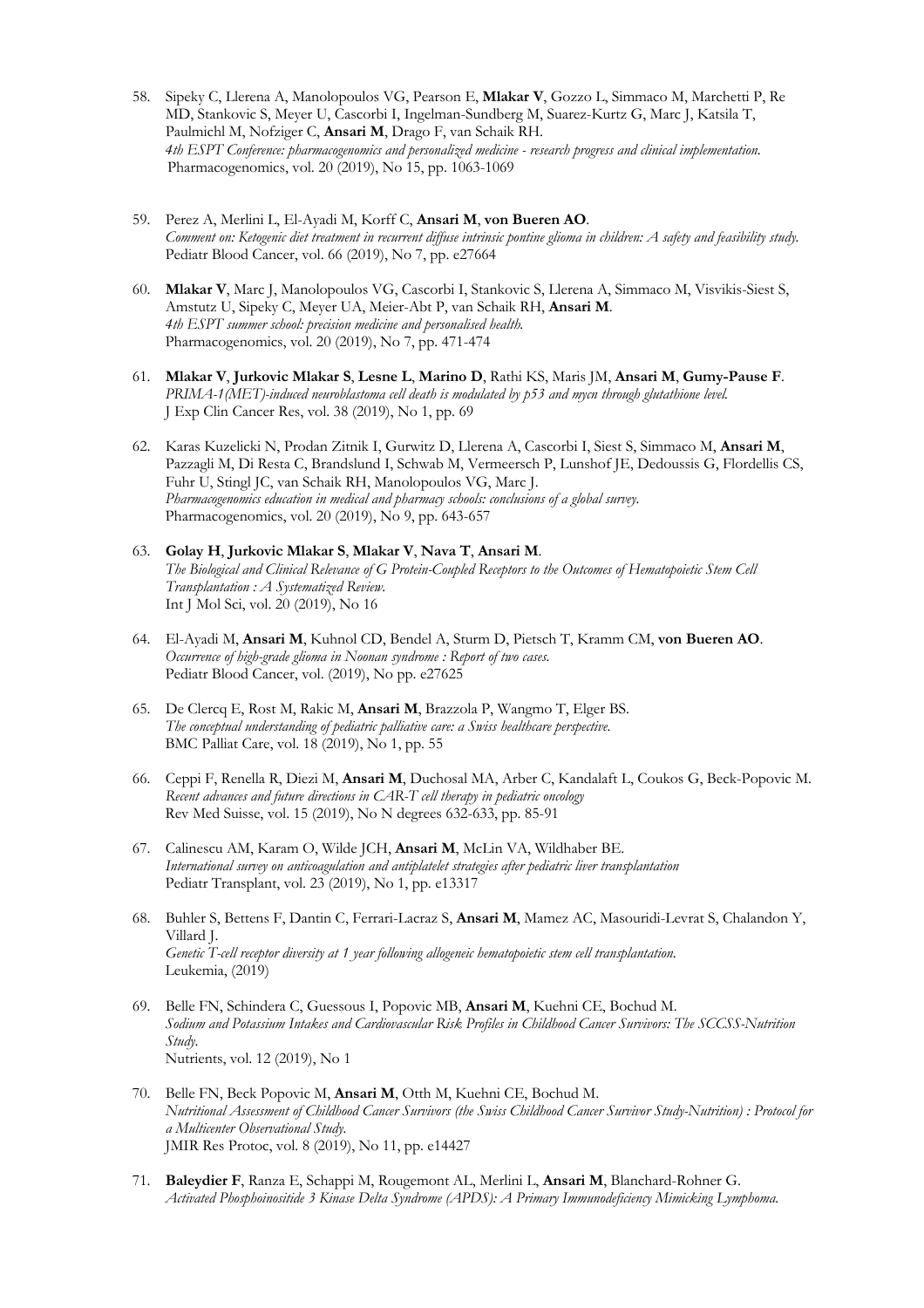- 72. Sommer C, **Gumy Pause F**, Diezi M, Rougemont AL, Wildhaber BE. *A National Long-Term Study of Neuroendocrine Tumors of the Appendix in Children: Are We Too Aggressive?* Eur J Pediatr Surg. (2019). Vol. 29, No. 5, pp.449-57
- 73. Saiji E, **Gumy-Pause F**, Lascombes P, Cerato Biderbost C, Marq NL, Berczy M, Merlini L, Rougemont AL. *IDH1 immunohistochemistry reactivity and mosaic IDH1 or IDH2 somatic mutations in pediatric sporadic enchondroma and enchondromatosis*. Virchows Arch. (2019). Vol. 475, No. 5, pp.625-36
- 74. Pfaff E, El Damaty A, Balasubramanian GP, Blattner-Johnson M, Worst BC, Stark S, Witt H, Pajtler KW, van Tilburg CM, Witt R, Milde T, Jakobs M, Fiesel P, Fruhwald MC, Hernaiz Driever P, Thomale UW, Schuhmann MU, Metzler M, Bochennek K, Simon T, Durken M, Karremann M, Knirsch S, Ebinger M, **von Bueren AO**, Pietsch T, Herold-Mende C, Reuss DE, Kiening K, Lichter P, Eggert A, Kramm CM, Pfister SM, Jones DTW, Bachli H, Witt O. *Brainstem biopsy in pediatric diffuse intrinsic pontine glioma in the era of precision medicine: the INFORM study experience*. Eur J Cancer. (2019). Vol. 114, No. pp.27-35
- 75. **Nava T**, Dube E, Gauthier J, Vezina C, Bonnefoy A, Lillicrap D, Rivard GE. *Challenges in diagnosis of von Willebrand disease in the presence of combined mutations of different genes*. Haemophilia. (2019). Vol. 25, No. 2, pp.e113-e7
- 76. Kasteler R, Belle F, Schindera C, Barben J, **Gumy-Pause F**, Tinner EM, Kuehni CE, Swiss Pediatric Oncology Group. *Prevalence and reasons for smoking in adolescent Swiss childhood cancer survivors*. Pediatr Blood Cancer. (2019). Vol. 66, No. 1, pp.e27438
- 77. Junger ST, Mynarek M, Wohlers I, Dorner E, Muhlen AZ, Velez-Char N, von Hoff K, Rutkowski S, Warmuth-Metz M, Kortmann RD, Timmermann B, Rahmann S, Klein-Hitpass L, **von Bueren AO**, Pietsch T.

*Improved risk-stratification for posterior fossa ependymoma of childhood considering clinical, histological and genetic features - a retrospective analysis of the HIT ependymoma trial cohort*. Acta Neuropathol Commun. (2019). Vol. 7, No. 1, pp.181

- 78. **Gumy-Pause F**, Tinner EM, Diezi M, Bergsträsser E, Hengartner H, Eisenreich B, Brazzola P, von der Weid N, Z. T, Scheinemann K. *Long-term follow-up after childhood cancer in Switzerland: a position statement from the pediatric Swiss LTFU working group*. Bulletin suisse du cancer. (2019). Vol. 39, No. pp.212-5
- 79. El-Khouly FE, Veldhuijzen van Zanten SEM, Santa-Maria Lopez V, Hendrikse NH, Kaspers GJL, Loizos G, Sumerauer D, Nysom K, Pruunsild K, Pentikainen V, Thorarinsdottir HK, Rutkauskiene G, Calvagna V, Drogosiewicz M, Dragomir M, Deak L, Kitanovski L, **von Bueren AO**, Kebudi R, Slavc I, Jacobs S, Jadrijevic-Cvrlje F, Entz-Werle N, Grill J, Kattamis A, Hauser P, Pears J, Biassoni V, Massimino M, Lopez Aguilar E, Torsvik IK, Joao Gil-da-Costa M, Kumirova E, Cruz-Martinez O, Holm S, Bailey S, Hayden T, Thomale UW, Janssens GOR, Kramm CM, van Vuurden DG. *Diagnostics and treatment of diffuse intrinsic pontine glioma: where do we stand?* J Neurooncol. (2019). Vol. 145, No. 1, pp.177-84
- 80. Ali S, Krueger J, Richardson SE, Sung L, **Waespe N**, Renzi S, Chiang K, Allen U, Ali M, Schechter T. *The yield of monitoring adenovirus in pediatric hematopoietic stem cell transplant patients*. Pediatr Hematol Oncol. (2019). Vol. 36, No. 3, pp.161-72

### **2018**

81. Zimmermann K, Cignacco E, Engberg S, Ramelet AS, von der Weid N, Eskola K, Bergstraesser E, Consortium P, **Ansari M**, Aebi C, Baer R, Popovic MB, Bernet V, Brazzola P, Bucher HU, Buder R,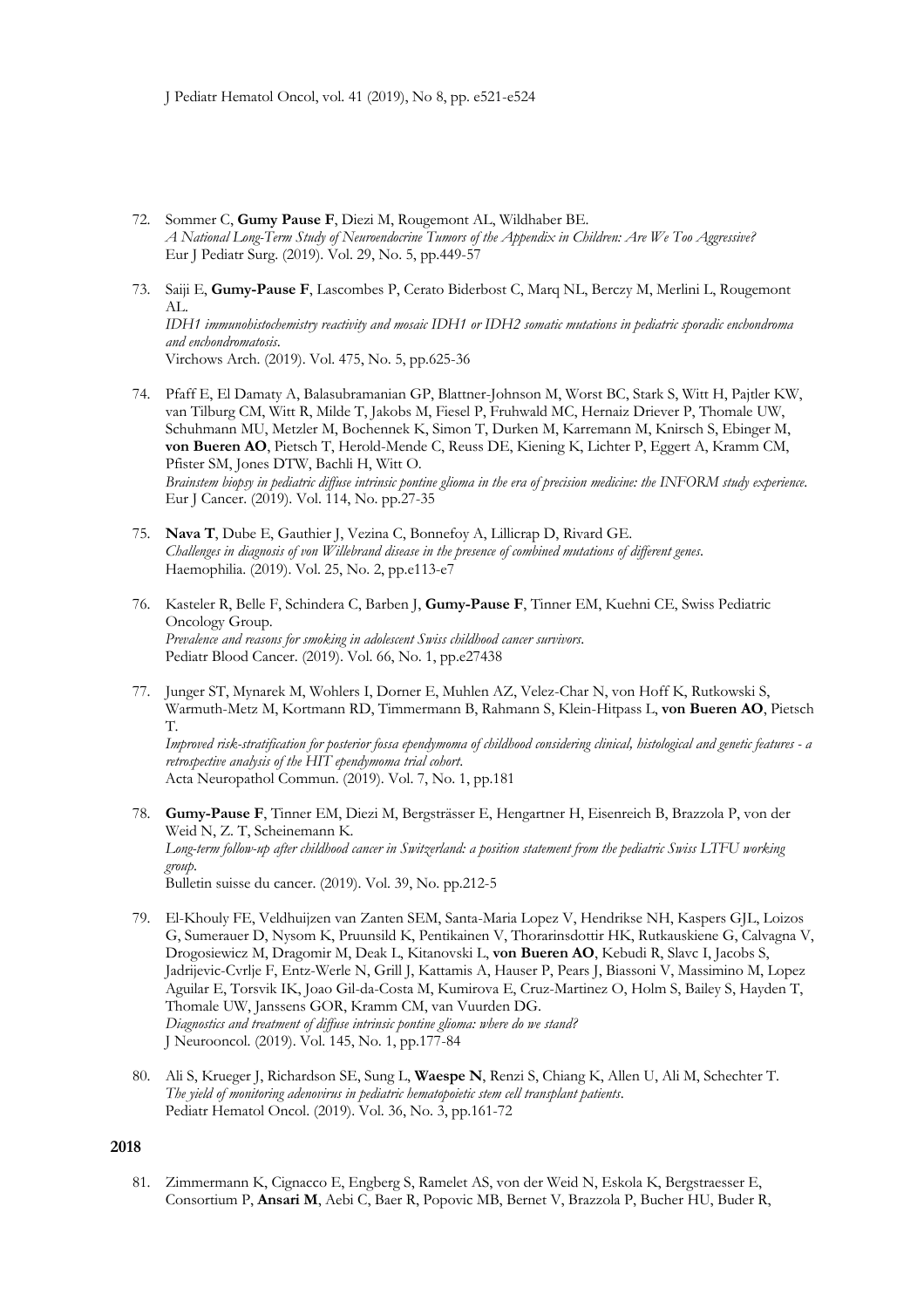Cagnazzo S, Dinten B, Dorsaz A, Elmer F, Enriquez R, Fahrni-Nater P, Finkbeiner G, Frey B, Frey U, Greiner J, Hassink RI, Keller S, Kretschmar O, Kroell J, Laubscher B, Leibundgut K, Malaer R, Meyer A, Stuessi C, Nelle M, Neuhaus T, Niggli F, Perrenoud G, Pfammatter JP, Plecko B, Rupf D, Sennhauser F, Stade C, Steinlin M, Stoffel L, Thomas K, Vonarburg C, von Vigier R, Wagner B, Wieland J, Wernz B. *Patterns of paediatric end-of-life care: a chart review across different care settings in Switzerland.* BMC Pediatr, vol. 18 (2018), No 1, pp. 67

- 82. Yaniv I, Krauss AC, Beohou E, Dalissier A, Corbacioglu S, Zecca M, Afanasyev BV, Berger M, Diaz MA, Kalwak K, Sedlacek P, Varotto S, Peters C, Bader P, EBMT PWD (dont **Ansari M**). *Second Hematopoietic Stem Cell Transplantation for Post-Transplantation Relapsed Acute Leukemia in Children: A Retrospective EBMT-PDWP Study.* Biol Blood Marrow Transplant, vol. 24 (2018), No 8, pp. 1629-1642
- 83. Weiss A, Kuonen R, Brockmeier H, Grotzer M, Candreia C, Maire R, Senn P, Stieger C, Rosenfeld J, Veraguth D, Kompis M, Scheinemann K, Kuehni CE, for Swiss Pediatric Oncology Group (SPOG) (dont **Ansari M**). *Audiological monitoring in Swiss childhood cancer patients.* Pediatr Blood Cancer, vol. 65 (2018), No 3, pp.
- 84. Tyagi AK, **Khoshbeen MB**, Curtis PH, **Uppugunduri CRS**, **Ansari M**. *Development and validation of an allele-specific PCR assay for genotyping a promoter and exonic single nucleotide polymorphisms of MGMT gene.* J Biol Methods, vol. 5 (2018), No 2, pp. e92
- 85. Simonetta F, Masouridi-Levrat S, Beauverd Y, Tsopra O, Tirefort Y, Koutsi A, Stephan C, Polchlopek-Blasiak K, Pradier A, Dantin C, **Ansari M**, Roosnek E, Chalandon Y. *Partial T-cell depletion improves the composite endpoint graft-versus-host disease-free, relapse-free survival after allogeneic hematopoietic stem cell transplantation.* Leuk Lymphoma, vol. 59 (2018), No 3, pp. 590-600
- 86. Rost M, Acheson E, Kuhne T, **Ansari M**, Pacurari N, Brazzola P, Niggli F, Elger BS, Wangmo T. *Palliative care in Swiss pediatric oncology settings: a retrospective analysis of medical records.* Support Care Cancer, vol. 26 (2018), No 8, pp. 2707-2715
- 87. Rock N, **Ansari M**, Villard J, Ferrari-Lacraz S, Waldvogel S, McLin VA. *Factors associated with immune hemolytic anemia after pediatric liver transplantation.* Pediatr Transplant, vol. 22 (2018), No 5, pp. e13230
- 88. Paviglianiti A, Dalle JH, Ayas M, Boelens JJ, Volt F, Iori AP, de Souza MP, Diaz MA, Michel G, Locatelli F, Jubert C, Yakoub-Agha I, Bittencourt H, Bertrand Y, Kenzey C, Tozatto Maio K, Hayashi H, Rocha V, Bader P, Gluckman E, Ruggeri A, EBMT PWD (dont **Ansari M**). Low Body Mass Index Is Associated with Increased Risk of Acute GVHD after Umbilical Cord Blood Transplantation in *Children and Young Adults with Acute Leukemia: A Study on Behalf of Eurocord and the EBMT Pediatric Disease Working Party.* Biol Blood Marrow Transplant, vol. 24 (2018), No 4, pp. 799-805
- 89. Passweg JR, Baldomero H, **Ansari M**, Baerlocher GM, Bargetzi M, Chalandon Y, Duchosal MA, Gerull S, Gungor T, Halter JP, Heim D, Hess U, Leibundgut K, Masouridi-Levrat S, Muller A, Nair G, Pabst T, Renner C, Schmidt A, Stussi G, Nicoloso de Faveri G, Schanz U, for The Swiss Blood Stem Cell Transplantation Group (SBST). *Haematopoietic cell transplantation in Switzerland, changes and results over 20 years: a report from the Swiss Blood Stem Cell Transplantation Working Group for Blood and Marrow Transplantation registry 1997-2016.* Swiss Med Wkly, vol. 148 (2018), No pp. w14589
- 90. **Nava T,** Kassir N, Rezgui MA, **Uppugunduri CRS**, **Huezo-Diaz Curtis P**, Duval M, Theoret Y, Daudt LE, Litalien C, **Ansari M**, Krajinovic M, Bittencourt H. *Incorporation of GSTA1 genetic variations into a population pharmacokinetic model for IV busulfan in paediatric hematopoietic stem cell transplantation.* Br J Clin Pharmacol, vol. 84 (2018), No 7, pp. 1494-1504
- 91. Kasteler R, Weiss A, Schindler M, Sommer G, Latzin P, von der Weid NX, Ammann RA, Kuehni CE, Swiss Pediatric Oncology Group (SPOG) (dont **Ansari M**). *Long-term pulmonary disease among Swiss childhood cancer survivors.*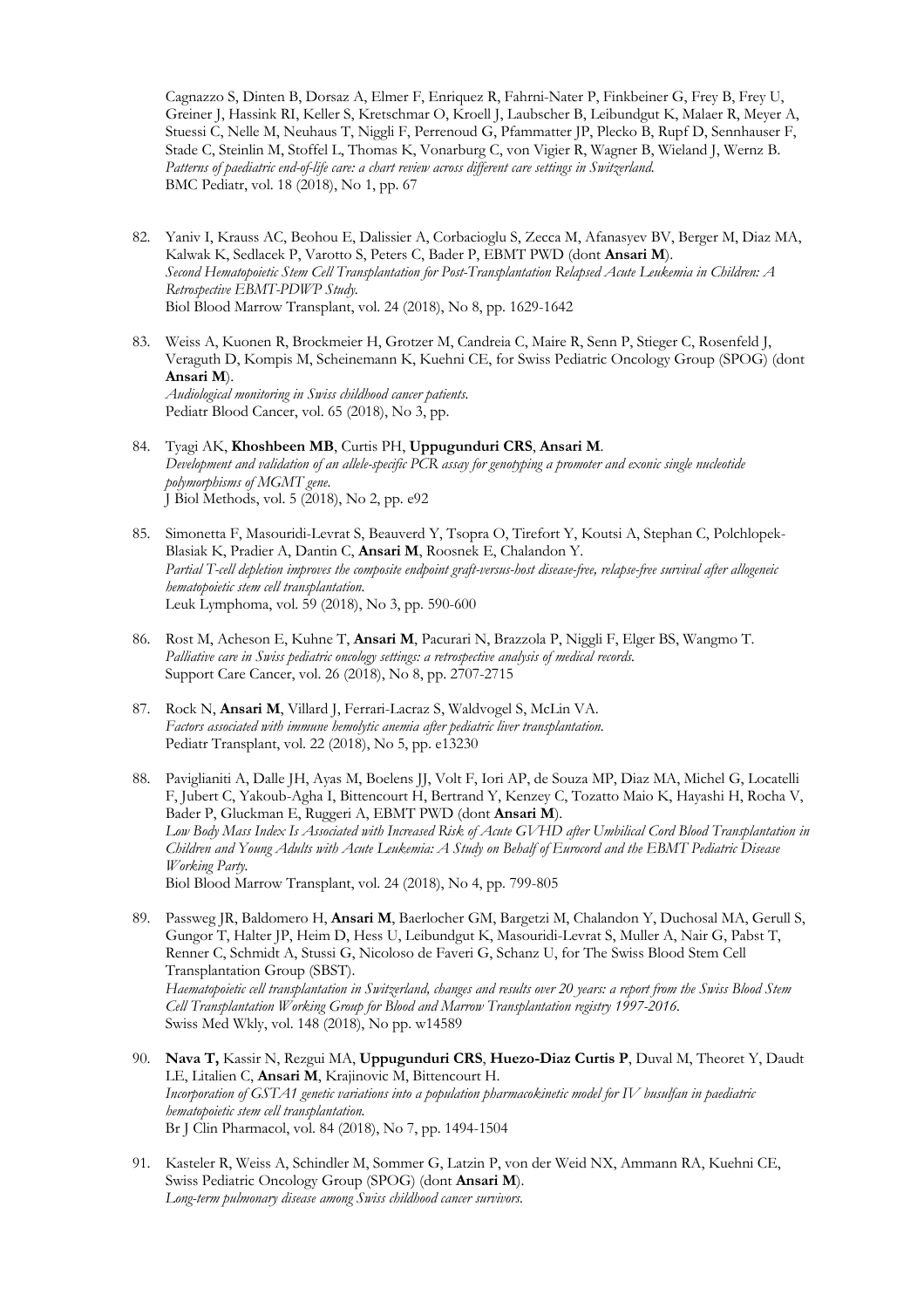Pediatr Blood Cancer, vol. 65 (2018), No 1

- 92. Kasteler R, Kam LMH, Weiss A, **Waespe N**, Sommer G, Singer F, von der Weid NX, **Ansari M**, Kuehni CE, Swiss Pediatric Oncology Group. *Monitoring pulmonary health in Swiss childhood cancer survivors.* Pediatr Blood Cancer, vol. 65 (2018), No 10, pp. e27255
- 93. **Huezo-Diaz Curtis P**, **Uppugunduri CRS**, Muthukumaran J, Rezgui MA, Peters C, Bader P, Duval M, Bittencourt H, Krajinovic M, **Ansari M**. *Association of CTH variant with sinusoidal obstruction syndrome in children receiving intravenous busulfan and cyclophosphamide before hematopoietic stem cell transplantation.* Pharmacogenomics J, vol. 18 (2018), No 1, pp. 64-69
- 94. El-Ayadi M, Egervari K, Merkler D, McKee TA, **Gumy-Pause F**, Stichel D, Capper D, Pietsch T, **Ansari M**, **von Bueren AO**. *Concurrent IDH1 and SMARCB1 Mutations in Pediatric Medulloblastoma : A Case Report.* Front Neurol, vol. 9 (2018), No pp. 398
- 95. Corbacioglu S, Carreras E, **Ansari M**, Balduzzi A, Cesaro S, Dalle JH, Dignan F, Gibson B, Guengoer T, Gruhn B, Lankester A, Locatelli F, Pagliuca A, Peters C, Richardson PG, Schulz AS, Sedlacek P, Stein J, Sykora KW, Toporski J, Trigoso E, Vetteranta K, Wachowiak J, Wallhult E, Wynn R, Yaniv I, Yesilipek A, Mohty M, Bader P. *Diagnosis and severity criteria for sinusoidal obstruction syndrome/veno-occlusive disease in pediatric patients: a new classification from the European society for blood and marrow transplantation.* Bone Marrow Transplant, vol. 53 (2018), No 2, pp. 138-145
- 96. **Choong E**, **Uppugunduri CRS**, **Marino D**, Kuntzinger M, Doffey-Lazeyras F, Lo Piccolo R, Chalandon Y, Peters C, Daali Y, **Ansari M**. *Therapeutic Drug Monitoring of Busulfan for the Management of Pediatric Patients: Cross-Validation of Methods and Long-Term Performance.* Ther Drug Monit, vol. 40 (2018), No 1, pp. 84-92
- 97. Chatzis O, Darbre S, Pasquier J, Meylan P, Manuel O, Aubert JD, Beck-Popovic M, Masouridi-Levrat S, **Ansari M**, Kaiser L, Posfay-Barbe KM, Asner SA. *Burden of severe RSV disease among immunocompromised children and adults: a 10 year retrospective study.* BMC Infect Dis, vol. 18 (2018), No 1, pp. 111
- 98. Brock PR, Maibach R, Childs M, Rajput K, Roebuck D, Sullivan MJ, Laithier V, Ronghe M, Dall'Igna P, Hiyama E, Brichard B, Skeen J, Mateos ME, Capra M, Rangaswami AA, **Ansari M**, Rechnitzer C, Veal GJ, Covezzoli A, Brugieres L, Perilongo G, Czauderna P, Morland B, Neuwelt EA. *Sodium Thiosulfate for Protection from Cisplatin-Induced Hearing Loss.* N Engl J Med, vol. 378 (2018), No 25, pp. 2376-2385
- 99. Bovero M, Giacomo C, **Ansari M**, Roulin MJ. *Role of advanced nurse practitioners in the care pathway for children diagnosed with leukemia.* Eur J Oncol Nurs, vol. 36 (2018), No pp. 68-74
- 100. Benadiba J, **Ansari M**, Krajinovic M, Vachon MF, Duval M, Teira P, Cellot S, Bittencourt H. *Pharmacokinetics-adapted Busulfan-based myeloablative conditioning before unrelated umbilical cord blood transplantation for myeloid malignancies in children.* PLoS One, vol. 13 (2018), No 4, pp. e0193862
- 101. Arni D, Wildhaber BE, McLin V, Rimensberger PC, **Ansari M**, Fontana P, Karam O. *Effects of plasma transfusions on antithrombin levels after paediatric liver transplantation.* Vox Sang, vol. (2018), No pp.
- 102. **Ansari M**, Gordon E. *Le Cancer de l'Enfant et Adolescent. J'ai envie de comprendre.* Planète Santé 2018.
- 103. **von Bueren AO**, Karremann M, Gielen GH, Benesch M, Fouladi M, van Vuurden DG, van Zanten S, Hoffman LM, Kramm CM. *A suggestion to introduce the diagnosis of "diffuse midline glioma of the pons, H3 K27 wildtype (WHO grade IV)"*. Acta Neuropathol. (2018). Vol. 136, No. 1, pp.171-3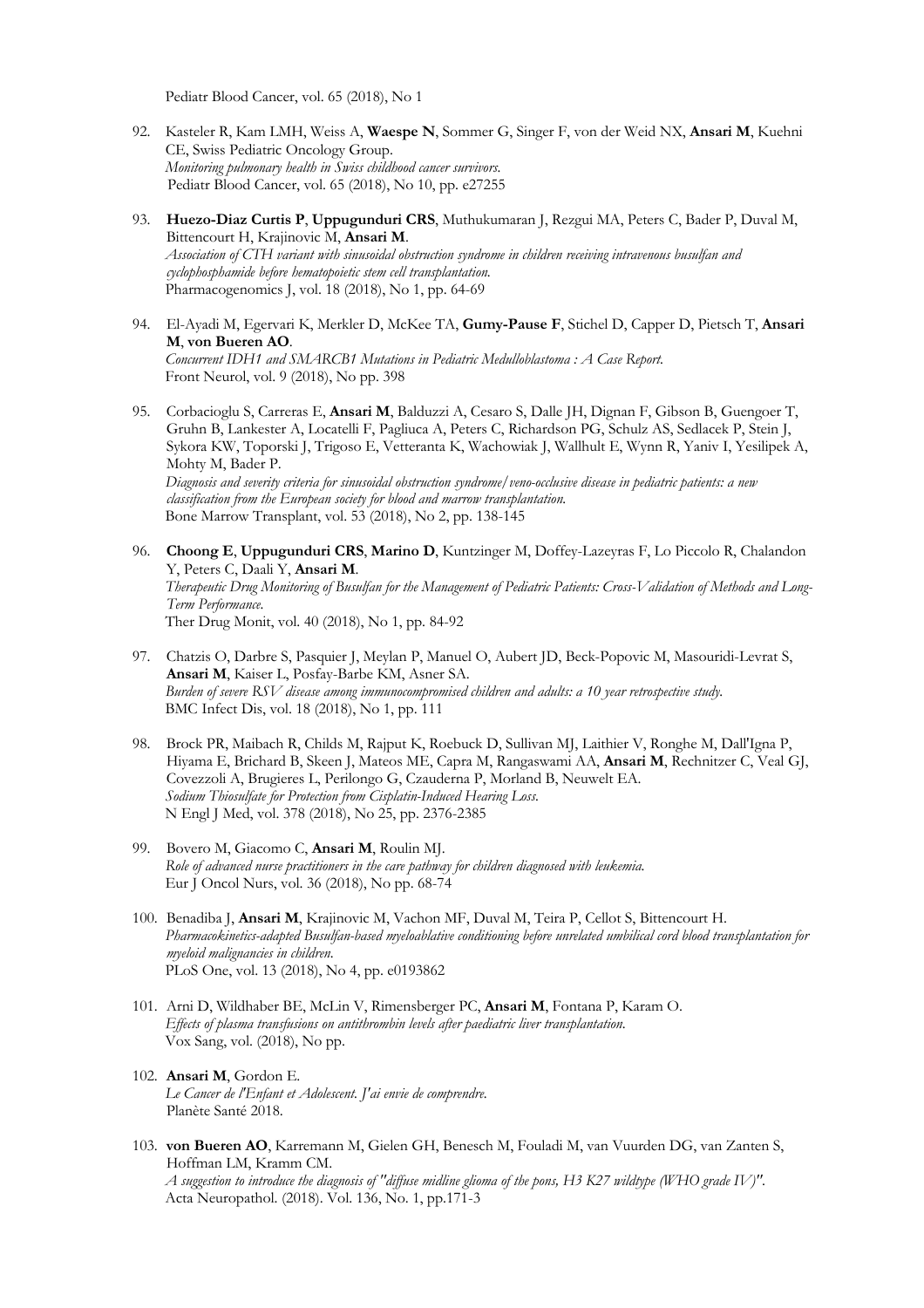- 104. Seidel C, **von Bueren AO**, Bojko S, Hoffmann M, Pietsch T, Gielen GH, Warmuth-Metz M, Bison B, Kortmann RD, Kramm CM. *Concurrent radiotherapy with temozolomide vs. concurrent radiotherapy with a cisplatinum-based polychemotherapy regimen: Acute toxicity in pediatric high-grade glioma patients*. Strahlenther Onkol. (2018). Vol. 194, No. 3, pp.215-24
- 105. **Nava T**, Rivard GE, Bonnefoy A. *Challenges on the diagnostic approach of inherited platelet function disorders: Is a paradigm change necessary?* Platelets. (2018). Vol. 29, No. 2, pp.148-55
- 106. Karremann M, Gielen GH, Hoffmann M, Wiese M, Colditz N, Warmuth-Metz M, Bison B, Claviez A, van Vuurden DG, **von Bueren AO**, Gessi M, Kuhnle I, Hans VH, Benesch M, Sturm D, Kortmann RD, Waha A, Pietsch T, Kramm CM. *Diffuse high-grade gliomas with H3 K27M mutations carry a dismal prognosis independent of tumor location*. Neuro Oncol. (2018). Vol. 20, No. 1, pp.123-31
- 107. Janssens GO, Kramm CM, **von Bueren AO**. *Diffuse intrinsic pontine gliomas (DIPG) at recurrence: is there a window to test new therapies in some patients?* J Neurooncol. (2018). Vol. 139, No. 2, pp.501
- 108. Hoffman LM, Veldhuijzen van Zanten SEM, Colditz N, Baugh J, Chaney B, Hoffmann M, Lane A, Fuller C, Miles L, Hawkins C, Bartels U, Bouffet E, Goldman S, Leary S, Foreman NK, Packer R, Warren KE, Broniscer A, Kieran MW, Minturn J, Comito M, Broxson E, Shih CS, Khatua S, Chintagumpala M, Carret AS, Escorza NY, Hassall T, Ziegler DS, Gottardo N, Dholaria H, Doughman R, Benesch M, Drissi R, Nazarian J, Jabado N, Boddaert N, Varlet P, Giraud G, Castel D, Puget S, Jones C, Hulleman E, Modena P, Giagnacovo M, Antonelli M, Pietsch T, Gielen GH, Jones DTW, Sturm D, Pfister SM, Gerber NU, Grotzer MA, Pfaff E, **von Bueren AO**, Hargrave D, Solanki GA, Jadrijevic Cvrlje F, Kaspers GJL, Vandertop WP, Grill J, Bailey S, Biassoni V, Massimino M, Calmon R, Sanchez E, Bison B, Warmuth-Metz M, Leach J, Jones B, van Vuurden DG, Kramm CM, Fouladi M. *Clinical, Radiologic, Pathologic, and Molecular Characteristics of Long-Term Survivors of Diffuse Intrinsic Pontine Glioma (DIPG): A Collaborative Report from the International and European Society for Pediatric Oncology DIPG Registries*. J Clin Oncol. (2018). Vol. 36, No. 19, pp.1963-72
- 109. Baenziger J, Roser K, Mader L, Christen S, Kuehni CE, **Gumy-Pause F**, Tinner EM, Michel G. *Can the theory of planned behavior help explain attendance to follow-up care of childhood cancer survivors?* Psychooncology. (2018). Vol. 27, No. 6, pp.1501-8
- 110. Ashokkumar R, Srinivasamurthy S, Kelly J, Howard S, Parasuraman S, **Uppugunduri CR**. *Frequency of chemotherapy medication errors: A systematic review*. Journal of Pharmacology and Pharmacotherapeutics. (2018). Vol. No. pp.86-91

- 111. Yeates L, Slatter MA, Bonanomi S, Lim F, Ong SY, Dalissier A, Barberi W, Shulz A, Duval M, Heilmann C, Willekens A, Hwang WHY, Uderzo C, Bader P, Gennery AR, EBMT PWD (dont **Ansari M**). *Use of defibrotide to treat transplant-associated thrombotic microangiopathy: a retrospective study of the Paediatric Diseases and Inborn Errors Working Parties of the European Society of Blood and Marrow Transplantation.* Bone Marrow Transplant, vol. 52 (2017), No 5, pp. 762-764
- 112. Weiss A, Sommer G, Kuonen R, Scheinemann K, Grotzer M, Kompis M, Kuehni CE, Swiss Paediatric Oncology Group (SPOG) (dont **Ansari M**). *Validation of questionnaire-reported hearing with medical records: A report from the Swiss Childhood Cancer Survivor Study.* PLoS One, vol. 12 (2017), No 3, pp. e0174479
- 113. Weiss A, Sommer G, Kasteler R, Scheinemann K, Grotzer M, Kompis M, Kuehni CE, Swiss Pediatric Oncology Group (SPOG) (dont **Ansari M**). *Long-term auditory complications after childhood cancer: A report from the Swiss Childhood Cancer Survivor Study.* Pediatr Blood Cancer, vol. 64 (2017), No 2, pp. 364-373
- 114. Wangmo T, De Clercq E, Ruhe KM, Beck-Popovic M, Rischewski J, Angst R, **Ansari M**, Elger BS. *Better to know than to imagine: Including children in their health care.* AJOB Empir Bioeth, vol. 8 (2017), No 1, pp. 11-20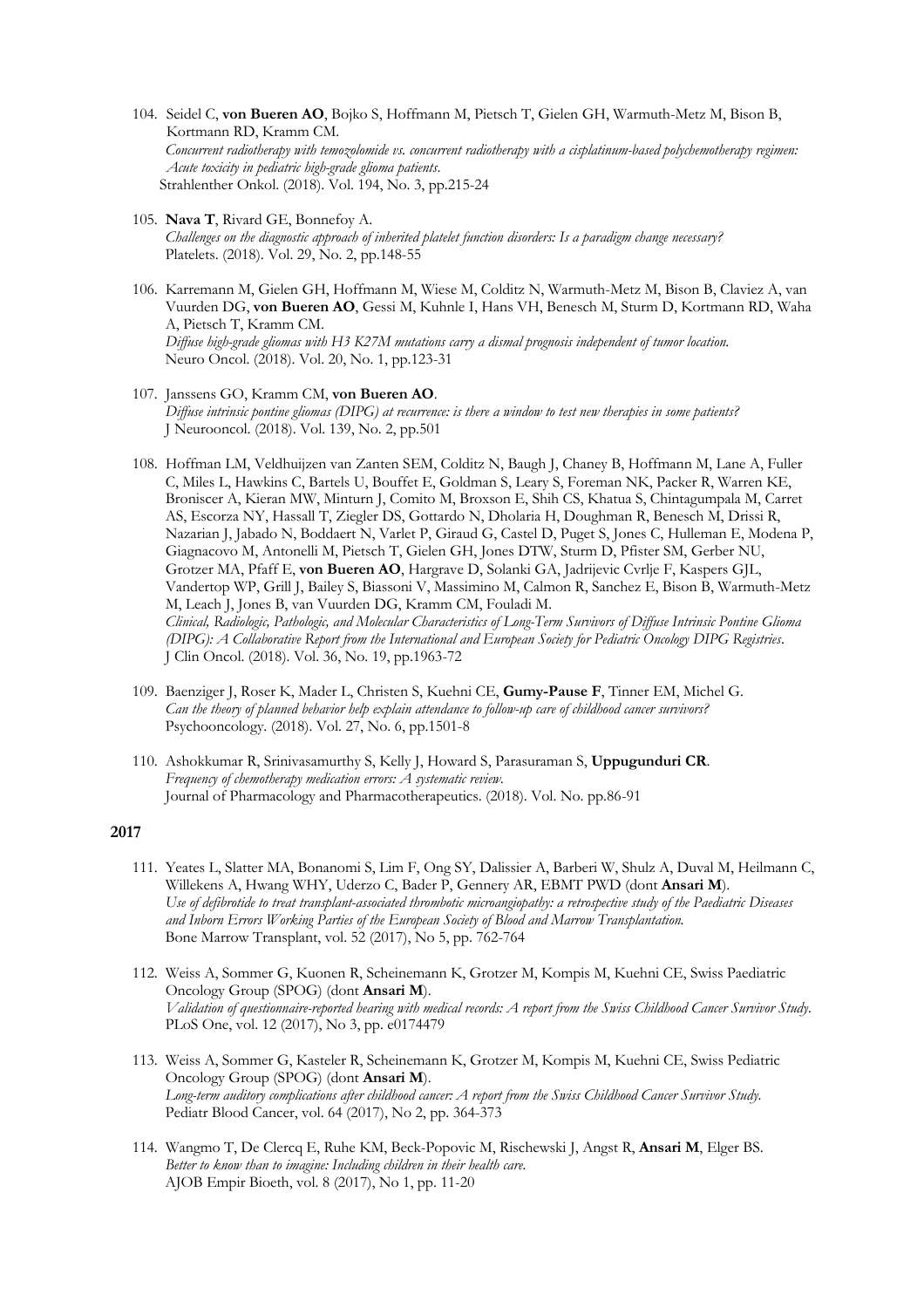- 115. Visvikis-Siest S, Aldasoro Arguinano AA, Stathopoulou M, Xie T, Petrelis A, Weryha G, Froguel P, Meier-Abt P, Meyer UA, Mlakar V, **Ansari M**, Papassotiropoulos A, Dedoussis G, Pan B, Buhlmann RP, Noyer-Weidner M, Dietrich PY, Van Schaik R, Innocenti F, Marz W, Bekris LM, Deloukas P. *8th Santorini Conference: Systems medicine and personalized health and therapy, Santorini, Greece, 3-5 October 2016.* Drug Metab Pers Ther, vol. 32 (2017), No 2, pp. 119-127
- 116. **Uppugunduri CRS**, Storelli F, **Mlakar V**, **Huezo-Diaz Curtis P**, Rezgui A, Theoret Y, **Marino D**, Doffey-Lazeyras F, Chalandon Y, Bader P, Daali Y, Bittencourt H, Krajinovic M, **Ansari M**. *The Association of Combined GSTM1 and CYP2C9 Genotype Status with the Occurrence of Hemorrhagic Cystitis in Pediatric Patients Receiving Myeloablative Conditioning Regimen Prior to Allogeneic Hematopoietic Stem Cell Transplantation.* Front Pharmacol, vol. 8 (2017), No pp. 451
- 117. Spycher BD, Lupatsch JE, Huss A, Rischewski J, Schindera C, Spoerri A, Vermeulen R, Kuehni CE, for the Swiss Paediatric Oncology Group and the Swiss National Cohort Study Group (dont **Ansari M**). *Parental occupational exposure to benzene and the risk of childhood cancer: A census-based cohort study.* Environ Int, vol. 108 (2017), No pp. 84-91
- 118. Snowden JA, Badoglio M, Labopin M, Giebel S, McGrath E, Marjanovic Z, Burman J, Moore J, Rovira M, Wulffraat NM, Kazmi M, Greco R, Snarski E, Kozak T, Kirgizov K, Alexander T, Bader P, Saccardi R, Farge D, European Society for Blood and Marrow Transplantation (EBMT), Autoimmune Diseases Working Party (ADWP), EBMT Paediatric Working Party (PWP), Joint Accreditation Committee of the International Society for Cellular Therapy (ISCT), EBMT (JACIE), EBMT PWD (dont **Ansari M**). *Evolution, trends, outcomes, and economics of hematopoietic stem cell transplantation in severe autoimmune diseases.* Blood Adv, vol. 1 (2017), No 27, pp. 2742-2755
- 119. Simonin M, Dalissier A, Labopin M, Willasch A, Zecca M, Mouhab A, Chybicka A, Balduzzi A, Volin L, Peters C, Bader P, Dalle JH, on behalf of PDWP-EBMT (dont **Ansari M**). *More chronic GvHD and non-relapse mortality after peripheral blood stem cell compared with bone marrow in hematopoietic transplantation for paediatric acute lymphoblastic leukemia: a retrospective study on behalf of the EBMT Paediatric Diseases Working Party.* Bone Marrow Transplant, vol. 52 (2017), No 7, pp. 1071-1073
- 120. Schindler M, Belle FN, Grotzer MA, von der Weid NX, Kuehni CE, Swiss Paediatric Oncology Group (SPOG) (dont **Ansari M**). *Childhood cancer survival in Switzerland (1976-2013) : Time-trends and predictors.* Int J Cancer, vol. 140 (2017), No 1, pp. 62-74
- 121. Rueegg CS, Gianinazzi ME, Michel G, Zwahlen M, von der Weid NX, Kuehni CE, the Swiss Paediatric Oncology Group (SPOG) (dont **Ansari M**). *No evidence of response bias in a population-based childhood cancer survivor questionnaire survey - Results from the Swiss Childhood Cancer Survivor Study.* PLoS One, vol. 12 (2017), No 5, pp. e0176442
- 122. Rost M, Wangmo T, Niggli F, Hartmann K, Hengartner H, **Ansari M**, Brazzola P, Rischewski J, Beck-Popovic M, Kuhne T, Elger BS. *Parents' and Physicians' Perceptions of Children's Participation in Decision-making in Paediatric Oncology: A Quantitative Study.* J Bioeth Inq, vol. 14 (2017), No 4, pp. 555-565
- 123. **Nava T**, Rezgui MA, **Uppugunduri CRS**, **Curtis PH**, Theoret Y, Duval M, Daudt LE, **Ansari M**, Krajinovic M, Bittencourt H. *GSTA1 Genetic Variants and Conditioning Regimen: Missing Key Factors in Dosing Guidelines of Busulfan in Pediatric Hematopoietic Stem Cell Transplantation.* Biol Blood Marrow Transplant, vol. 23 (2017), No 11, pp. 1918-1924
- 124. **Mlakar V**, **Jurkovic Mlakar S**, Lopez G, Maris JM, **Ansari M**, **Gumy-Pause F**. *11q deletion in neuroblastoma: a review of biological and clinical implications.* Mol Cancer, vol. 16 (2017), No 1, pp. 114
- 125. Meyers RL, Maibach R, Hiyama E, Haberle B, Krailo M, Rangaswami A, Aronson DC, Malogolowkin MH, Perilongo G, von Schweinitz D, **Ansari M**, Lopez-Terrada D, Tanaka Y, Alaggio R, Leuschner I, Hishiki T, Schmid I, Watanabe K, Yoshimura K, Feng Y, Rinaldi E, Saraceno D, Derosa M, Czauderna P.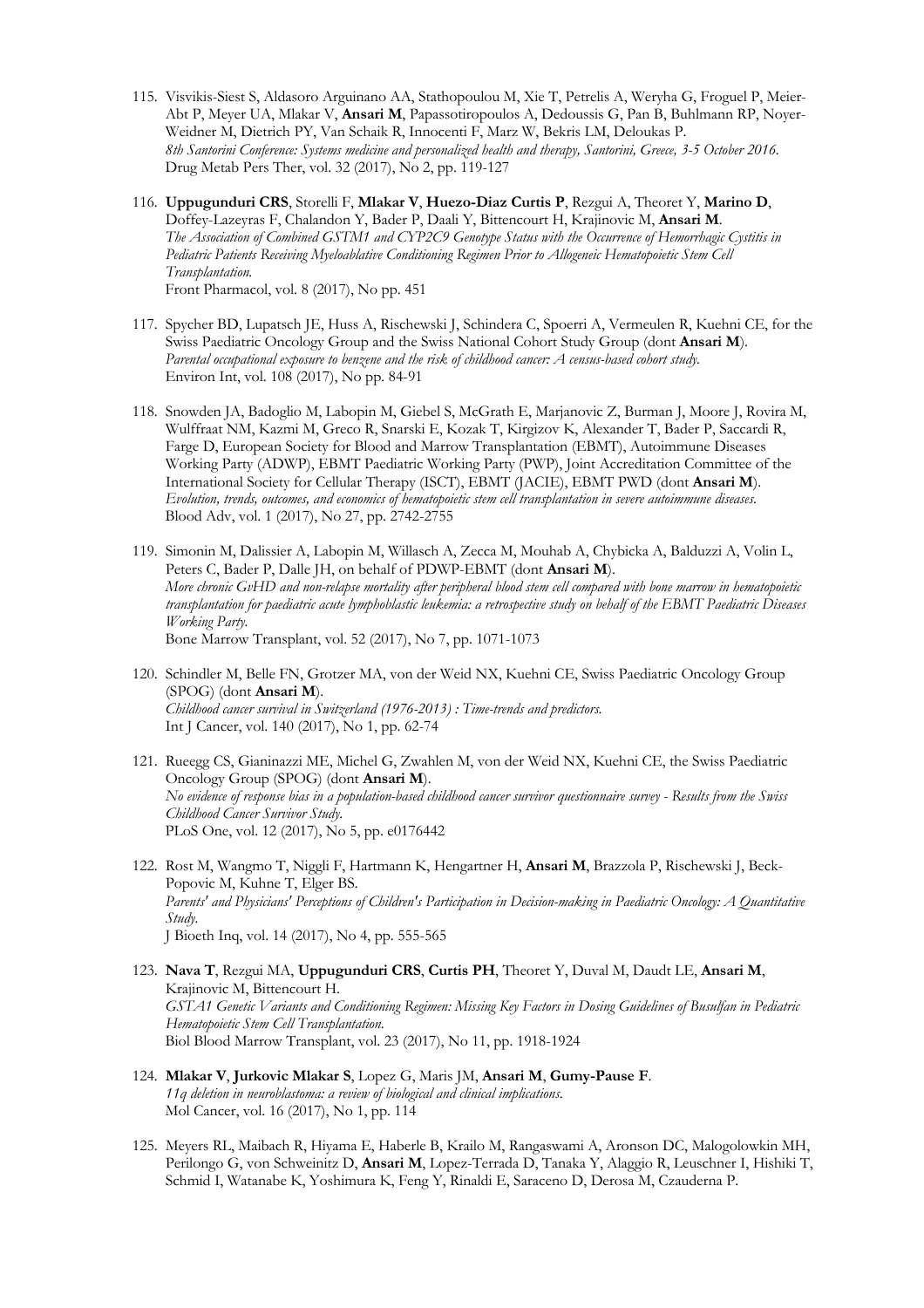*Risk-stratified staging in paediatric hepatoblastoma: a unified analysis from the Children's Hepatic tumors International Collaboration.*

Lancet Oncol, vol. 18 (2017), No 1, pp. 122-131

- 126. Marquardt L, Lacour M, Hoernes M, Opitz L, Lecca R, Volkmer B, Reichenbach J, Hohl D, **Ansari M**, Ozsahin H, Gungor T, Pachlopnik Schmid J. *Unusual dermatological presentation and immune phenotype in SCID due to an IL7R mutation: the value of whole-exome sequencing and the potential benefit of newborn screening.* J Eur Acad Dermatol Venereol, vol. 31 (2017), No 3, pp. e147-e148
- 127. Gluckman E, Cappelli B, Bernaudin F, Labopin M, Volt F, Carreras J, Pinto Simoes B, Ferster A, Dupont S, de la Fuente J, Dalle JH, Zecca M, Walters MC, Krishnamurti L, Bhatia M, Leung K, Yanik G, Kurtzberg J, Dhedin N, Kuentz M, Michel G, Apperley J, Lutz P, Neven B, Bertrand Y, Vannier JP, Ayas M, Cavazzana M, Matthes-Martin S, Rocha V, Elayoubi H, Kenzey C, Bader P, Locatelli F, Ruggeri A, Eapen M, on behalf of Eurocord, the Pediatric Working Party of the European Society for Blood and Marrow Transplantation, and the Center for International Blood and Marrow Transplant Research, EBMT PWD (dont **Ansari M**).

*Sickle cell disease: an international survey of results of HLA-identical sibling hematopoietic stem cell transplantation.* Blood, vol. 129 (2017), No 11, pp. 1548-1556

- 128. El-Ayadi M, **Ansari M**, Sturm D, Gielen GH, Warmuth-Metz M, Kramm CM, **von Bueren AO**. *High-grade glioma in very young children: a rare and particular patient population.* Oncotarget, vol. 8 (2017), No 38, pp. 64564-64578
- 129. El-Ayadi M, **Ansari M**, Kühnöl CD, Bendel A, Sturm D, Pietsch T, Kramm CM, **von Bueren AO**. *Noonan syndrome can be associated with high grade glioma; report of two cases and review of literature.* Neuro-Oncology vol. 19 (2017), No 6, pp. 72
- 130. Dalle JH, Lucchini G, Balduzzi A, Ifversen M, Jahnukainen K, Macklon KT, Ahler A, Jarisch A, **Ansari M**, Beohou E, Bresters D, Corbacioglu S, Dalissier A, Diaz de Heredia Rubio C, Diesch T, Gibson B, Klingebiel T, Lankester A, Lawitschka A, Moffat R, Peters C, Poirot C, Saenger N, Sedlacek P, Trigoso E, Vettenranta K, Wachowiak J, Willasch A, von Wolff M, Yaniv I, Yesilipek A, Bader P. *State-of-the-art fertility preservation in children and adolescents undergoing haematopoietic stem cell transplantation : a report on the expert meeting of the Paediatric Diseases Working Party (PDWP) of the European Society for Blood and Marrow Transplantation (EBMT) in Baden, Austria, 29-30 September 2015.* Bone Marrow Transplant, vol. 52 (2017), No 7, pp. 1029-1035
- 131. Burman J, Kirgizov K, Carlson K, Badoglio M, Mancardi GL, De Luca G, Casanova B, Ouyang J, Bembeeva R, Haas J, Bader P, Snowden J, Farge D, EBMT PWD (dont **Ansari M**). *Autologous hematopoietic stem cell transplantation for pediatric multiple sclerosis: a registry-based study of the Autoimmune Diseases Working Party (ADWP) and Pediatric Diseases Working Party (PDWP) of the European Society for Blood and Marrow Transplantation (EBMT).* Bone Marrow Transplant, vol. 52 (2017), No 8, pp. 1133-1137
- 132. Belle F, Wengenroth L, Weiss A, Sommer G, Beck Popovic M, **Ansari M**, Bochud M, Kuehni C. *Low adherence to dietary recommendations in adult childhood cancer survivors.* Clin Nutr, vol. 36 (2017), No 5, pp. 1266-1274
- 133. Baumann P, Amstutz U, Jetter A, Samer CF, **Ansari M**. *Grundlagen und praktische Hinweise fur pharmakogenetische Tests: Personalisierte Therapie bei Psychopharmaka = Notions de base et aspects pratiques à propos de tests pharmacogénétiques : pharmacogénomique et thérapie personnalisée.* InFo Neurologie und Psychiatrie, vol. 15 (2017), No 6, pp. 21-30
- 134. Baumann P, Amstutz U, Bühlmann RP, Meier-Abt P, Meyer UA, Samer C, **Ansari M**. *Pharmacogénomique et thérapie personnalisée*. Rev Med Suisse, vol. 13 (2017), No pp. 1544-1545
- 135. Balduzzi A, Dalle JH, Jahnukainen K, von Wolff M, Lucchini G, Ifversen M, Macklon KT, Poirot C, Diesch T, Jarisch A, Bresters D, Yaniv I, Gibson B, Willasch AM, Fadini R, Ferrari L, Lawitschka A, Ahler A, Sanger N, Corbacioglu S, **Ansari M**, Moffat R, Dalissier A, Beohou E, Sedlacek P, Lankester A, De Heredia Rubio CD, Vettenranta K, Wachowiak J, Yesilipek A, Trigoso E, Klingebiel T, Peters C, Bader P.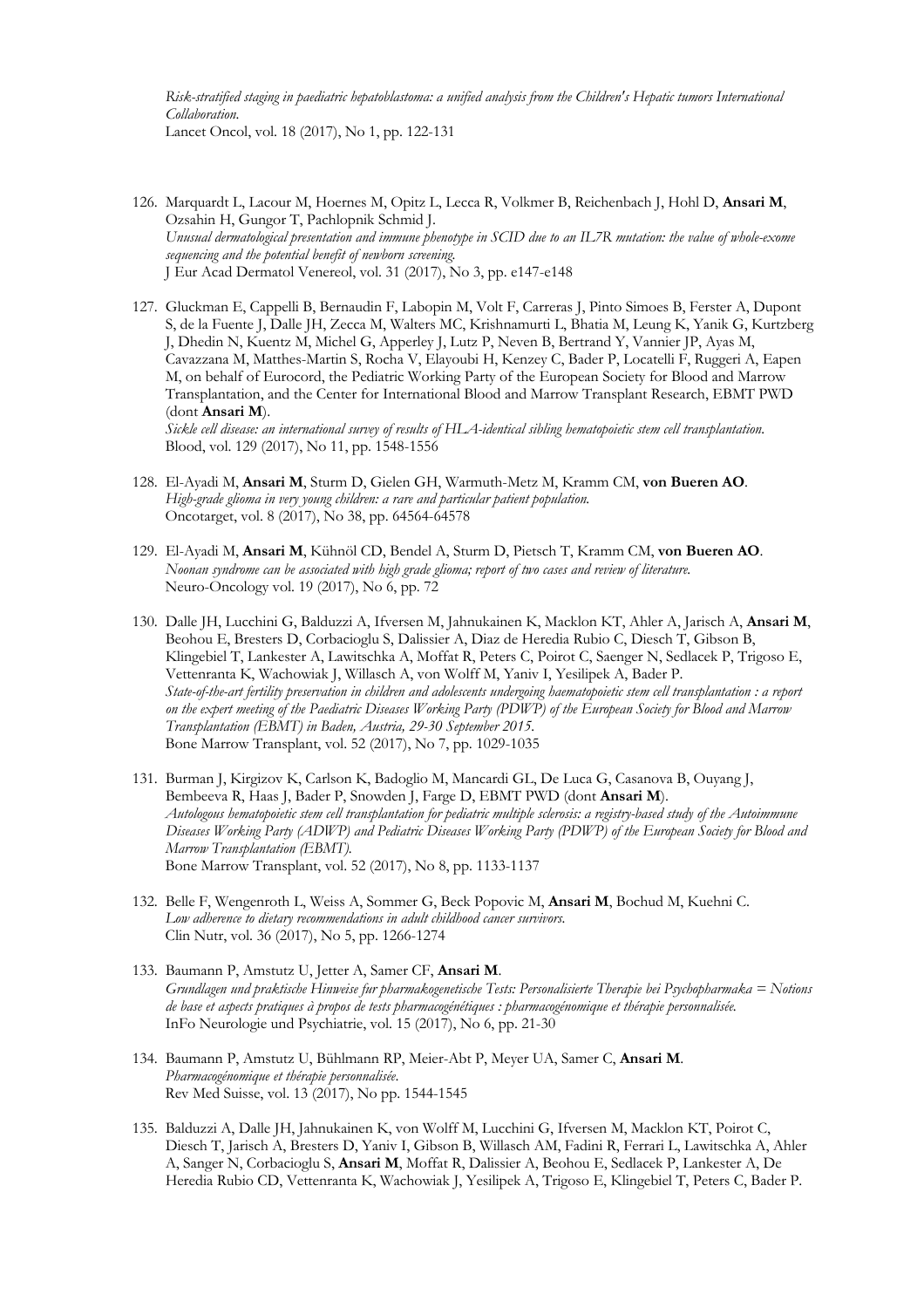*Fertility preservation issues in pediatric hematopoietic stem cell transplantation: practical approaches from the consensus of the Pediatric Diseases Working Party of the EBMT and the International BFM Study Group.* Bone Marrow Transplant, vol. 52 (2017), No 10, pp. 1406-1415

- 136. **Ansari M**, **Curtis PH**, **Uppugunduri CRS**, Rezgui MA, **Nava T**, **Mlakar V**, **Lesne L**, Theoret Y, Chalandon Y, Dupuis LL, Schechter T, Bartelink IH, Boelens JJ, Bredius R, Dalle JH, Azarnoush S, Sedlacek P, Lewis V, Champagne M, Peters C, Bittencourt H, Krajinovic M. *GSTA1 diplotypes affect busulfan clearance and toxicity in children undergoing allogeneic hematopoietic stem cell transplantation : a multicenter study.* Oncotarget, vol. 8 (2017), No 53, pp. 90852-90867
- 137. Amstutz U, **Mlakar V**, **Curtis PH**, Samer C, Baumann P, Buhlmann RP, Meier-Abt P, Meyer UA, van Schaik RHN, **Ansari M**. *Creation of the Swiss group of Pharmacogenomics and personalised Therapy (SPT).* Drug Metab Pers Ther, vol. 32 (2017), No 4, pp. 173-174
- 138. Veldhuijzen van Zanten SEM, Baugh J, Chaney B, De Jongh D, Sanchez Aliaga E, Barkhof F, Noltes J, De Wolf R, Van Dijk J, Cannarozzo A, Damen-Korbijn CM, Lieverst JA, Colditz N, Hoffmann M, Warmuth-Metz M, Bison B, Jones DTW, Sturm D, Gielen GH, Jones C, Hulleman E, Calmon R, Castel D, Varlet P, Giraud G, Slavc I, Van Gool S, Jacobs S, Jadrijevic-Cvrlje F, Sumerauer D, Nysom K, Pentikainen V, Kivivuori SM, Leblond P, Entz-Werle N, **von Bueren AO**, Kattamis A, Hargrave DR, Hauser P, Garami M, Thorarinsdottir HK, Pears J, Gandola L, Rutkauskiene G, Janssens GO, Torsvik IK, Perek-Polnik M, Gil-da-Costa MJ, Zheludkova O, Shats L, Deak L, Kitanovski L, Cruz O, Morales La Madrid A, Holm S, Gerber N, Kebudi R, Grundy R, Lopez-Aguilar E, Zapata-Tarres M, Emmerik J, Hayden T, Bailey S, Biassoni V, Massimino M, Grill J, Vandertop WP, Kaspers GJL, Fouladi M, Kramm CM, van Vuurden DG.

*Development of the SIOPE DIPG network, registry and imaging repository: a collaborative effort to optimize research into a rare and lethal disease*.

J Neurooncol. (2017). Vol. 132, No. 2, pp.255-66

139. Ripperger T, Bielack SS, Borkhardt A, Brecht IB, Burkhardt B, Calaminus G, Debatin KM, Deubzer H, Dirksen U, Eckert C, Eggert A, Erlacher M, Fleischhack G, Fruhwald MC, Gnekow A, Goehring G, Graf N, Hanenberg H, Hauer J, Hero B, Hettmer S, von Hoff K, Horstmann M, Hoyer J, Illig T, Kaatsch P, Kappler R, Kerl K, Klingebiel T, Kontny U, Kordes U, Korholz D, Koscielniak E, Kramm CM, Kuhlen M, Kulozik AE, Lamottke B, Leuschner I, Lohmann DR, Meinhardt A, Metzler M, Meyer LH, Moser O, Nathrath M, Niemeyer CM, Nustede R, Pajtler KW, Paret C, Rasche M, Reinhardt D, Riess O, Russo A, Rutkowski S, Schlegelberger B, Schneider D, Schneppenheim R, Schrappe M, Schroeder C, von Schweinitz D, Simon T, Sparber-Sauer M, Spix C, Stanulla M, Steinemann D, Strahm B, Temming P, Thomay K, **von Bueren AO**, Vorwerk P, Witt O, Wlodarski M, Wossmann W, Zenker M, Zimmermann S, Pfister SM, Kratz CP.

*Childhood cancer predisposition syndromes-A concise review and recommendations by the Cancer Predisposition Working Group of the Society for Pediatric Oncology and Hematology*. Am J Med Genet A. (2017). Vol. 173, No. 4, pp.1017-37

- 140. Mackay A, Burford A, Carvalho D, Izquierdo E, Fazal-Salom J, Taylor KR, Bjerke L, Clarke M, Vinci M, Nandhabalan M, Temelso S, Popov S, Molinari V, Raman P, Waanders AJ, Han HJ, Gupta S, Marshall L, Zacharoulis S, Vaidya S, Mandeville HC, Bridges LR, Martin AJ, Al-Sarraj S, Chandler C, Ng HK, Li X, Mu K, Trabelsi S, Brahim DH, Kisljakov AN, Konovalov DM, Moore AS, Carcaboso AM, Sunol M, de Torres C, Cruz O, Mora J, Shats LI, Stavale JN, Bidinotto LT, Reis RM, Entz-Werle N, Farrell M, Cryan J, Crimmins D, Caird J, Pears J, Monje M, Debily MA, Castel D, Grill J, Hawkins C, Nikbakht H, Jabado N, Baker SJ, Pfister SM, Jones DTW, Fouladi M, **von Bueren AO**, Baudis M, Resnick A, Jones C. *Integrated Molecular Meta-Analysis of 1,000 Pediatric High-Grade and Diffuse Intrinsic Pontine Glioma*. Cancer Cell. (2017). Vol. 32, No. 4, pp.520-37.e5
- 141. Kodidela S, Suresh SK, **Uppugunduri CRS**. *Developmental pattern of hepatic drug-metabolizing enzymes in pediatric population and its role in optimal drug treatment*. Archives of Medicine and Health Sciences. (2017). Vol. No. pp.115-22
- 142. Karremann M, Kramer N, Hoffmann M, Wiese M, Beilken A, Corbacioglu S, Dilloo D, Driever PH, Scheurlen W, Kulozik A, Gielen GH, **von Bueren AO**, Durken M, Kramm CM. *Haematological malignancies following temozolomide treatment for paediatric high-grade glioma*. Eur J Cancer. (2017). Vol. 81, No. pp.1-8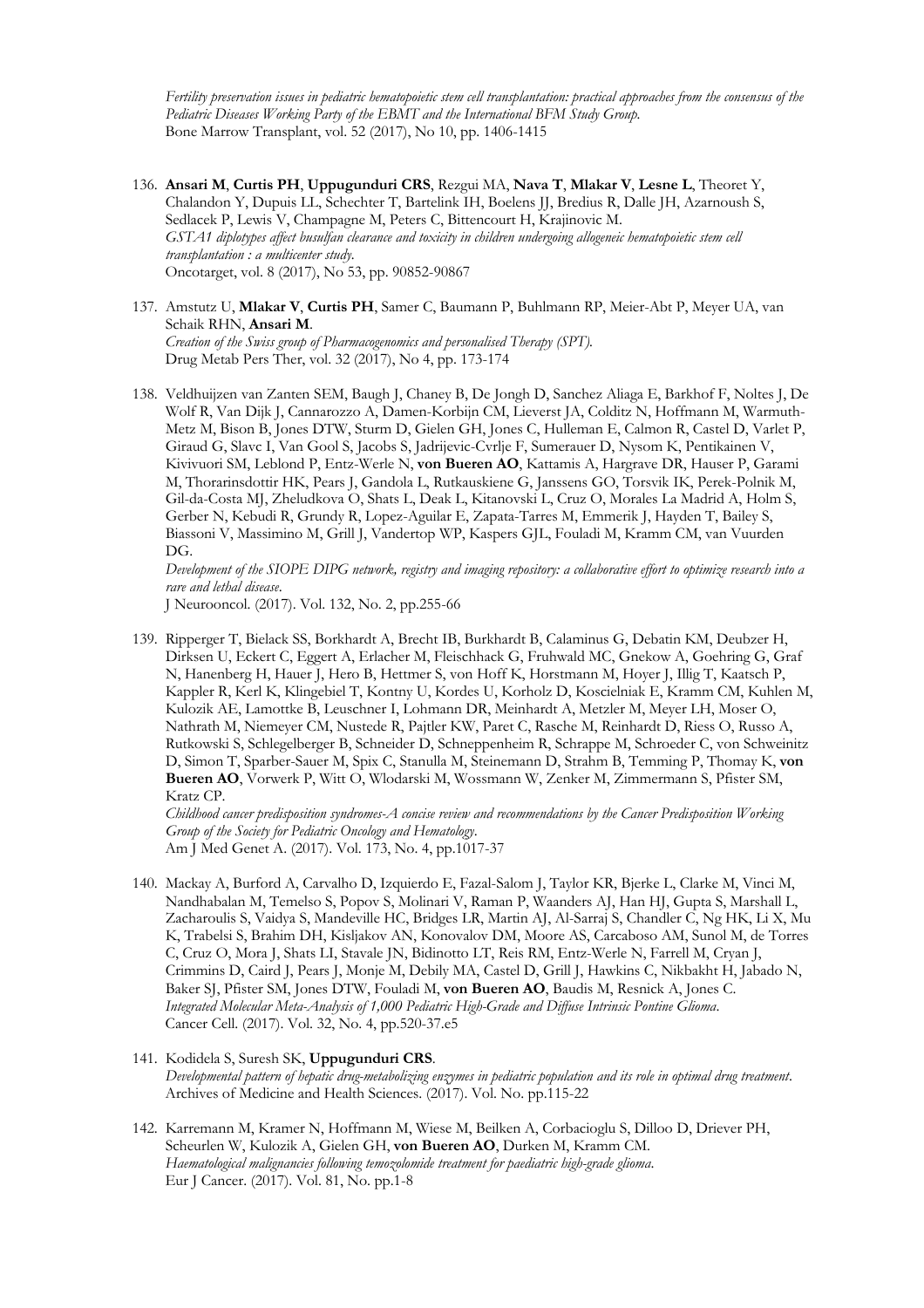- 143. Janssens GO, Gandola L, Bolle S, Mandeville H, Ramos-Albiac M, van Beek K, Benghiat H, Hoeben B, Morales La Madrid A, Kortmann RD, Hargrave D, Menten J, Pecori E, Biassoni V, **von Bueren AO**, van Vuurden DG, Massimino M, Sturm D, Peters M, Kramm CM. *Survival benefit for patients with diffuse intrinsic pontine glioma (DIPG) undergoing re-irradiation at first progression: A matched-cohort analysis on behalf of the SIOP-E-HGG/DIPG working group*. Eur J Cancer. (2017). Vol. 73, No. pp.38-47
- 144. Hutter G, Sailer M, Azad TD, **von Bueren AO**, Nollau P, Frank S, Tostado C, Sarvepalli D, Ghosh A, Ritz MF, Boulay JL, Mariani L. *Reverse phase protein arrays enable glioblastoma molecular subtyping*. J Neurooncol. (2017). Vol. 131, No. 3, pp.437-48
- 145. Friedrich C, Shalaby T, Oehler C, Pruschy M, Seifert B, Picard D, Remke M, Warmuth-Metz M, Kortmann RD, Rutkowski S, Grotzer MA, **von Bueren AO**. *Tropomyosin receptor kinase C (TrkC) expression in medulloblastoma: relation to the molecular subgroups and impact on treatment response*. Childs Nerv Syst. (2017). Vol. 33, No. 9, pp.1463-71

#### **2016**

- 146. Zimmermann K, Bergstraesser E, Engberg S, Ramelet AS, Marfurt-Russenberger K, Von der Weid N, Grandjean C, Fahrni-Nater P, Cignacco E, PELICAN Consortium (dont **Ansari M**). *When parents face the death of their child: a nationwide cross-sectional survey of parental perspectives on their child's end-of life care.* BMC Palliat Care, vol. 15 (2016), No pp. 30
- 147. Wangmo T, Ruhe KM, Badarau DO, Kuhne T, Niggli F, Elger BS, Swiss paediatric oncology group (SPOG) (dont **Ansari M**). *Parents' and patients' experiences with paediatric oncology care in Switzerland--satisfaction and some hurdles.* Swiss Med Wkly, vol. 146 (2016), No pp. w14309
- 148. **Von Bueren A**, Ares C, Bartoli A, Fluss J, Girardin C, Migliorini D, Merlini L, Merkler D, **Ansari M**. *Medulloblastoma in children and adults : One distinct disease entity ?*  Bulletin suisse du cancer Schweizer Krebsbulletin, vol. 2 (2016), No pp. 158-161

#### 149. **Uppugunduri CR**, **Ansari M**.

*Commentary : A Myriad Aberrations on Information of Ontogeny of Drug Metabolizing Enzymes in the Pediatric Population: An Obstacle for Personalizing Drug Therapy in the Pediatric Population.* Drug Metab Lett, vol. 10 (2016), No 2, pp. 72-74

- 150. Schluckebier D, McLin VA, Kanavaki I, **Ansari M**, Wildhaber BE. *The Role of Liver Transplantation in Undifferentiated Embryonal Sarcoma of the Liver in Children.* J Pediatr Hematol Oncol, vol. 38 (2016), No 6, pp. 495-496
- 151. Schindler M, Spycher BD, Ammann RA, **Ansari M**, Michel G, Kuehni CE. *Cause-specific long-term mortality in survivors of childhood cancer in Switzerland : A population-based study.* Int J Cancer, vol. 139 (2016), No 2, pp. 322-333
- 152. Ruhe KM, Wangmo T, De Clercq E, Badarau DO, **Ansari M**, Kuhne T, Niggli F, Elger BS. *Putting patient participation into practice in pediatrics-results from a qualitative study in pediatric oncology.* Eur J Pediatr, vol. 175 (2016), No 9, pp. 1147-1155
- 153. Ruhe KM, Badarau DO, Brazzola P, Hengartner H, Elger BS, Wangmo T, for the Swiss Pediatric Oncology Group (SPOG) (dont **Ansari M**). *Participation in pediatric oncology: views of child and adolescent patients.* Psychooncology, vol. 25 (2016), No 9, pp. 1036-1042
- 154. **Mlakar V**, **Huezo-Diaz Curtis P**, **Satyanarayana Uppugunduri CR**, Krajinovic M, **Ansari M**. *Pharmacogenomics in Pediatric Oncology: Review of Gene-Drug Associations for Clinical Use.* Int J Mol Sci, vol. 17 (2016), No 9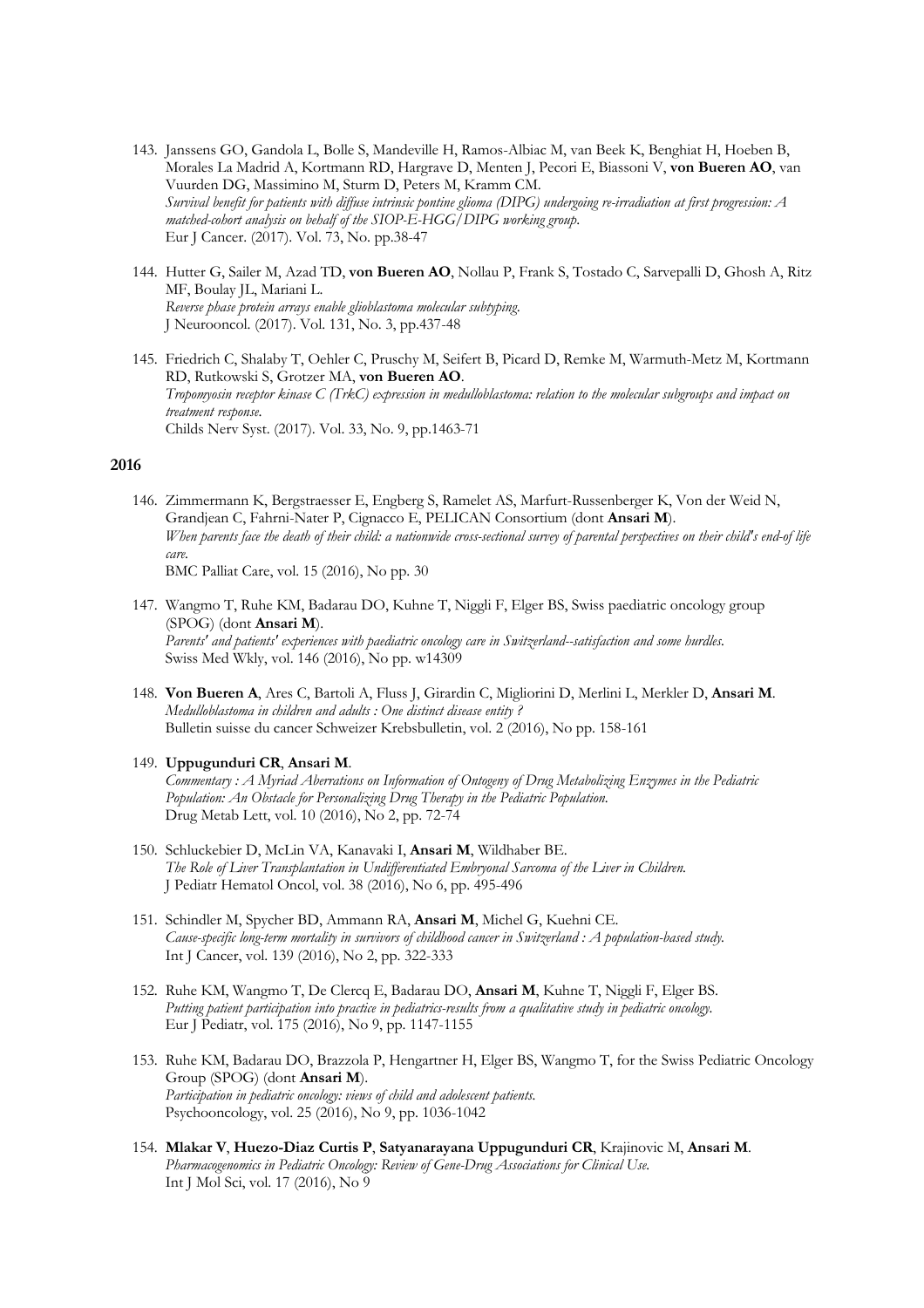- 155. **Mlakar V**, **Huezo Diaz Curtis P**, Baumann P, Bühlmann RP, Meier-Abt P, Meyer UA, **Ansari M**. *Création du Groupe Suisse de Pharmacogénomique et de Thérapie Personnalisée.* Bulletin suisse du cancer, Schweizer Krebsbulletin, vol. 2 (2016), No pp. 264
- 156. Michel G, Gianinazzi ME, Eiser C, Bergstraesser E, Vetsch J, von der Weid N, Kuehni CE, for the Swiss Pediatric Oncology Group (SPOG) (dont **Ansari M**). *Preferences for long-term follow-up care in childhood cancer survivors.* Eur J Cancer Care (Engl), vol. 25 (2016), No 6, pp. 1024-1033
- 157. Manolopoulos VG, Van Schaik RHN, Visvikis-Siest S, Marc J, Simmaco M, Jacobs P, Cascorbi I, **Ansari M**, LLerena A. *In Memoriam Gérard Siest.*  Drug Metabolism and Personalized Therapy, vol. 31 (2016), No 2, pp. 59
- 158. Mader L, Rueegg CS, Vetsch J, Rischewski J, **Ansari M**, Kuehni CE, Michel G. *Employment Situation of Parents of Long-Term Childhood Cancer Survivors.* PLoS One, vol. 11 (2016), No 3, pp. e0151966
- 159. Lupatsch JE, Wengenroth L, Rueegg CS, Teuffel O, **Gumy-Pause F**, Kuehni CE, Michel G, Swiss Paediatric Oncology Group (dont **Ansari M**). *Follow-up care of adolescent survivors of childhood cancer: The role of health beliefs.* Pediatr Blood Cancer, vol. 63 (2016), No 2, pp. 318-325
- 160. Krajinovic M, Elbared J, Drouin S, Bertout L, Rezgui A, **Ansari M**, Raboisson MJ, Lipshultz SE, Silverman LB, Sallan SE, Neuberg DS, Kutok JL, Laverdiere C, Sinnett D, Andelfinger G. *Polymorphisms of ABCC5 and NOS3 genes influence doxorubicin cardiotoxicity in survivors of childhood acute lymphoblastic leukemia.*

Pharmacogenomics J, vol. 16 (2016), No 6, pp. 530-535

### 161. **Huezo-Diaz P**, **Uppugunduri CR**, **Ansari M**. *Potential Predictive Biomarkers used to optimize treatments for Sinusoidal Obstruction Syndrome in pediatric Hematopoietic stem cell transplantation.* Bulletin suisse du cancer Schweizer Krebsbulletin, vol. 4 (2016), No pp. 349-352

162. Bresters D, Lawitschka A, Cugno C, Potschger U, Dalissier A, Michel G, Vettenranta K, Sundin M, Al-Seraihy A, Faraci M, Sedlacek P, Versluys AB, Jenkins A, Lutz P, Gibson B, Leiper A, Diaz MA, Shaw PJ, Skinner R, O'Brien TA, Salooja N, Bader P, Peters C, on behalf of the Pediatric Working disease of EBMT (dont **Ansari M**).

*Incidence and severity of crucial late effects after allogeneic HSCT for malignancy under the age of 3 years: TBI is what really matters.*

Bone Marrow Transplant, vol. 51 (2016), No 11, pp. 1482-1489

- 163. Beauverd Y, Roosnek E, Tirefort Y, Dantin C, **Ansari M**, Tsopra O, Masouridi-Levrat S, Chalandon Y. *Outcome of hematopoietic stem cell transplantation is similar for patients with a partial in vitro T-cell-depleted graft compared with a non-T-cell-depleted graft when stratified by the refined disease risk index.* Bone Marrow Transplant, vol. 51 (2016), No 7, pp. 955-960
- 164. Baumann P, Bühlmann RP, Jetter A, Kupferschmidt H, Meier-Abt P, Meyer UA, **Ansari A**. *Création du Groupe Suisse de Pharmacogénomique et de Thérapie Personnalisée (SPT.* Pipette-Swiss laboratory Medecine, vol. (2016), No 3, pp. 17-18
- 165. Bartelink IH, Lalmohamed A, van Reij EM, Dvorak CC, Savic RM, Zwaveling J, Bredius RG, Egberts AC, Bierings M, Kletzel M, Shaw PJ, Nath CE, Hempel G, **Ansari M**, Krajinovic M, Theoret Y, Duval M, Keizer RJ, Bittencourt H, Hassan M, Gungor T, Wynn RF, Veys P, Cuvelier GD, Marktel S, Chiesa R, Cowan MJ, Slatter MA, Stricherz MK, Jennissen C, Long-Boyle JR, Boelens JJ. *Association of busulfan exposure with survival and toxicity after haemopoietic cell transplantation in children and young adults: a multicentre, retrospective cohort analysis.* Lancet Haematol, vol. 3 (2016), No 11, pp. e526-e536
- 166. **Ansari M**, **Huezo-Diaz P**, Rezgui MA, Marktel S, Duval M, Bittencourt H, Cappelli B, Krajinovic M. *Influence of glutathione S-transferase gene polymorphisms on busulfan pharmacokinetics and outcome of hematopoietic stem-cell transplantation in thalassemia pediatric patients.* Bone Marrow Transplant, vol. 51 (2016), No 3, pp. 377-383
- 167. **Ansari M**.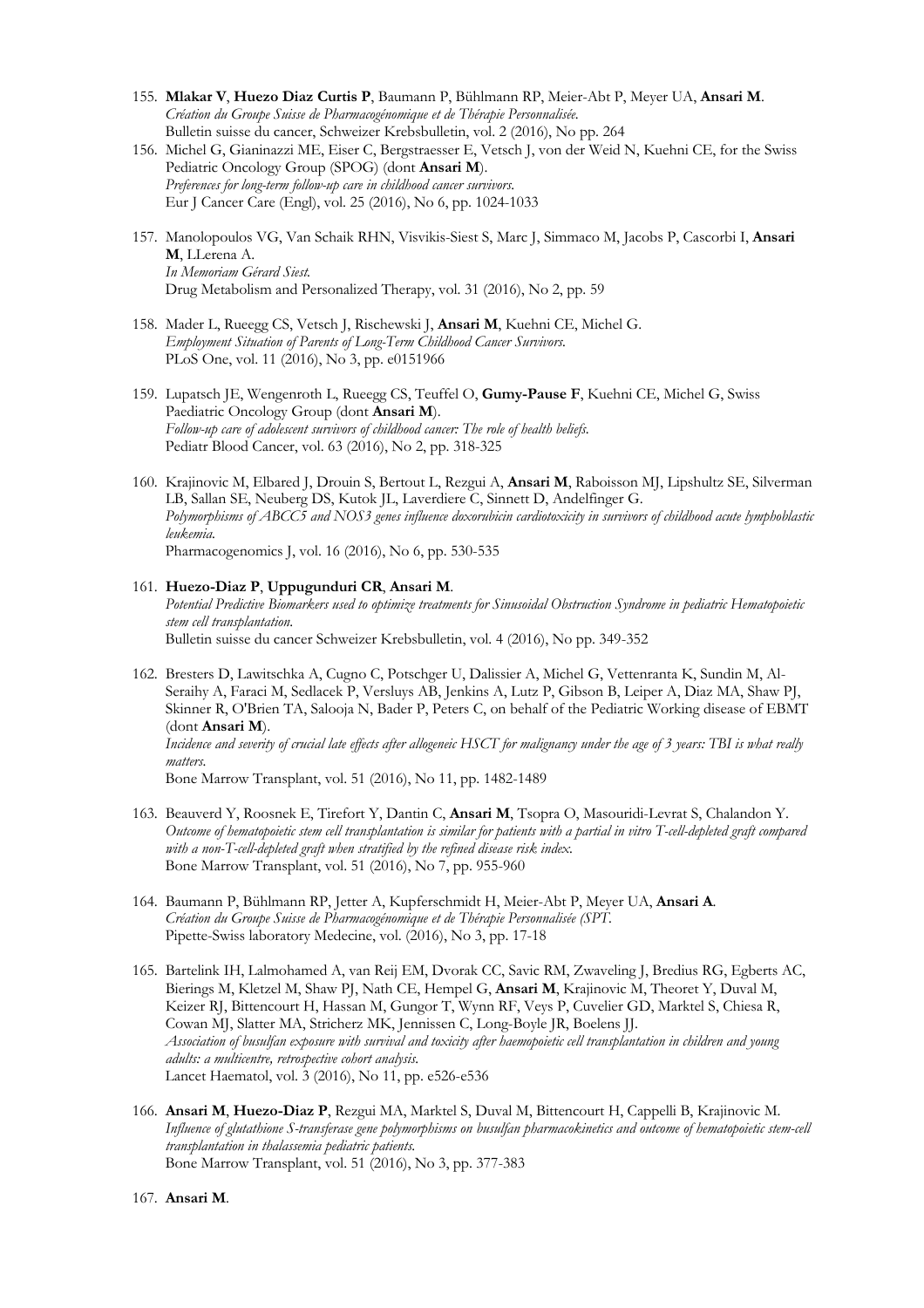*Le cancer c'est quoi ?* 2016

168. Adam M, Rueegg CS, Schmidlin K, Spoerri A, Niggli F, Grotzer M, von der Weid NX, Egger M, Probst-Hensch N, Zwahlen M, Kuehni CE, Swiss Paediatric Oncology Group, Swiss National Cohort Study (dont **Ansari M**).

*Socioeconomic disparities in childhood cancer survival in Switzerland.* Int J Cancer, vol. 138 (2016), No 12, pp. 2856-2866

- 169. Acosta-Martin AE, Antinori P, **Uppugunduri CRS**, Daali Y, **Ansari M**, Scherl A, Muller M, Lescuyer P. *Detection of busulfan adducts on proteins.* Rapid Commun Mass Spectrom, vol. 30 (2016), No 23, pp. 2517-2528
- 170. Worst BC, van Tilburg CM, Balasubramanian GP, Fiesel P, Witt R, Freitag A, Boudalil M, Previti C, Wolf S, Schmidt S, Chotewutmontri S, Bewerunge-Hudler M, Schick M, Schlesner M, Hutter B, Taylor L, Borst T, Sutter C, Bartram CR, Milde T, Pfaff E, Kulozik AE, von Stackelberg A, Meisel R, Borkhardt A, Reinhardt D, Klusmann JH, Fleischhack G, Tippelt S, Dirksen U, Jurgens H, Kramm CM, **von Bueren AO**, Westermann F, Fischer M, Burkhardt B, Wossmann W, Nathrath M, Bielack SS, Fruhwald MC, Fulda S, Klingebiel T, Koscielniak E, Schwab M, Tremmel R, Driever PH, Schulte JH, Brors B, von Deimling A, Lichter P, Eggert A, Capper D, Pfister SM, Jones DT, Witt O. *Next-generation personalised medicine for high-risk paediatric cancer patients - The INFORM pilot study*. Eur J Cancer. (2016). Vol. 65, No. pp.91-101
- 171. **Uppugunduri CR**, **Ansari M**.

*Proprotein Convertase Subtilisin/Kexin Type 9 Inhibition--The Dream of Translational Medicine*. J Cardiovasc Pharmacol. (2016). Vol. 67, No. 2, pp.191-2

- 172. Friedrich C, **von Bueren AO**, Kolevatova L, Bernreuther C, Grob T, Sepulveda-Falla D, van den Boom L, Westphal M, Simon R, Glatzel M. *Epidermal growth factor receptor overexpression is common and not correlated to gene copy number in ependymoma*. Childs Nerv Syst. (2016). Vol. 32, No. 2, pp.281-90
- 173. Dietl S, Schwinn S, Dietl S, Riedel S, Deinlein F, Rutkowski S, **von Bueren AO**, Krauss J, Schweitzer T, Vince GH, Picard D, Eyrich M, Rosenwald A, Ramaswamy V, Taylor MD, Remke M, Monoranu CM, Beilhack A, Schlegel PG, Wolfl M. *MB3W1 is an orthotopic xenograft model for anaplastic medulloblastoma displaying cancer stem cell- and Group 3-properties*. BMC Cancer. (2016). Vol. 16, No. pp.115
- 174. Bosilkovska M, Ing Lorenzini K, **Uppugunduri CR**, Desmeules J, Daali Y, Escher M. *Severe Vincristine-induced Neuropathic Pain in a CYP3A5 Nonexpressor With Reduced CYP3A4/5 Activity: Case Study*. Clin Ther. (2016). Vol. 38, No. 1, pp.216-20

- 175. von Laer Tschudin L, Schwitzgebel VM, von Scheven-Gete A, Blouin JL, Hofer M, Hauschild M, **Ansari M**, Stoppa-Vaucher S, Phan-Hug F. *Diabetes and immune thrombocytopenic purpura : a new association with good response to anti-CD20 therapy.* Pediatr Diabetes, vol. 16 (2015), No 2, pp. 138-145
- 176. Siest G, Auffray C, Taniguchi N, Ingelman-Sundberg M, Murray H, Visvikis-Siest S, **Ansari M**, Marc J, Jacobs P, Meyer U, Van Schaik RH, Muller MM, Wevers RA, Simmaco M, Kussmann M, Manolopoulos VG, Alizadeh BZ, Beastall G, Nemeth G. *Systems medicine, personalized health and therapy.* Pharmacogenomics, vol. 16 (2015), No 14, pp. 1527-1539
- 177. Schindler M, Mitter V, Bergstraesser E, Gumy-Pause F, Michel G, Kuehni CE, Swiss paediatric oncology group (SPOG) (dont **Ansari M**). *Death certificate notifications in the Swiss Childhood Cancer Registry: assessing completeness and registration procedures.* Swiss Med Wkly, vol. 145 (2015), No pp. w14225
- 178. Pritchard-Jones K, Bergeron C, de Camargo B, van den Heuvel-Eibrink MM, Acha T, Godzinski J, Oldenburger F, Boccon-Gibod L, Leuschner I, Vujanic G, Sandstedt B, de Kraker J, van Tinteren H, Graf N, SIOP Renal Tumours Study Group (dont **Ansari M**).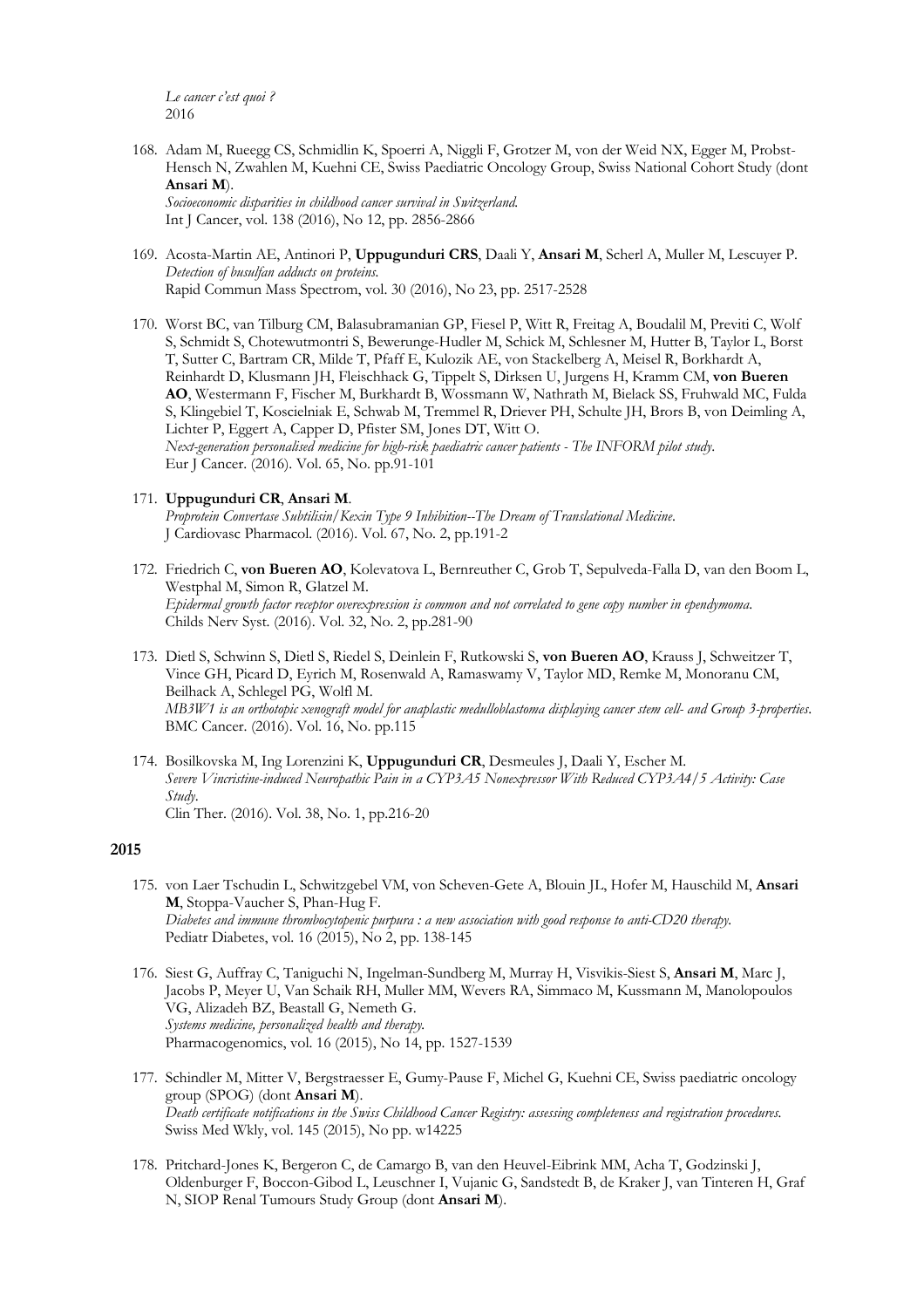*Omission of doxorubicin from the treatment of stage II-III, intermediate-risk Wilms' tumour (SIOP WT 2001): an openlabel, non-inferiority, randomised controlled trial.* Lancet, vol. 386 (2015), No 9999, pp. 1156-1164

- 179. **Mandriota SJ**, Valentijn LJ, **Lesne L**, Betts DR, **Marino D**, **Boudal-Khoshbeen M,** London WB, Rougemont AL, Attiyeh EF, Maris JM, Hogarty MD, Koster J, Molenaar JJ, Versteeg R, **Ansari M**, **Gumy-Pause F**. *Ataxia-telangiectasia mutated (ATM) silencing promotes neuroblastoma progression through a MYCN independent mechanism.* Oncotarget, vol. 6 (2015), No 21, pp. 18558-18576
- 180. Levrat E, Roosnek E, Masouridi S, Mohty B, **Ansari M**, Villard J, Passweg JR, Chalandon Y. *Very Long Term Stability of Mixed Chimerism after Allogeneic Hematopoietic Stem Cell Transplantation in Patients with Hematologic Malignancies.* Bone Marrow Res, vol. 2015 (2015), No pp. 176526
- 181. Lawitschka A, Faraci M, Yaniv I, Veys P, Bader P, Wachowiak J, Socie G, Aljurf MD, Arat M, Boelens JJ, Duarte R, Tichelli A, Peters C, (dont **Ansari M**). *Paediatric reduced intensity conditioning: analysis of centre strategies on regimens and definitions by the EBMT Paediatric Diseases and Complications and Quality of Life WP.* Bone Marrow Transplant, vol. 50 (2015), No 4, pp. 592-597
- 182. Lalmohamed A, Bartelink I, van Reij L, Dvorak CC, Savic R, Zwaveling J, Bredius R, Egberts A, Bierings M, Kletzel M, Shaw P, Nath C, Hempel G, **Ansari M**, Krajinovic M, Gungor T, Wynn RF, Veys P, Cuvelier G, Chiesa R, Slatter M, Long-Boyle J, Boelens J. *Studying the Optimal Intravenous Busulfan Exposure in Pediatric Allogeneic Hematopoietic Cell Transplantation (alloHCT) to Improve Clinical Outcomes: A Multicenter Study.* Biology of Blood and Marrow Transplantation, vol. 21 (2015), No 2, Supplement, pp. S102-S103
- 183. Bielack SS, Smeland S, Whelan JS, Marina N, Jovic G, Hook JM, Krailo MD, Gebhardt M, Papai Z, Meyer J, Nadel H, Randall RL, Deffenbaugh C, Nagarajan R, Brennan B, Letson GD, Teot LA, Goorin A, Baumhoer D, Kager L, Werner M, Lau CC, Sundby Hall K, Gelderblom H, Meyers P, Gorlick R, Windhager R, Helmke K, Eriksson M, Hoogerbrugge PM, Schomberg P, Tunn PU, Kuhne T, Jurgens H, van den Berg H, Bohling T, Picton S, Renard M, Reichardt P, Gerss J, Butterfass-Bahloul T, Morris C, Hogendoorn PC, Seddon B, Calaminus G, Michelagnoli M, Dhooge C, Sydes MR, Bernstein M, EURAMOS-1 investigators (dont **Ansari M**). *Methotrexate, Doxorubicin, and Cisplatin (MAP) Plus Maintenance Pegylated Interferon Alfa-2b Versus MAP Alone in*

Patients With Resectable High-Grade Osteosarcoma and Good Histologic Response to Preoperative MAP: First Results of *the EURAMOS-1 Good Response Randomized Controlled Trial.* J Clin Oncol, vol. 33 (2015), No 20, pp. 2279-2287

- 184. Arni D, **Gumy-Pause F**, **Ansari M**, Kremer Hovinga JA, McLin VA. *Successful liver transplantation in a child with acute-on-chronic liver failure and acquired thrombotic thrombocytopenic purpura.* Liver Transpl, vol. 21 (2015), No 5, pp. 704-706
- 185. **Ansari M**, Steck V. *La Fondation CANSEARCH se bat pour les enfants atteints de cancer.* Planète santé (2015)
- 186. **Ansari M**, Maibach R, on behalf of the Kids Liver CANSEARCH Group. *Hepatoblastoma in Switzerland.* Bulletin suisse du cancer, Krebsbulletin, vol. 3 (2015), No pp. 241-242
- 187. Veys PA, Nanduri V, Baker KS, He W, Bandini G, Biondi A, Dalissier A, Davis JH, Eames GM, Egeler RM, Filipovich AH, Fischer A, Jürgens H, Krance R, Lanino E, Leung WH, Matthes S, Michel G, Orchard PJ, Pieczonka A, Ringdén O, Schlegel PG, Sirvent A, Vettenranta K, Eapen M, (dont **Ansari M**). *Haematopoietic stem cell transplantation for refractory Langerhans cell histiocytosis: outcome by intensity of conditioning*. Br J Haematol. (2015). Vol. 169, No. 5, pp.711-8
- 188. Lawitschka A, Faraci M, Yaniv I, Veys P, Bader P, Wachowiak J, Socie G, Aljurf MD, Arat M, Boelens JJ, Duarte R, Tichelli A, Peters C, (dont **Ansari M)** *Paediatric reduced intensity conditioning: analysis of centre strategies on regimens and definitions by the EBMT Paediatric Diseases and Complications and Quality of Life WP*. Bone Marrow Transplant. (2015). Vol. 50, No. 4, pp.592-7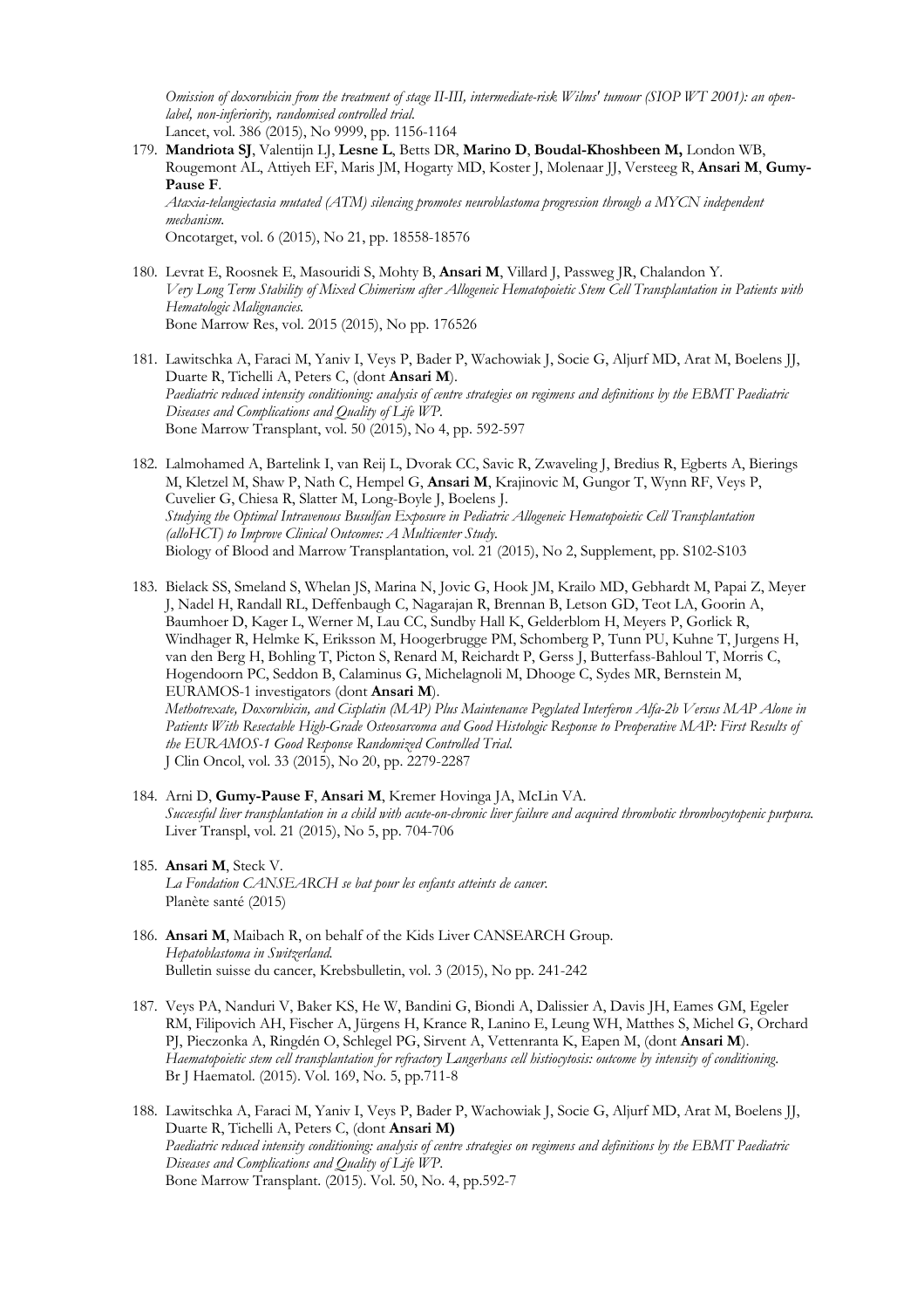- 189. Carnesecchi S, Rougemont AL, Doroshow JH, Nagy M, Mouche S, **Gumy-Pause F**, Szanto I. *The NADPH oxidase NOX5 protects against apoptosis in ALK-positive anaplastic large-cell lymphoma cell lines*. Free Radic Biol Med. (2015). Vol. 84, No. pp.22-9
- **2014**
	- 190. Wengenroth L, Rueegg CS, Michel G, Essig S, Ammann RA, Bergstraesser E, Kuehni CE, for the Swiss paediatric oncology group (SPOG) (dont **Ansari M**). *Life partnerships in childhood cancer survivors, their siblings, and the general population.* Pediatr Blood Cancer, vol. 61 (2014), No 3, pp. 538-545
	- 191. **Uppugunduri CR**, Rezgui MA, **Diaz PH**, Tyagi AK, Rousseau J, Daali Y, Duval M, Bittencourt H, Krajinovic M, **Ansari M**. *The association of cytochrome P450 genetic polymorphisms with sulfolane formation and the efficacy of a busulfan-based conditioning regimen in pediatric patients undergoing hematopoietic stem cell transplantation.* Pharmacogenomics J, vol. 14 (2014), No 3, pp. 263-271
	- 192. Tyagi AK, **Huezo-Diaz P**, **Ansari M**. *Personalizing busulfan therapy for children undergoing hematopoietic stem cell transplantation.* Per Med, vol. 11 (2014), No 5, pp. 463-466
	- 193. Rock N, **Mattiello V**, Judas C, **Huezo-Diaz P**, Bourquin JP, **Gumy-Pause F**, **Ansari M**. *Treatment of an acute promyelocytic leukemia relapse using arsenic trioxide and all-trans-retinoic in a 6-year-old child.* Pediatr Hematol Oncol, vol. 31 (2014), No 2, pp. 143-148
	- 194. Rischewski J, **Ansari M**, all of the head SPOG station. *Pediatric Oncology in Switzerland : Infrastructure and Results.* Bulletin suisse du cancer, Schweizer Krebsbulletin, vol. 3 (2014), No pp. 219-224
	- 195. Montaruli E, Wildhaber BE, **Ansari M**, Birraux J. *Adenovirus-induced obstructive uropathy with acute renal failure in an immunodeficient child.* Urology, vol. 83 (2014), No 1, pp. 217-219
	- 196. Marek A, Stern M, Chalandon Y, **Ansari M**, Ozsahin H, Gungor T, Gerber B, Kuhne T, Passweg JR, Gratwohl A, Tichelli A, Seger R, Schanz U, Halter J, Stussi G. *The impact of T-cell depletion techniques on the outcome after haploidentical hematopoietic SCT.* Bone Marrow Transplant, vol. 49 (2014), No 1, pp. 55-61
	- 197. **Huezo-Diaz P**, **Uppugunduri CR**, Tyagi AK, Krajinovic M, **Ansari M**. *Pharmacogenetic aspects of drug metabolizing enzymes in busulfan based conditioning prior to allogenic hematopoietic stem cell transplantation in children.* Curr Drug Metab, vol. 15 (2014), No 3, pp. 251-264
	- 198. Hauri DD, Spycher B, Huss A, Zimmermann F, Grotzer M, von der Weid N, Spoerri A, Kuehni CE, Roosli M, and Swiss national cohort, and Swiss paediatric oncology group (dont **Ansari M**). *Exposure to radio-frequency electromagnetic fields from broadcast transmitters and risk of childhood cancer: a census-based cohort study.* Am J Epidemiol, vol. 179 (2014), No 7, pp. 843-851
	- 199. Gianinazzi ME, Rueegg CS, von der Weid NX, Niggli FK, Kuehni CE, Michel G, and Swiss paediatric oncology group (SPOG) (dont **Ansari M**). *Mental health-care utilization in survivors of childhood cancer and siblings: the Swiss childhood cancer survivor study.* Support Care Cancer, vol. 22 (2014), No 2, pp. 339-349
	- 200. Gianinazzi ME, Essig S, Rueegg CS, von der Weid NX, Brazzola P, Kuehni CE, Michel G, Swiss Paediatric Oncology Group (SPOG) (dont **Ansari M**). *Information provision and information needs in adult survivors of childhood cancer.* Pediatr Blood Cancer, vol. 61 (2014), No 2, pp. 312-318
	- 201. Beauverd Y, Roosnek E, Tirefort Y, Nagy-Hulliger M, Bernimoulin M, Tsopra O, **Ansari M**, Dantin C, Casini A, Grandjean AP, Chigrinova E, Masouridi-Levrat S, Chalandon Y. *Validation of the disease risk index for outcome of patients undergoing allogeneic hematopoietic stem cell transplantation after T cell depletion.*

Biol Blood Marrow Transplant, vol. 20 (2014), No 9, pp. 1322-1328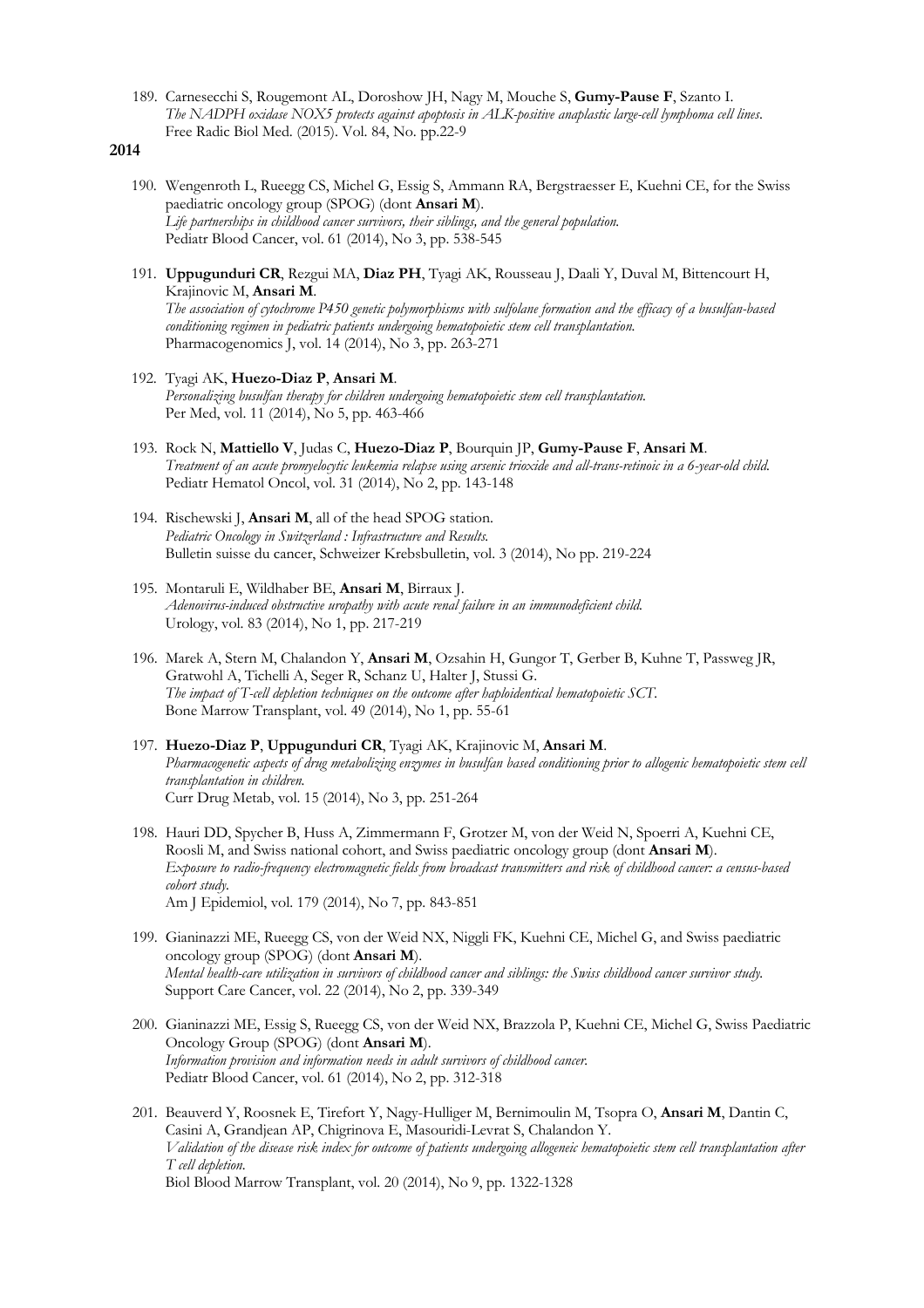202. **Ansari M**, Theoret Y, Rezgui MA, Peters C, Mezziani S, Desjean C, Vachon MF, Champagne MA, Duval M, Krajinovic M, Bittencourt H. *Association between busulfan exposure and outcome in children receiving intravenous busulfan before hematopoietic stem cell transplantation.* Ther Drug Monit, vol. 36 (2014), No 1, pp. 93-99

#### **2013**

- 203. Tyagi AK, **Uppunguduri CR**, P. H-D, Krajinovic M, **Ansari M**. *Can pharmacogenetics and pharmacokinetics of busulfan be used to individualize treatment for children undergoing hematopoietic stem cell transplantation ?* Bulletin suisse du cancer, Krebsbulletin vol. 4 (2013), No pp. 323-326
- 204. Tyagi AK, Pradier A, Baumer O, **Uppugunduri CR**, **Huezo-Diaz P**, Posfay-Barbe K, Roosnek E, **Ansari M**. *Validation of SYBR Green based quantification assay for the detection of human Torque Teno virus titers from plasma.* Virol J, vol. 10 (2013), No pp. 191
- 205. Rueegg CS, Gianinazzi ME, Michel G, von der Weid NX, Bergstraesser E, Kuehni CE, and Swiss paediatric oncology group (SPOG) (dont **Ansari M**). *Do childhood cancer survivors with physical performance limitations reach healthy activity levels ?* Pediatr Blood Cancer, vol. 60 (2013), No 10, pp. 1714-1720
- 206. Ligue genevoise contre le cancer, (dont **Ansari M**). *L'enfant face au cancer: une sélection de livres, de vidéos et de sites web pour les 3-16 ans et leurs parents.* Université de Genève, Faculté de médecine, Centre de documentation en santé (2013)
- 207. Labarinas S, **Gumy-Pause F**, Rougemont AL, Baerlocher G, Leibundgut EO, Porret N, Schappi MG, Barazzone-Argiroffo C, Passweg J, Merlini L, Ozsahin H, **Ansari M**. *Is acute fibrinous and organizing pneumonia the expression of immune dysregulation ?* J Pediatr Hematol Oncol, vol. 35 (2013), No 2, pp. 139-143
- 208. Korchi AM, Garibotto V, **Ansari M**, Merlini L. *Pseudoprogression after proton beam irradiation for a choroid plexus carcinoma in pediatric patient: MRI and PET imaging patterns.* Childs Nerv Syst, vol. 29 (2013), No 3, pp. 509-512
- 209. Hauri D, Spycher B, Huss A, Zimmermann F, Grotzer M, von der Weid N, Weber D, Spoerri A, Kuehni CE, Roosli M, and Swiss national cohort, and Swiss paediatric oncology group (SPOG) (dont **Ansari M**). *Domestic radon exposure and risk of childhood cancer: a prospective census-based cohort study.* Environ Health Perspect, vol. 121 (2013), No 10, pp. 1239-1244
- 210. Gollut S, Stückelberger S, Meier S, Mamie C, Humbert N, **Ansari M**. *Suivi des familles après le décès d'un enfant en oncohématologie pédiatrique : un besoin ?* Médecine Palliative : Soins de Support - Accompagnement - Éthique, vol. 12 (2013), No 3, pp. 112-121
- 211. Ceschi A, Rauber-Luthy C, Kupferschmidt H, Banner NR, **Ansari M**, Krahenbuhl S, Taegtmeyer AB. *Acute calcineurin inhibitor overdose: analysis of cases reported to a national poison center between 1995 and 2011.* Am J Transplant, vol. 13 (2013), No 3, pp. 786-795
- 212. **Ansari M**, **Uppugunduri CR**, Ferrari-Lacraz S, Bittencourt H, **Gumy-Pause F**, Chalandon Y, Tiercy JM, Schechter T, Gassas A, Doyle JD, Dupuis L, Duval M, Krajinovic M, Villard J. *The clinical relevance of pre-formed anti-HLA and anti-MICA antibodies after cord blood transplantation in children.* PLoS One, vol. 8 (2013), No 8, pp. e72141
- 213. **Ansari M**, Rezgui MA, Theoret Y, **Uppugunduri CR**, Mezziani S, Vachon MF, Desjean C, Rousseau J, Labuda M, Przybyla C, Duval M, Champagne M, Peters C, Bittencourt H, Krajinovic M. *Glutathione S-transferase gene variations influence BU pharmacokinetics and outcome of hematopoietic SCT in pediatric patients.*

Bone Marrow Transplant, vol. 48 (2013), No 7, pp. 939-946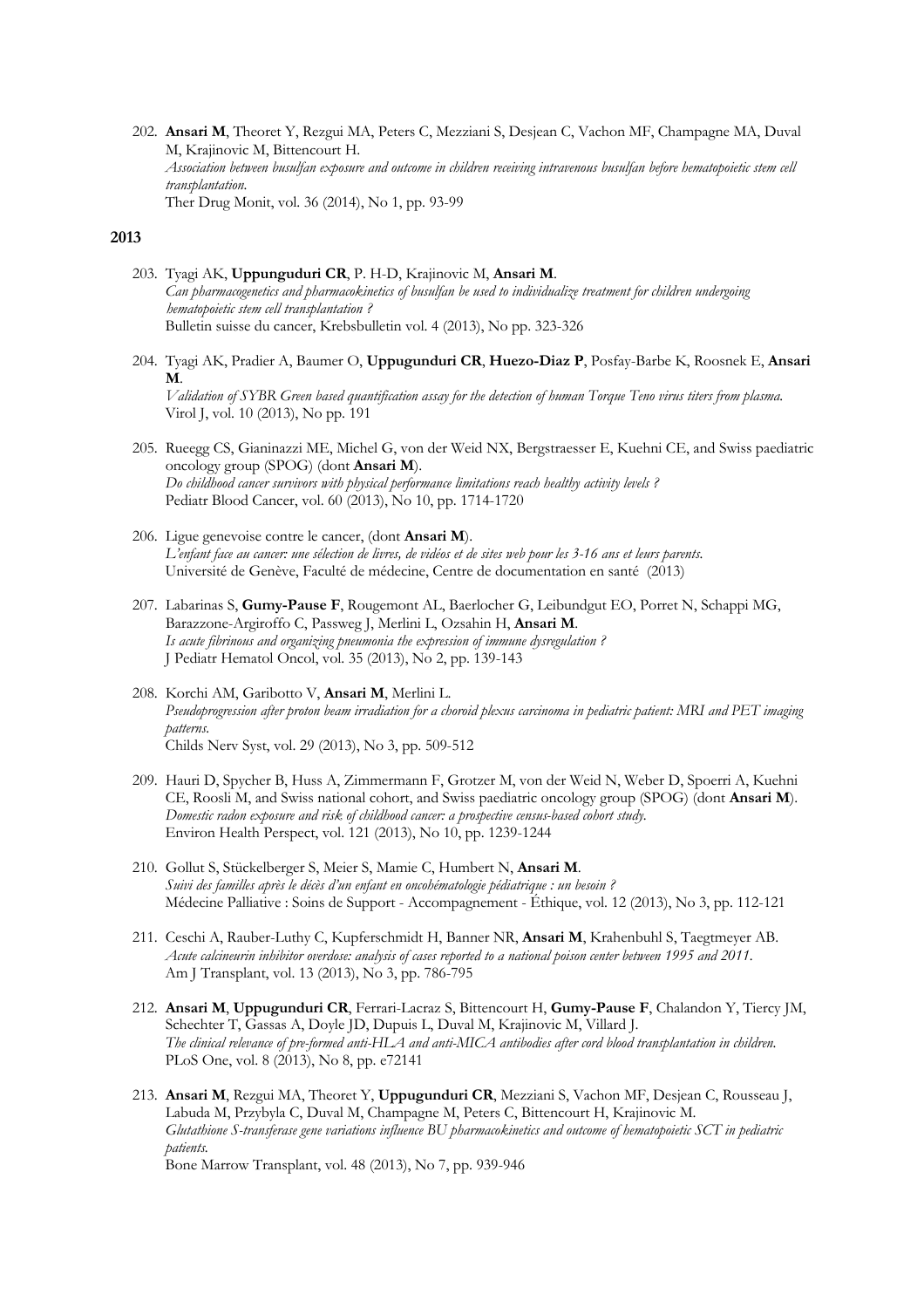#### 214. **Ansari M**.

*Pharmacogenetic aspect of busulfan based conditioning regimens prior to allogenic hematopoietic stem cell transplantation in children 2013.*

Université de Genève. Thèse de privat-docent, 2013

# **2012**

- 215. von der Weid NX, **Ansari M**. *Pediatric hemato-oncology: from cellular biology to individualized targeted therapies.* Rev Med Suisse, vol. 8 (2012), No 329, pp. 403-404, 406-408
- 216. Versace F, **Uppugunduri CR**, Krajinovic M, Theoret Y, **Gumy-Pause F,** Mangin P, Staub C, **Ansari M**. *A novel method for quantification of sulfolane (a metabolite of busulfan) in plasma by gas chromatography-tandem mass spectrometry.* Anal Bioanal Chem, vol. 404 (2012), No 6-7, pp. 1831-1838
- 217. **Uppugunduri CR,** Daali Y, Desmeules J, Dayer P, Krajinovic M, **Ansari M**. *Transcriptional regulation of CYP2C19 and its role in altered enzyme activity.* Curr Drug Metab, vol. 13 (2012), No 8, pp. 1196-1204
- 218. **Uppugunduri CR**, **Ansari M**.

*Influence of age, sex, and haplotypes of thiopurine methyltransferase (TPMT) gene on 6- mercaptopurine toxicity in children with acute lymphoblastic leukemia.*

Eur J Clin Pharmacol, vol. 68 (2012), No 5, pp. 887-888; author reply 885-886

- 219. **Gumy-Pause F**, Pardo B, **Khoshbeen-Boudal M**, **Ansari M**, Gayet-Ageron A, Sappino AP, Attiyeh EF, Ozsahin H. *GSTP1 hypermethylation is associated with reduced protein expression, aggressive disease and prognosis in neuroblastoma.* Genes Chromosomes Cancer, vol. 51 (2012), No 2, pp. 174-185
- 220. **Ansari M**, **Uppugunduri CR**, Deglon J, Theoret Y, Versace F, **Gumy-Pause F**, Ozsahin H, Dayer P, Desmules J, Daali Y. *A simplified method for busulfan monitoring using dried blood spot in combination with liquid chromatography/tandem mass spectrometry.* Rapid Commun Mass Spectrom, vol. 26 (2012), No 12, pp. 1437-1446
- 221. **Ansari M**, Strunk D, Schallmoser K, Delco C, Rougemont AL, Moll S, Villard J, **Gumy-Pause F**, Chalandon Y, Parvex P, Passweg J, Ozsahin H, Kindler V. *Third-party mesenchymal stromal cell infusion is associated with a decrease in thrombotic microangiopathy symptoms observed post-hematopoietic stem cell transplantation.* Pediatr Transplant, vol. 16 (2012), No 2, pp. 131-136
- 222. **Ansari M**, Sauty G, Labuda M, Gagne V, Rousseau J, Moghrabi A, Laverdiere C, Sinnett D, Krajinovic M. *Polymorphism in multidrug resistance-associated protein gene 3 is associated with outcomes in childhood acute lymphoblastic leukemia.* Pharmacogenomics J, vol. 12 (2012), No 5, pp. 386-394
- 223. **Ansari M**, Rougemont AL, Le Deist F, Ozsahin H, Duval M, Champagne MA, Fournet JC. *Secondary pulmonary alveolar proteinosis after unrelated cord blood hematopoietic cell transplantation.* Pediatr Transplant, vol. 16 (2012), No 5, pp. E146-149
- 224. Sappino AP, Buser R, Seguin Q, Fernet M, **Lesne L**, **Gumy-Pause F**, Reith W, Favaudon V, **Mandriota SJ**. *The CEACAM1 tumor suppressor is an ATM and p53-regulated gene required for the induction of cellular senescence by DNA damage*. Oncogenesis. (2012). Vol. 1, No. pp.e7
- 225. Sappino AP, Buser R, **Lesne L**, Gimelli S, Bena F, Belin D, **Mandriota SJ**. *Aluminium chloride promotes anchorage-independent growth in human mammary epithelial cells*. J Appl Toxicol. (2012). Vol. 32, No. 3, pp.233-43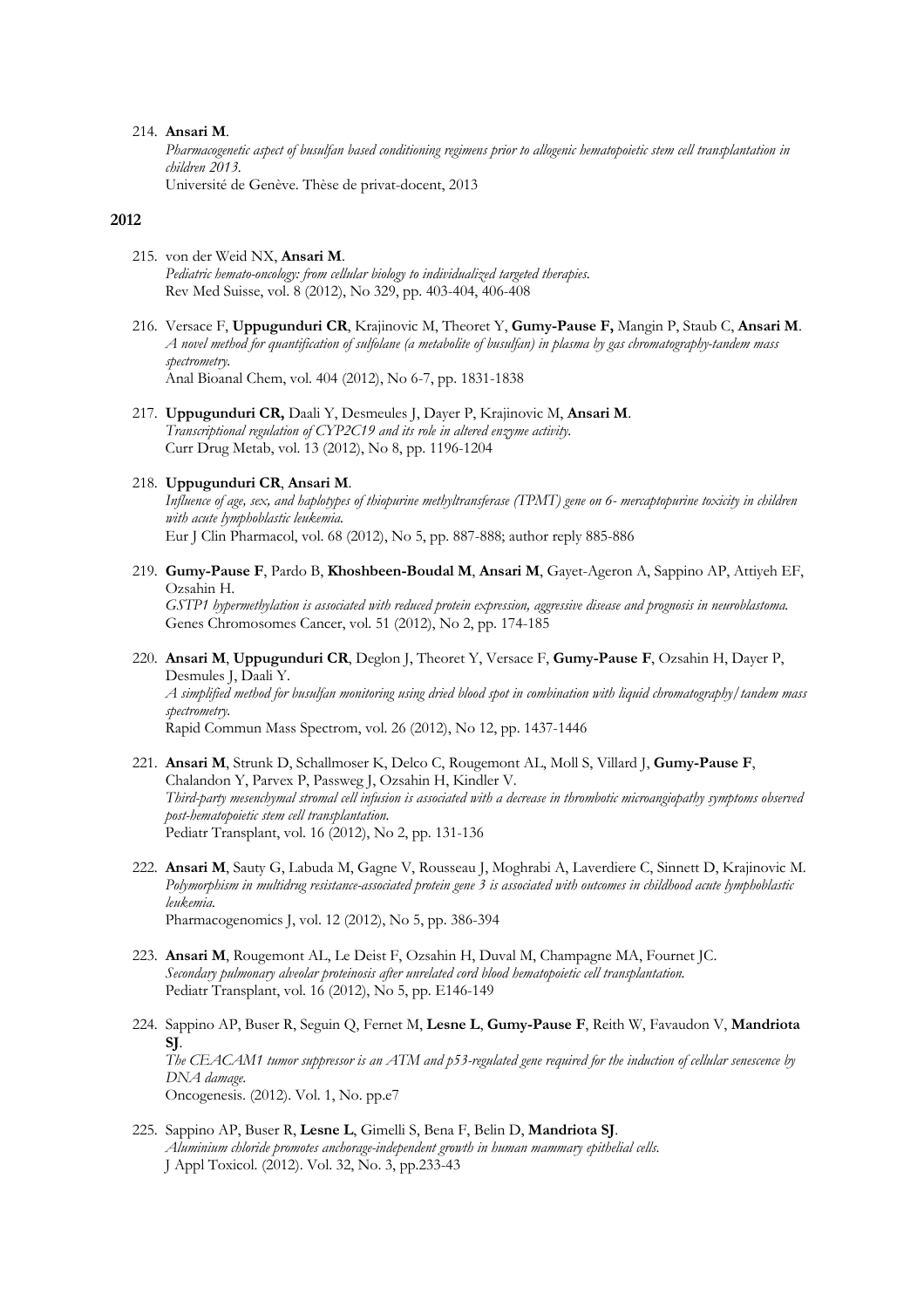- 226. Brunsvig KL, Zenobi M, Rilliet B, El Hassani Y, de Haller R, **Ansari M**, Lobrinus JA, Hanquinet S, Fluss J. *Primary leptomeningeal melanocytosis in a 10-year-old girl: a challenging diagnosis with a poor prognosis.* JChild Neurol, vol. 26 (2011), No 11, pp. 1444-1448
- 227. Bieri S, Roosnek E, Ozsahin H, Huguet S, **Ansari M**, Trombetti A, Helg C, Chapuis B, Miralbell R, Passweg J, Chalandon Y. *Outcome and risk factors for late-onset complications 24 months beyond allogeneic hematopoietic stem cell transplantation.* Eur J Haematol, vol. 87 (2011), No 2, pp. 138-147
- 228. **Ansari M**, Vukicevic M, Rougemont AL, Moll S, Parvex P, **Gumy-Pause F,** Chalandon Y, Passweg J, Ozsahin H, Roosnek E. *Do NK cells contribute to the pathophysiology of transplant-associated thrombotic microangiopathy ?* Am J Transplant, vol. 11 (2011), No 8, pp. 1748-1752
- 229. **Ansari M**, Gollut S, Stuckelberger S. *Faut-il un suivi des familles après le décès d'un enfant en oncologie pédiatrique ?* Réseau francophone de soins palliatifs pédiatriques, (2011)
- 230. Weber DC, Zilli T, Do HP, Nouet P, **Gumy Pause F**, Pica A. *Intensity modulated radiation therapy or stereotactic fractionated radiotherapy for infratentorial ependymoma in children: a multicentric study*. J Neurooncol. (2011). Vol. 102, No. 2, pp.295-300
- 231. **Gumy-Pause F**, Ozsahin H, Turello R, Girardin C, Phan-Hug F, Wunder D, Primi MP, Simon JP, Schwitzgebel V, Beck-Popovic M, Bellavia M, Ambrosetti A, Yaron M. *Female fertility preservation in paediatric cancer patients: a multidisciplinary approach*. Bulletin suisse du cancer. (2011). Vol. 31, No. pp.321-4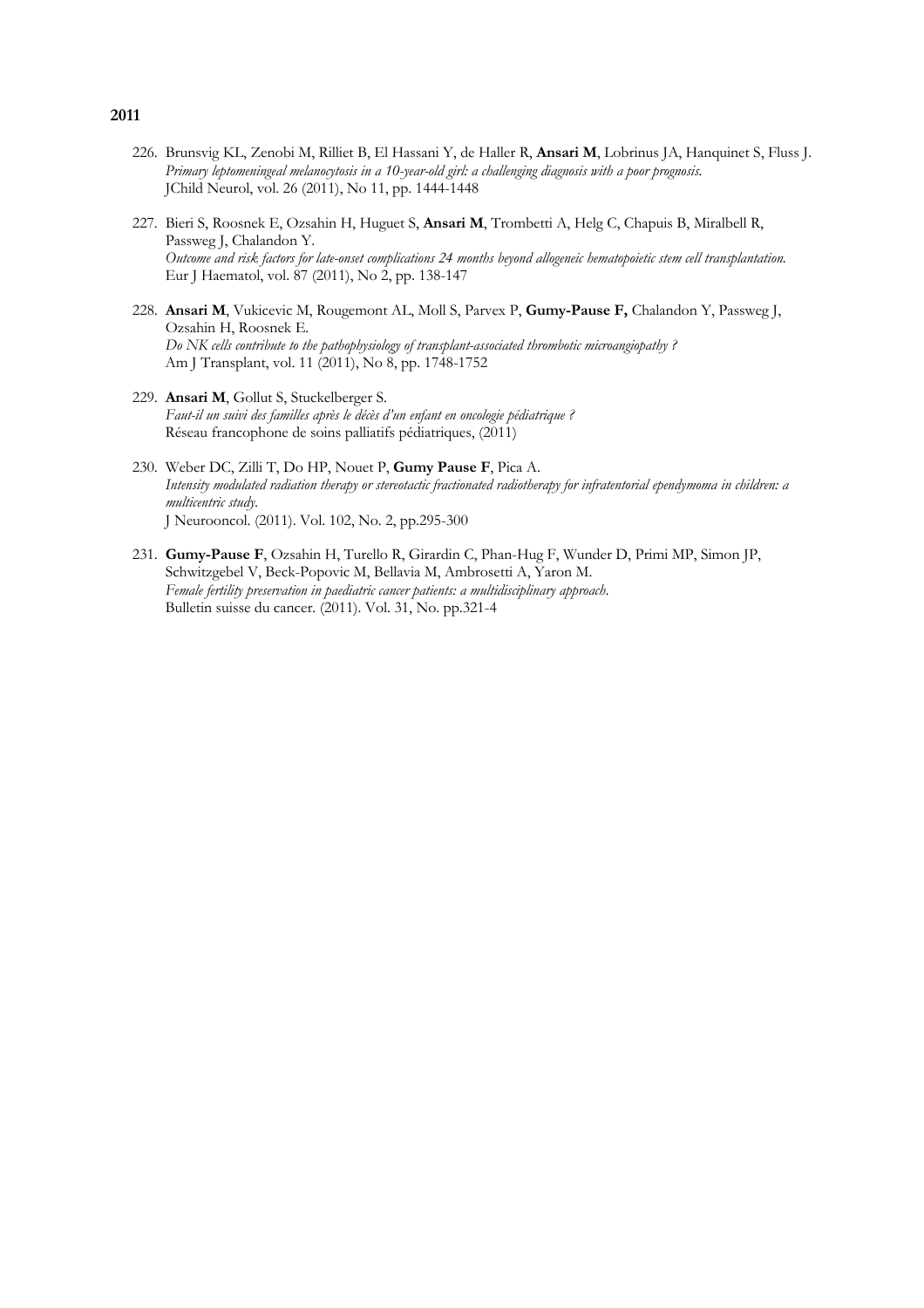# ABSTRACTS CANSEARCH 2021-2011

### **ABSTARCT CANSEARCH RESEARCH PLATEFORM IN ONCOLOGY AND HEMATOLOGY PEDIATRIC 2021 TO 2011, GENEVA UNIVERSITY PROF ANSARI**



# **1) ABSTRACTS PRESENTES LORS DE CONGRES INTERNATIONAUX**

### **2021**

- 1. Robin S, Ben Hassine K, Mlakar S, Nava T, **Ansari M**, Uppugunduri CRS. *In silico predictions on UGT2B10 involvement in detoxification of commonly used medication in pediatric allogeneic hematopoietic stem-cell transplantation.* LS2 annual meeting 2021. February, 2021. Virtual meeting.
- 2. Pichler H, Dalle JH, Locatelli F, Poetschger U, Sedlacek P, Buechner J, Shaw PJ, Staciuk R, Ifversen M, Vettenranta K, Svec P, Aleinikova O, Stein J, Güngör T, Toporski J, Truong TH, Diaz-de-Heredia C, Bierings M, Ariffin H, Essa M, Burkhardt B, Schultz K, Meisel R, Lankester A, **Ansari M**, Schrappe M, von Stackelberg A, Balduzzi A, Corbacioglu S, Bader P, Peters C. *Treosulfan- versus Busulfan-based myeloablative conditioning for allogeneic hematopoietic stem cell transplantation in pediatric acute lymphoblastic leukemia.* 47th Annual Meeting of the European Society for Blood and Marrow Transplantation. March, 2021. Virtual meeting.
- 3. Nguyen D-A, Hachulla A-L, Cimasoni L, Nava T, **Ansari M**, Beghetti M. *Using dual-energy computed tomographic imaging in children with sickle cell disease at risk for pulmonary hypertension to detect early signs of pulmonary.* SSC / SSCS Joint Annual Meeting 2021. June, 2021. Virtual meeting.
- 4. Mlakar V, Jurkovic Mlakar S, Lesne L, Marino D, Boudal Khoshbeen M, Maris JM, **Ansari M**, Gumy-Pause F. *MEK1/2 is a direct target of PRIMA-1MET-induced neuroblastoma cell death, but p53 is not.* Advances in neuroblastoma research. January, 2021. Amsterdam, The Netherlands (Internet).
- 5. Mlakar V, Huezo-Diaz Curtis P, Armengol A, Ythier V, Dupanloup I, Ben Hassine K, Lesne L, Murr R, Jurkovic Mlakar S, Nava T, **Ansari M**. *The distribution of GSTA1 promoter variants and functional diversity of GSTA1 in human populations.* 53rd Congress of the International Society of Paediatric Oncology. October, 2021. Honolulu, USA (Virtual meeting).
- 6. **Uppugunduri CRS**.

*Personalized medicine research in childhood acute lymphoblastic leukemia – Academic collaborations between India and Switzerland in collaboration with team members of Research platform for Paediatric onco-Haematology at UNIGE, Switzerland Department of Medical Oncology at AIIMS, New-Delhi, India and Department of Medical Oncology and Pharmacology at JIPMER, Puducherry, India.* Swiss-Indian Online Experience Exchange on Health and Environment November, 2020. Virtual meeting.

#### **2020**

7. Peters C, Dalle JH, Locatelli F, Poetschger U, Pichler H, Sedlacek P, Büchner J, Shaw P, Staciuk R, Ifversen M, Vettenranta K, Svec P, Aleinikova O, Stein J, Gungor T, Toporski J, Truong T, Diaz de Heredia C, Bierings M, Ariffin H, Essa M, Lankester A, **Ansari M**, Schrappe M, von Stackelberg A, Balduzzi A, Corbacioglu S, Bader P.

*The impact of conditioning in children and adolescents with ALL: a prospective randomized multicenter-study "FORUM" on behalf of AIEOP-ALL-SG, IBFM-SG, INTREALL-SG and EBMT-PD-WP.*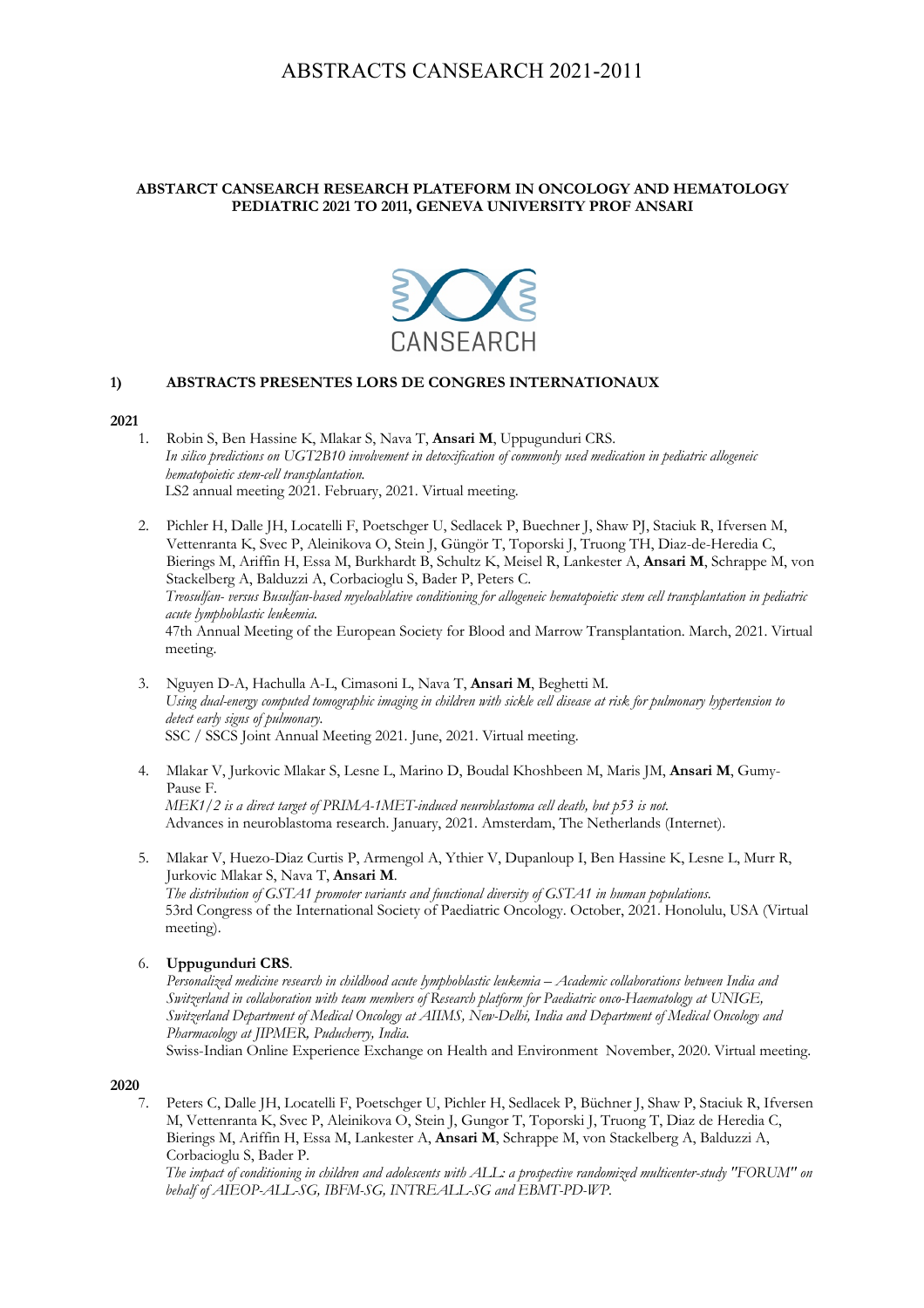46th Annual Meeting of the European Society for Blood and Marrow Transplantation (EBMT). August - September 2020. Virtual meeting.

- 8. Perez A, Merlini L, El-Ayadi M, Korff C, **Ansari M**, von Bueren A. *Ketogenic diet treatment in diffuse intrinsic pontine glioma in children: A safety and feasibility study.* 2020 International Symposium on Pediatric Neuro-Oncology. December, 2020.
- 9. Bernard F, Galimard JE, Dalissier A, El-Seraihy A, Dalle JH, C.R.S. U, Afanasyev B, Baleydier F, Zecca M, Locatelli F, Alicja C, Fagioli F, Robinson S, Balduzzi A, Biffi A, Chalandon Y, Bader P, Corbacioglu S, **Ansari M**.

*Is the EBMT risk score predictive of outcomes in paediatric acute leukemia?* 46th Annual Meeting of the European Society for Blood and Marrow Transplantation (EBMT). August - September 2020. Virtual meeting.

- 10. Bernard F, Galimard J-E, Dalissier A, El-Seraihy A, Jean-Hugues Dalle J-H, Uppugunduri C, Afanasyev B, Baleydier F, Zecca M, Locatelli F, Alicja C, Fagioli F, Robinson S, Balduzzi A, Biffi A, Chalandon Y, Bader P, Corbacioglu S, **Ansari M**. *Is the EBMT Risk Score Predictive of Outcomes in Paediatric Acute Leukemia?* 46th Annual Meeting of the European Society for Blood and Marrow Transplantation. August, 2020. Internet.
- 11. Bernard F, de Pesters C, Galambrun C, Slatter M, Jubert C, von der Weid N, de Berranger E, Renard C, Carpenter B, Neven B, Rialland F, Dalle JH, Amrolia P, **Ansari M**, Paillard C. *School during and after allogeneic HSCT: a survey of practices in three european countries.* 46th Annual Meeting of the European Society for Blood and Marrow Transplantation (EBMT). August - September 2020. Virtual meeting.
- 12. **Ansari M**, Petrikey K, Rezgui MA, Del Vecchio V, Cortyl J, Ralph RO, Nava T, Beaulieu P, St-Onge P, Jurkovic Mlakar S, Huezo-Diaz Curtis P, Uppugunduri CRS, Lesne L, Théoret Y, Chalandon Y, Bartelink IH, Boelens JJ, Bredium RGM, Dalle JH, Lewis V, Kangarloo BS, Peters C, Sinnet D, Bittencourt H, Krajinovic M.

*Genetic susceptibility to hepatic sinusoidal obstruction symdrome in pediatric patients undergoing HSCT.* 46th Annual Meeting of the European Society for Blood and Marrow Transplantation (EBMT). August - September 2020. Virtual meeting.

### 13. **Uppugunduri CRS.**

*Personalized medicine research in childhood acute lymphoblastic leukemia – Academic collaborations between India and Switzerland in collaboration with team members of Research platform for Paediatric onco-Haematology at UNIGE, Switzerland Department of Medical Oncology at AIIMS, New-Delhi, India and Department of Medical Oncology and Pharmacology at JIPMER, Puducherry, India.*

Swiss-Indian Online Experience Exchange on Health and Environment November, 2020. Virtual meeting.

- 14. Willasch A, Peters C, Sedlace P, Dalle JH, Graphakos S, Yesilipek A, Wachowiak J, Lankester A, Prete A, Hamidieh AA, Ifversen M, Büchner J, Krivan G, Hamladji RM, Diaz de Heredia C, Skorobogatova E, Michel G, Locatelli F, Bertaina A, Veys P, Dupont S, Or R, Guengoer T, Aleinikova O, Sufliarska S, Sundin M, Rascon J, Kaare A, Nemet D, Fagioli F, Klingebiel T, Styczynski J, Bierings M, Nagy K, Abecasis M, Afanasyev B, **Ansari M**, Dalissier A, Labopin M, Beohou E, Bader P. *Myeloablative Conditioning for First Allogeneic Hematopoietic Stem Cell Transplantation in Children with ALL: Total Body Irradiation or Chemotherapy? An update of the retrospective multicentre EBMT PWD Study.* 45th Annual EBMT Meeting. March, 2019. Frankfurt, Germany.
- 15. Waespe N, Schindera C, Redmond S, Rössler J, **Ansari M**, KuehnI C. *Second Malignant Neoplasms Occurring under the Age of 21 Years in Childhood Cancer Patients in Switzerland – a report from the Swiss Childhood Cancer Registry.* North American Symposium on Late Complications after Childhood Cancer (NASLCCC). June, 2019. Atlanta, USA.
- 16. Uppugunduri CRS, Rezgui A, Huezo-Diaz Curtis P, Nava T, Mlakar S, Theoret T, Bittencourt H, Krajinovic M, **Ansari M**. *Busulfan/sulfolane metabolic ratio on day three of conditioning may predict the event-free survival in children receiving busulfan based conditioning prior to allogeneic hematopoietic stem-cell transplantation.* 45th Annual EBMT meeting. March, 2019. Frankfurt, Germany.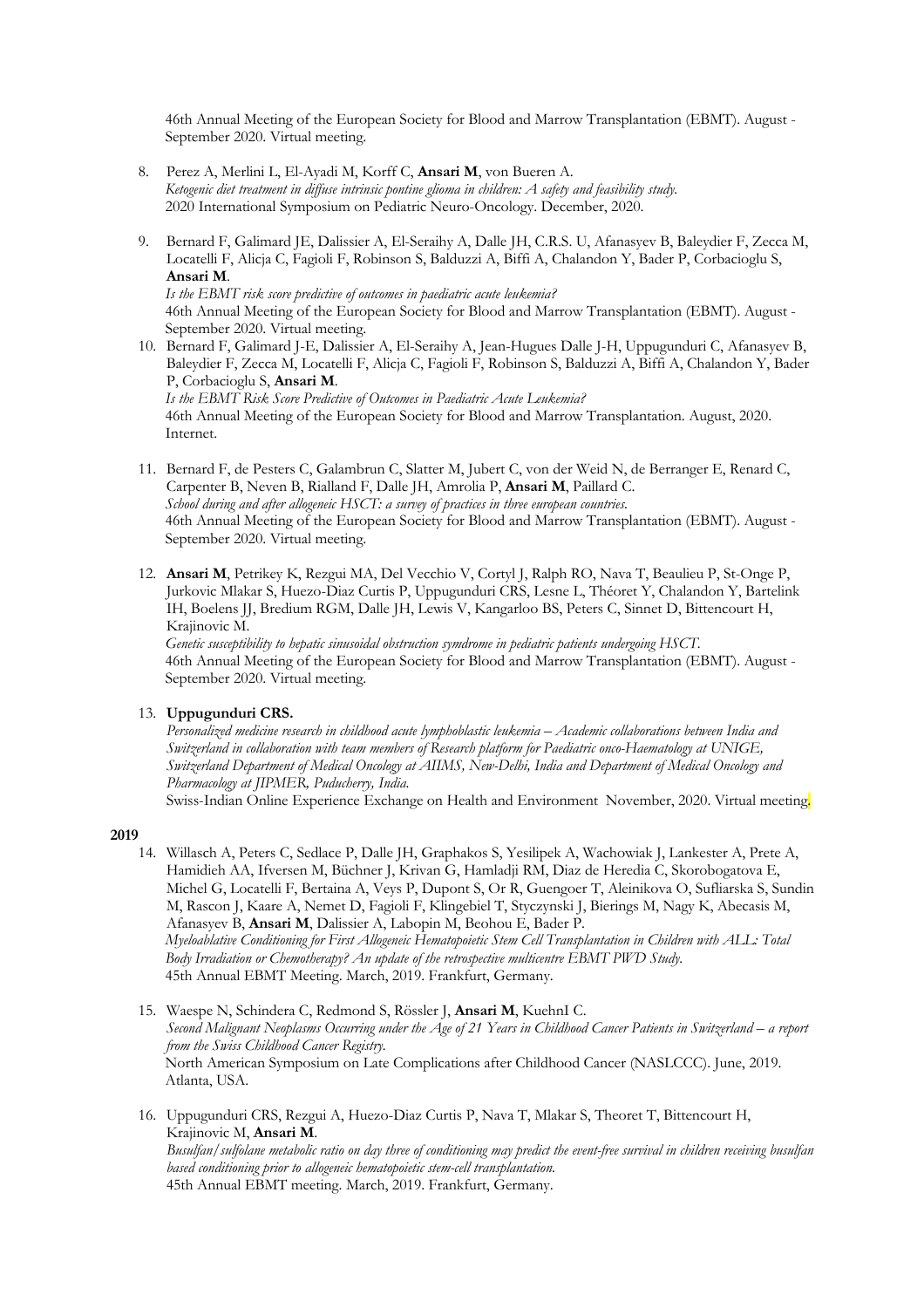- 17. Otth M, Schindera C, Güngör T, **Ansari M**, Belle F, Scheinemann K, Latzin P, Kuehni C. *Pulmonary late effects in Swiss childhood cancer survivors after hematopoietic stem cell transplantation – a report from the Swiss Childhood Cancer Survivor Study.* North American Symposium on Late Complications after Childhood Cancer (NASLCCC) June, 2019. Atlanta, USA.
- 18. Nava T, Kassir N, Aziz Rezgui M, Uppugunduri RC, Huezo-Diaz Curtis P, Théoret Y, Esteves Daudt L, Litalien C, **Ansari M**, Krajinovic M, Bittencourt H. *Incorporation of GSTA1 genetic variants into a population pharmacokinetic model for iv busulfan in paediatric hematopoietic stem cell transplantation.* Indo-Swiss Symposium on advances in pharmacogenomic strategies for implementation of personalized medicine. November, 2019. JIPMER, Pondicherry, India.
- 19. Mlakar V, Jurkovic Mlakar S, Lesne L, Marino D, Rathi K, Maris J, **Ansari M**, Gumy Pause F. *PRIMA-1MET-induced neuroblastoma cell death is modulated by P53 and MYCN through glutathione level.* 51th Congress of the International Society of Paediatric Oncology. October, 2019. Lyon, France.
- 20. Mlakar V, Jurkovic Mlakar S, Lesne L, Marino D, Rathi K, Maris J, **Ansari M,** Gumy Pause F. *PRIMA-1MET induced neuroblastoma cell death is modulated by P53 and MYCN through glutathione level.* Indo-Swiss Symposium on advances in pharmacogenomic strategies for implementation of personalized medicine. November, 2019. JIPMER, Pondicherry, India.
- 21. Miano M, Eikema D-J, de la Fuente J, Bosman P, Ghavamzadeh A, Smiers F, Sengeløv H, Yesilipek A, Formankova R, Bader P, Díaz Pérez MÁ, Bertrand Y, Niemeyer C, Bron D, **Ansari M**, Bykova TA, Lanino E, Rovelli A, Gozdzik J, Satti TM, Bodova I, Wölfl M, Rocha VG, Mellgren K, Rascon J, Lange A, Meisel R, Beguin Y, Mozo Y, Kriván G, Sirvent A, Bruno B, Onofrillo D, Risitano AM, Peffault de Latour R, Dufour C.

*Stem Cell Transplantation for Diamond-Blackfan Anemia. A Retrospective Study on Behalf of Severe Aplastic Anemia Working Party of the European Blood and Marrow Transplantation Group (EBMT)*. Blood. (2019). Vol. 134, No. Supplement\_1, pp.44-

- 22. Jurkovic Mlakar S, Uppugunduri RC, Mlakar V, Rezgui A, Bernard F, Lesne L, Marino D, Boudal M, Lo Piccolo R, Chalandon Y, Dupuis LL, Schechter T, Bartelink IH, Boelens JJ, Bredius R, Dalle JH, Peters C, Bader P, Bittencourt H, Krajinovic M, **Ansari M**. *GST-M1 and -T1 null polymorphisms are associated with lower event-free survival and higher rate of relapse in children with malignancies undergoing allogeneic HSCT.* Indo-Swiss Symposium on advances in pharmacogenomic strategies for implementation of personalized medicine. November, 2019. JIPMER, Pondicherry, India.
- 23. Huezo-Diaz P, Nava T, Uppugunduri CR, **Ansari M**. *What is the impact of pharmacogenomics to predict Sinusoidal obstructive syndrome in pediatric Stem cell transplantation.* 5th ESPT Conference. October, 2019. Seville, Spain.
- 24. Belle F, Chatelan A, Kasteler R, Guessous I, Beck Popovic M, **Ansari M**, Kuehni C, Bochud M. *Dietary intake and diet quality of Swiss adult survivors of childhood cancer compared to the general population.* North American Symposium on Late Complications after Childhood Cancer (NASLCCC). June, 2019. Atlanta, USA.
- 25. Bader P, Sörensen J, Rettinger E, Willasch A, Sonntagbauer A, Elgaz S, Kalensee F, **Ansari M**, Wolschke C, Noppeney R, Cario G, Kobbe G, Feuchtinger T, Subklewe M, Klingebiel T, Hutter M, Ullrich E, Bönig H, Huenecke S, Jarisch A. *Real life experience in the treatment of pediatric, adolescent and young adult ALL patients using commercially available CAR-T cells.* SIOP Europe 2019 Annual meeting. May, 2019. Prague, Czech Republic.
- 26. Bader P, Sörensen J, Rettinger E, Willasch A, Sonntagbauer A, Elgaz S, Kalensee F, **Ansari M**, Wolschke C, Noppeney R, Cario G, Kobbe G, Feuchtinger T, Subklewe M, Klingebiel T, Hutter M, Ullrich E, Bönig H, Huenecke S, Jarisch A. *Real life experience in the treatment of pediatric, adolescent and young adult ALL patients using commercially available CAR-T-cells.* 45th Annual EBMT meeting. March, 2019. Frankfurt, Germany.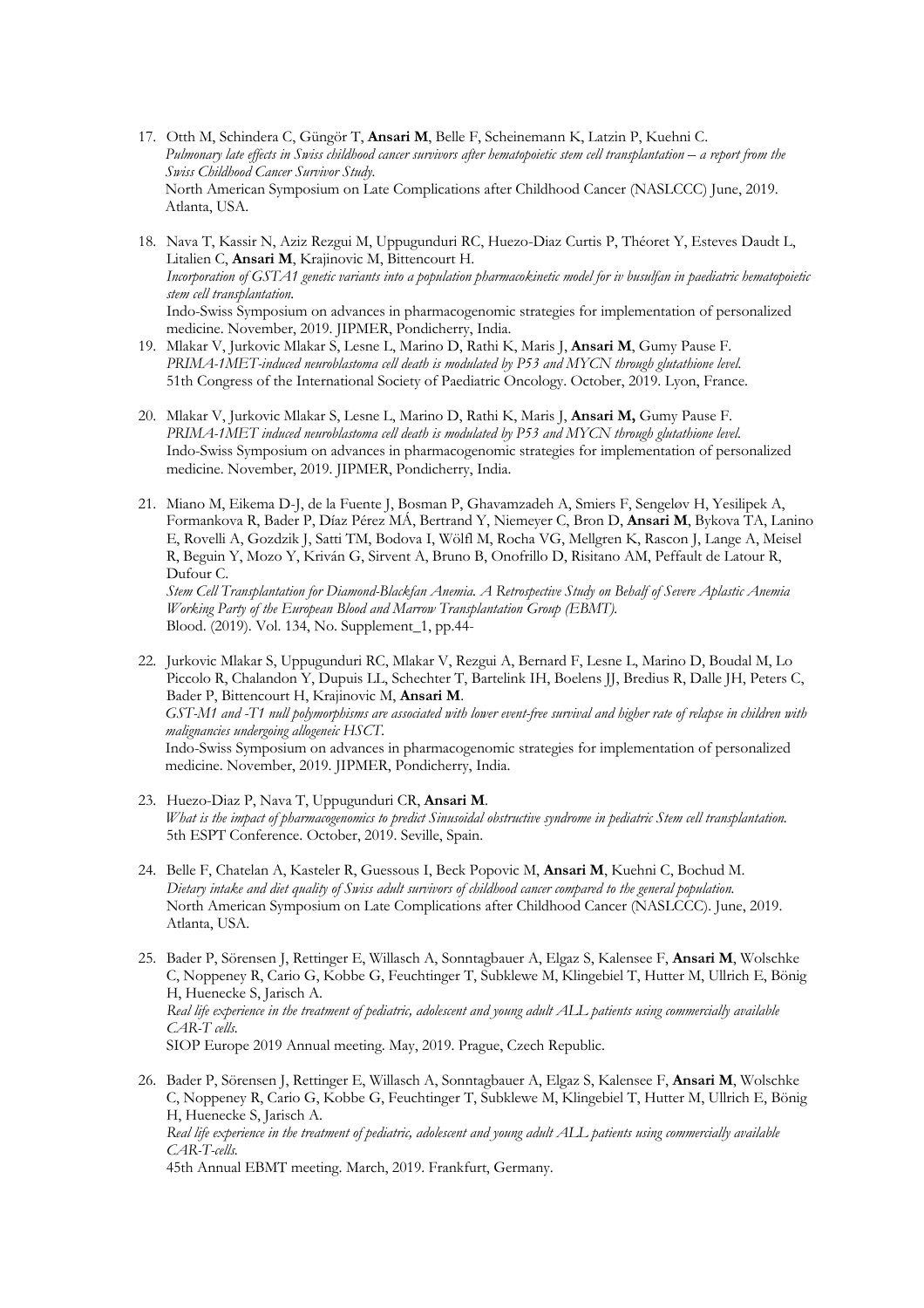27. Koenig C, Bodmer N, Agyeman P, Niggli F, Adam C, **Ansari M**, Eisenreich B, Keller N, Leibundgut K, Nadal D, Rössler J, Scheinemann K, Simon A, Teuffel O, von der Weid N, Zeller M, Zimmermann K, Ammann RA. *In children with chemotherapy for cancer 39.0°c ear temperature is a safe fever limit. the randomized controlled multicenter spog 2015 fn definition study.* 51th Congress of the International Society of Paediatric Oncology. October, 2019. Lyon, France.

### 28. **Uppugunduri CRS**.

*Translating pharmacogenomic research into routine clinical practice upon evaluation of evidence- emerging roles of consortiums and organizations.*

Indco-Swiss sympoisum on advances in Pharmacogenomics. November, 2019. Puducherry, India.

- 29. Roser K, Bänziger J, Mader L, Harju E, Niggli F, **Gumy-Pause F**, Sommer G, Michel G. *Health-related quality oflife in parents of long-term childhood cancer survivors: Swiss childhood cancer survivor study – Parents.* 51st Congress of The International Society of Paediatric Oncology (SIOP). October, 2019. Lyon, France.
- 30. Rheinländer L, Kortmann RD, Tippelt S, Rutkowski S, Faber J, Lode H, **von Bueren AO**, Gielen G, Jones D, Bison B, Leipold A, Fleischhack G, Kramm C, Seidel C. *Therapieinduzierte maligne Gliome nach Strahlentherapie von nicht-glialen Tumoren im Kindesalter - retrospektive nationale Erfassung einer seltenen Entität. Jahrestagung.* Jahrestagung der Deutschen Gesellschaft für Radioonkologie. June, 2019. Münster, Germany.
- 31. Nussbaumer G, Benesch M, Gielen G, Pietsch T, Bison B, Warmuth-Metz M, Kortmann RD, Krause M, Gurtner K, **von Bueren AO**, Kramm C. *Clinical characteristics and outcome of children with primarily multicentric high-grade gliomas. A retrospective analysis.* 51st Congress of The International Society of Paediatric Oncology (SIOP). October, 2019. Lyon, France.
- 32. Mynarek M, Kool M, Pietsch T, Pfister S, Sharma T, Jaeger N, Ottensmeier H, Korshunov A, Ryzhova M, Zheludkova O, Golanov A, Rushing EJ, Hasselblatt M, Koch A, Schüller U, von Deimling A, Riemenschneider MJ, Dohmen H, Monoranu CM, Sommer C, Ori Staszewski O, Mawrin C, Schittenhelm J, Brück W, Filipski K, Hartmann C, Meinhardt M, Slavc I, Haberler C, **von Bueren AO**, Friedrich C, Meissner B, Pietschmann K, Obrecht D, Deinlein F, Fleischhack G, Bison B, Warmuth-Metz M, Kwiechien R, Andreas Faldum A, Gerber NU, Grotzer M, Benesch M, Kortmann RD, von Hoff K, Rutkowski S. *Nicht-metastasierte Medulloblastome des Säuglings- und Kleinkindalters: Ergebnisse der HIT2000-Studie und*

*molekulargenetische Prognosefaktoren.*

Wissenschaftlichen Tagung der GPOH. November, 2019. Frankfurt am Main, Germany.

- 33. Kodidela S, Patchva D, Thakkar D, Dubashi B, Sundara R, Nidanapu RP, Nivedita M, Aribandi A, Pradhan SC, **Uppugunduri CRS**. *Increased Risk of Early Hematologic Toxicity during Maintenance Therapy in Acute Lymphoblastic Leukemia Patients of South Indian Origin Carrying NUDT15\*3 Allele.* 62nd Annual meeting of American Society of Hematology. December, 2019. San Diego, USA.
- 34. Finlay JL, Mynarek M, Dhall G, Lafay-Cousin L, Mazewski C, Ashley D, Cohen BH, **von Bueren AO**, Tait D, Gajjar A, Rutkowski S. *Chemotherapy strategies for young children newly diagnosed with medulloblastoma up to the era of molecular profiling – A comparative outcome analysis.* 51st Congress of The International Society of Paediatric Oncology (SIOP). October, 2019. Lyon, France.

#### **2018**

35. Willasch A, Peters C, Sedláček P, Dalle JH, Graphakos S, Yesilipek A, Wachowiak J, Lankester A, Prete A, Hamidieh AA, Ifversen M, Buechner J, Kriván G, Hamladji RM, Diaz de Heredia C, Skorobogatova E, Michel G, Locatelli F, Bertaina A, Veys P, Dupont S, Or R, Güngör T, Aleinikova O, Sufliarska S, Sundin M, Rascon J, Kaare A, Nemet D, Fagiloi F, Klingebiel T, Styczynski J, Bierings M, Nagy K, Abecasis M, Afanasyev B, **Ansari M**, Dalissier A, Labopin M, Beohou E, Bader P. *Chemo-conditioning before allo-hsct for children below two years of age with acute leukemia.* 44th Annual EBMT meeting. March, 2018. Lisbon, Portugal.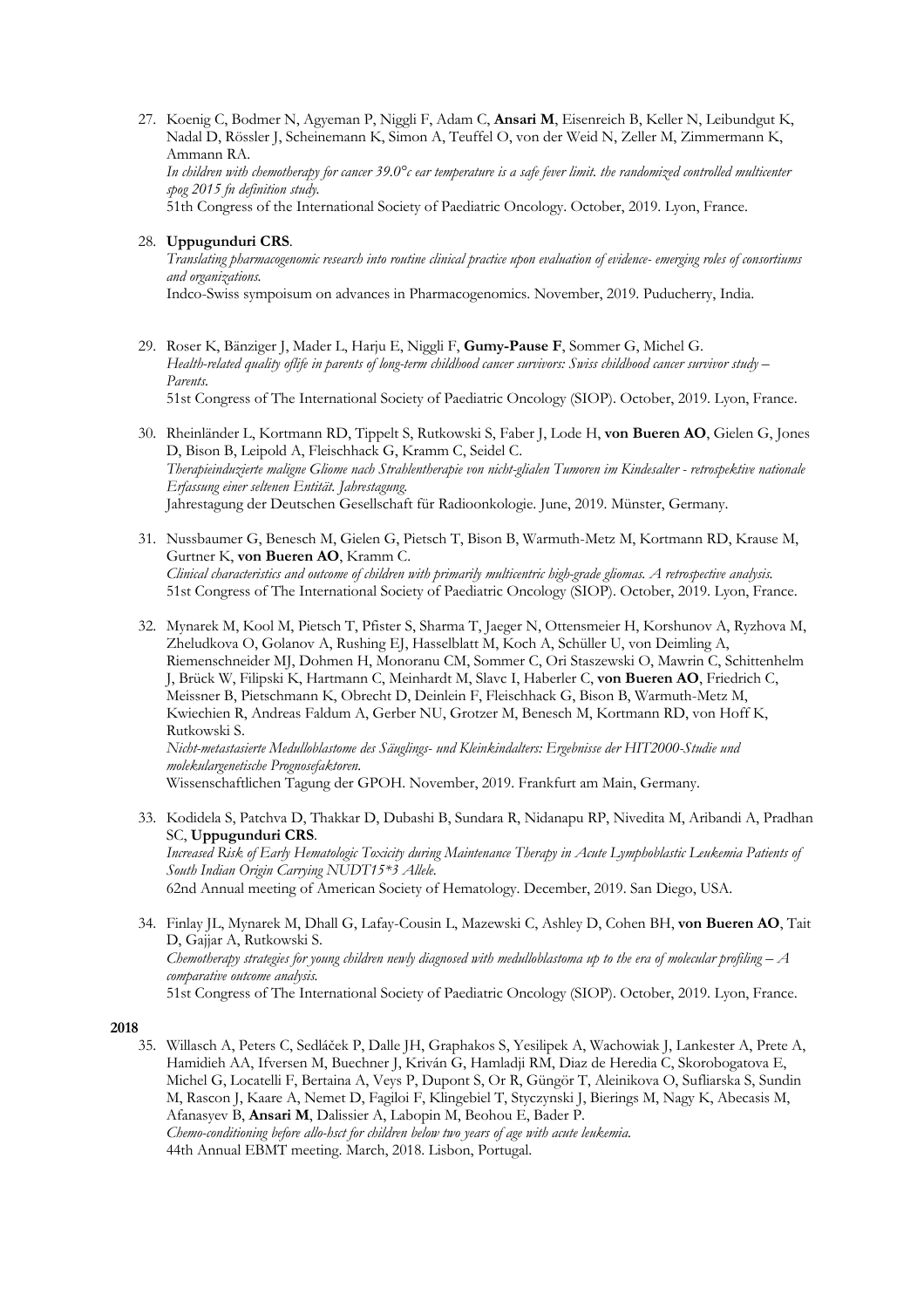- 36. Willasch A, Peters C, Sedláček P, Dalle JH, Graphakos S, Yesilipek A, Wachowiak J, Lankester A, Prete A, Hamidieh AA, Ifversen M, Buechner J, Kriván G, Hamladji RM, Diaz de Heredia C, Skorobogatova E, Michel G, Locatelli F, Bertaina A, Veys P, Dupont S, Or R, Güngör T, Aleinikova O, Sufliarska S, Sundin M, Rascon J, Kaare A, Nemet D, Fagiloi F, Klingebiel T, Styczynski J, Bierings M, Nagy K, Abecasis M, Afanasyev B, **Ansari M**, Dalissier A, Labopin M, Beohou E, Bader P. *Total body irradiation or chemotherapy for myeloablative conditioning before first allogeneic haematopoietic stem cell transplantation in children with all?* 44th Annual EBMT meeting. March, 2018. Lisbon, Portugal.
- 37. Nava T, Uppugunduri RC, Mlakar S, Rodieux F, Turkiewicz D, Niinimäki R, Vettenranta K, Diesch T, Peters C, Dalle JH, Bader P, Balduzzi A, **Ansari M**. *Antiemetic prophylaxis in pediatric HSCT setting: a survey of the current practice in Europe.* 44th Annual EBMT meeting. March, 2018. Lisbon, Portugal.
- 38. Sauer M, Uden T, Bertaina A, Abrahamsson J, **Ansari M**, Balduzzi A, Bourquin JP, Bieringa M, Gerhardt C, Hasle H, Lankester A, Mischke K, Moore A, Pieczonka A, Peters C, Sedlacek P, Reinhardt D, Stein J, Versluys B, Wachowiak J, Willems L, Zimmermann M, Locatelli F. *Relapse after first allogeneic hematopoietic stem cell transplantation for pediatric acute myeloid leukemia: a retrospective I-BFM analysis of 336 children between 2005 and 2016.* 44th Annual EBMT meeting. March, 2018. Lisbon, Portugal.
- 39. Nava T, Kassir N, Aziz Rezgui M, Uppugunduri RC, Huezo-Diaz Curtis P, Théoret Y, Esteves Daudt L, Litalien C, **Ansari M**, Krajinovic M, Bittencourt H. *Incorporation of GSTA1 genetic variants into a population pharmacokinetic model for iv busulfan in paediatric hematopoietic stem cell transplantation.* 44th Annual EBMT meeting. March, 2018. Lisbon, Portugal.
- 40. Jurkovic Mlakar S, Uppugunduri RC, Mlakar V, Huezo-Diaz Curtis P, Nava T, Lesne L, Marino D, Boudal-Khoshbeen M, Aziz Rezgui M, Bittencourt H, Krajinovic M, **Ansari M**. *GSTM1 deletion variant is involved in busulfan response using human lymphoblastoid cell lines.* 50th Congress of The International Society of Paediatric Oncology (SIOP). November, 2018. Kyoto, Japan.
- 41. Mlakar V, Jurkovic Mlakar S, Lesne L, Marino D, Rathi K, Maris J, **Ansari M**, Gumy-Pause F. *The p53 activator PRIMA-1MET induces apoptotic cell death in neuroblastoma and synergizes with etoposide and cisplatin.* Advances in neuroblastoma research. May, 2018. San Francisco, USA
- 42. Jurkovic Mlakar S, Uppugunduri RC, Mlakar V, Aziz Rezgui M, Bernard F, Lesne L, Marino D, Duval M, Lo Piccolo R, Chalandon Y, Dupuis L, Schechter T, Bartelink I, Boelens JJ, Bredius R, Dalle JH, Peters C, Bader P, Bittencourt H, Krajinovic M, **Ansari M**. *GST-M1 and -T1 null polymorphisms are associated with lower event-free survival and higher rate of relapse in children with malignancies undergoing allogeneic HSCT.* 44th Annual EBMT meeting. March, 2018. Lisbon, Portugal.
- 43. El-Ayadi M, Merkler D, Mckee TA, Gumy-Pause F, Capper D, Pietsch T, **Ansari M**, von Bueren A. *Concurrent IDH1 and SMARCB1 mutations in a pediatric medulloblastoma: a case report.* 18th International Symposium on Pediatric Neuro-Oncology (ISPNO 2018). June - July, 2018. Denver, USA.
- 44. Cesaro S, Tridello G, Kratz C, Pillon M, Halkes S, Lanino E, Peffault De Latour R, Diaz De Heredia C, Wynn R, Greil J, Locatelli F, Veys P, Uyttebroeck A, Ljungman P, Chevalier P, **Ansari M**, Badell I, Gungor T, Rahuman S, Tischer J, Tecchio C, Russel N, Chybicka A, Kallay K, Smith O, Afanasyev B, Stein J, Styczynski J, Bosman P, Dufour C. *Results of allogeneic stem cell transplantation in patients affected by Shwachman-Diamond syndrome.* 44th Annual EBMT meeting. March, 2018. Lisbon, Portugal.
- 45. Brock P, Maibach R, Childs M, Roebuck D, Sullivan MJ, Laithier V, Ronghe M, dall'Igna P, Hiyama E, Brichard B, Skeen J, Mateos ME, Capra M, Rangaswami A, **Ansari M**, Rechnitzer C, Covezzoli A, Brugières L, Perilongo G, Czauderna P, Morland B, Neuwelt EA, Rajput K. *Sodium thiosulfate (sts) as otoprotectant to reduce the incidence of cisplatin chemotherapy-induced hearing loss in children with liver cancer: results of a randomised clinical trial SIOPEL 6.* HeAL 2018 conference. June, 2018. Cernobbio Lake Como, Italy.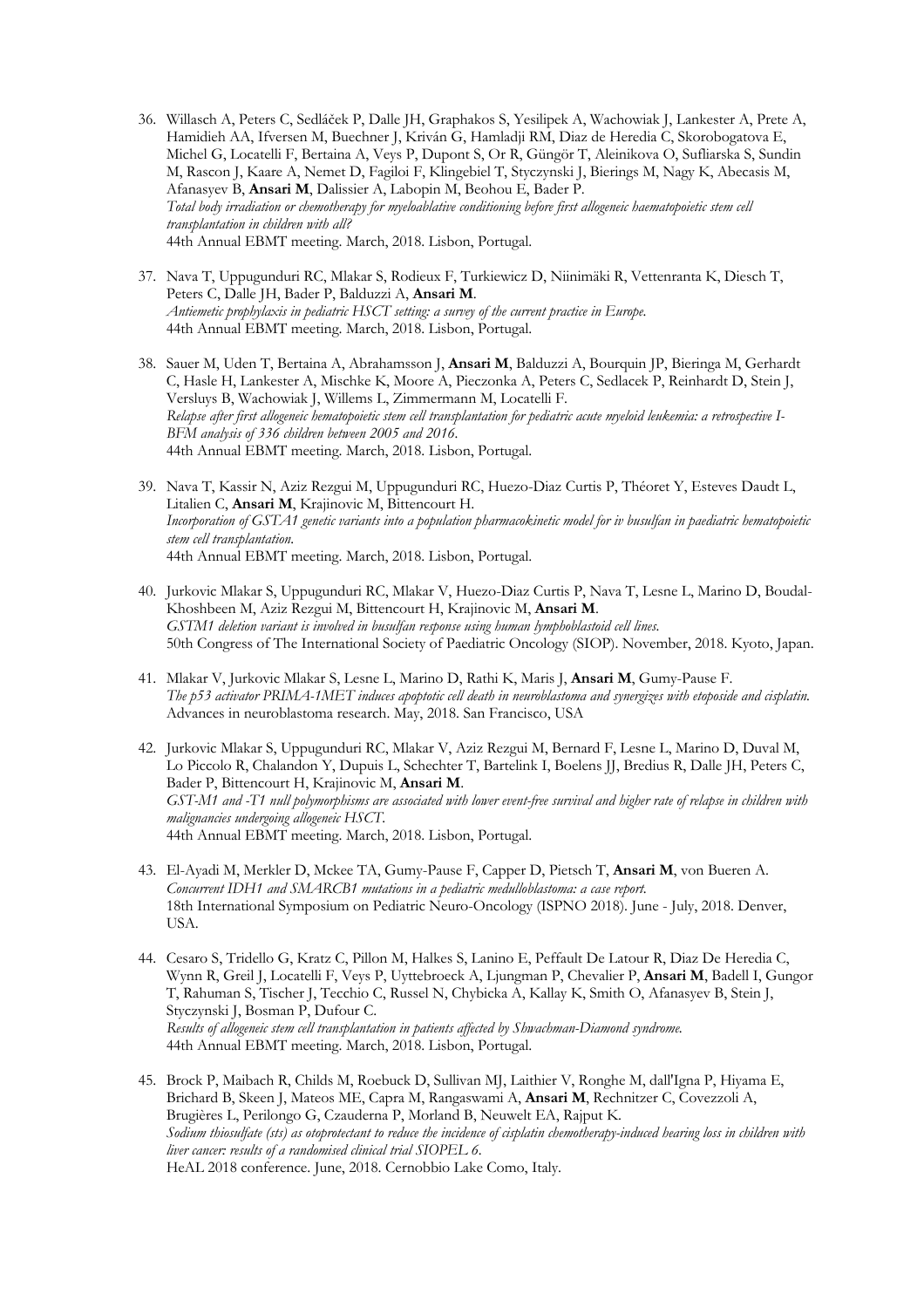- 46. Baenziger J, Roser K, Mader L, Harju E, **Ansari** M, Waespe N, Scheinemann K, Michel G. *Post-traumatic stress in parents of long-term childhood-cancer survivors and the Swiss general population.* November, 2018. Hong Kong, China.
- 47. Kramm C, **von Bueren A**, Sturm D, Eyrich M. *Glioblastome, hochgradige Gliome im Kindes-und Jugendalter: aktuelle und geplante Studien für die Erst- und Rezidivbehandlung.* Bundesweite Hirntumortagung. March, 2018. Augsburg, Germany.
- 48. Hagel C, Faltermeier V, von Hoff K, Mynarek M, Petrasch K, Schmid R, Deinlein F, **von Bueren A**, Friedrich C, Juhnke BO, Gerber NU, Girschick H, S. R. *Einflussfaktoren der Diagnose eines M1-Metastasierungsstatus bei pädiatrischen Medulloblastomen: Analyse von 400 Fällen der HIT-2000 Studie.* Bundesweite Hirntumortagung. March, 2018. Augsburg, Germany. 49. Diesch T, Szinnai G, Rovo A, **Gumy-Pause F**, Dalissier A, Balduzzi A, Bader P.
- *Pregnancy Rates and Pregnancy Outcomes after Hematopoietic Stem Cell Transplantation in Childhood: a Cross-Sectional Survey of the EBMT Pediatric WP.* 60th Annual ASH meeting. December, 2018. San Diego, USA.

- 50. Willasch A, Peters C, Sedlace P, Dalle JH, Graphakos S, Yesilipek A, Wachowiak J, Lankester A, Prete A, Hamidieh AA, Ifversen M, Büchner J, Krivan G, Hamladji RM, Diaz de Heredia C, Skorobogatova E, Michel G, Locatelli F, Bertaina A, Veys P, Dupont S, Or R, Guengoer T, Aleinikova O, Sufliarska S, Sundin M, Rascon J, Kaare A, Nemet D, Fagioli F, Klingebiel T, Styczynski J, Bierings M, Nagy K, Abecasis M, Afanasyev B, **Ansari M**, Dalissier A, Labopin M, Beohou E, Bader P. *Myeloablative Conditioning for First Allogeneic Hematopoietic Stem Cell Transplantation in Children with ALL: Total Body Irradiation or Chemotherapy a Multicenter.* 59th Annual ASH meeting. December, 2017. Atlanta, USA.
- 51. Waespe N, **Ansari M**, Bourquin JP, Renella R, von der Weid N, Kuehni C. *Development of a nationwide germline dna biobank for childhood cancer survivors in Switzerland.* 15th International Conference on Long-Term Complications of Treatment of Children and Adolescents for Cancer. June, 2017. Atlanta, USA.
- 52. UppugundurI RC, Muthukumaran J, Santos-Silva T, **Ansari M**. *Identification of putative substrates and inhibitors for GST using computational methods.* 4th ESPT Conference. October, 2017. Catania, Italy.
- 53. Uden T, Bertaina A, Abrahamsson J, **Ansari M**, Balduzzi A, Bourquin JP, Gerhardt C, Bierings M, Hasle H, Lankester A, Mischke K, Moore A, Nivison-Smith I, Pieczonka A, Peters C, Sedlacek P, Reinhardt D, Stein J, Versluys B, Wachowiak J, Wiilems L, Zimmermann M, Locatelli F, Sauer M. *Outcome of Children Relapsing after First Allogeneic Hematopoietic Stem Cell Transplantation for Pediatric Acute Myeloid Leukemia: A Retrospective I-BFM Analysis of 336 Children between 2005 and 2016.* 59th Annual ASH meeting. December, 2017. Atlanta, USA.
- 54. Kasteler R, Kam L, Weiss A, Sommer G, **Ansari M**, Rischewski J, Kuehni C. *Monitoring of pulmonary health in Swiss childhood cancer survivors.* ERS International Congress. September, 2017. Milano, Italy.
- 55. Huezo-Diaz P, **Ansari M**. *MGMT as markers of a GVHD in pediatric.* 4th ESPT Conference. October, 2017. Catania, Italy.
- 56. Huezo-Diaz Curtis P, Uppugunduri RC, Aziz Rezgui M, Tyagi A, Mlakar V, Lesne L, Nava T, Theoret Y, Chalandon Y, Bredius R, Dalle JH, Bader P, Peters C, Bittencourt H, Krajinovic M, **Ansari M**. *A Protective Role of DNA Repair Genes Against Acute Graft Versus Host Disease in Children.* 59th Annual ASH meeting. December, 2017. Atlanta, USA.
- 57. El-Ayadi M, **Ansari M**, Kühnöl C, Bendel A, Sturm D, Pietsch T, Kramm C, von Bueren A. *Noonan syndrome can be associated with high grade glioma: a report of two cases.* 22nd Annual Scientific Meeting of Society for Neuro-Oncology. November, 2017. San Francisco, USA.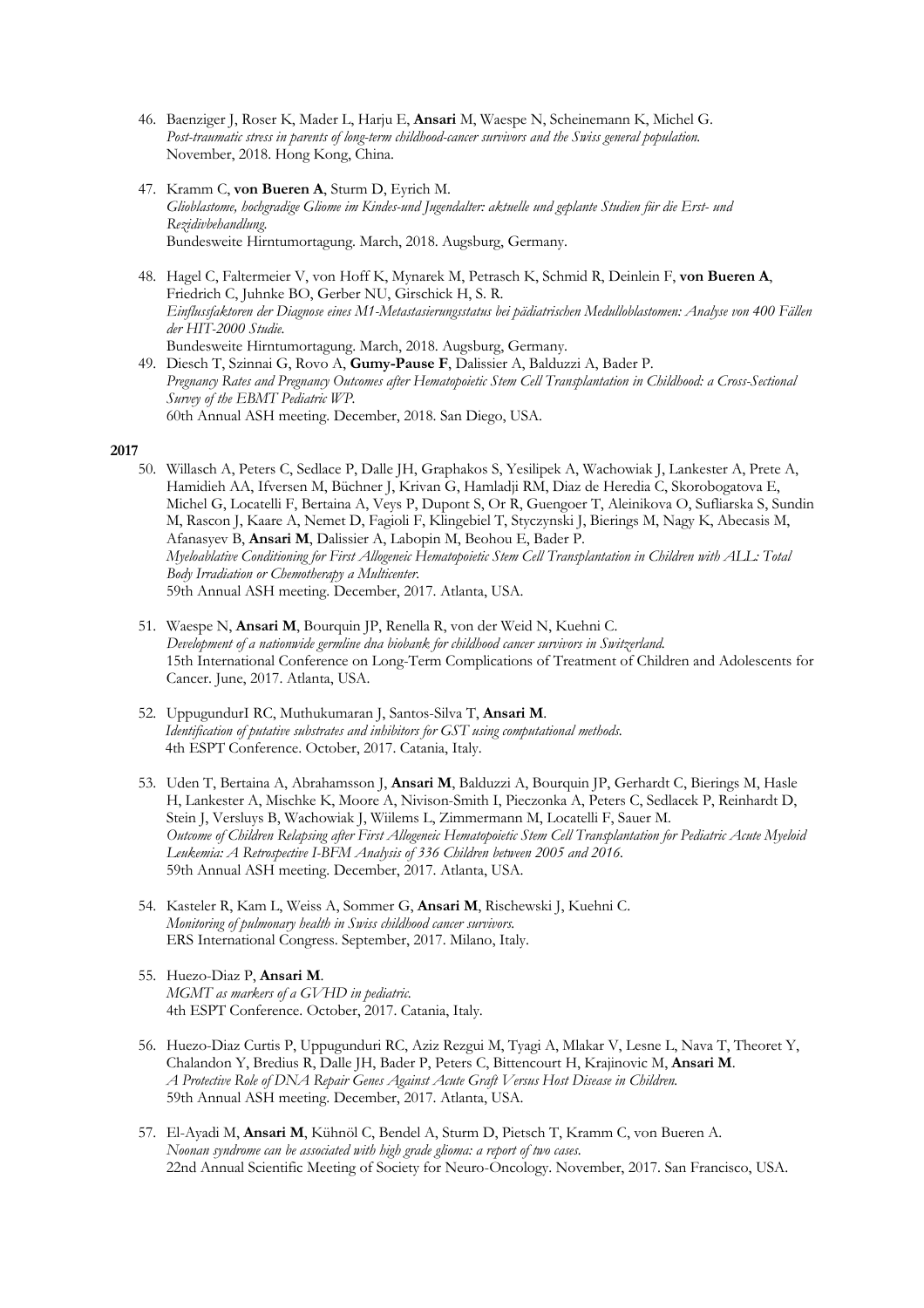58. Chalandon Y, Simonetta F, Dantin C, Koutsi A, Mamez AC, Beauverd Y, Tsopra O, Simon A, Bex S, Stephan C, Rodriguez Morales JF, Polchlopek-Blasiak K, **Ansari M**, Tirefort Y, Roosnek E, Masouridi-Levrat S. *Defibrotide shows efficacy in the prevention of sinusoidal obstruction syndrome (SOS) after allogeneic hematopoietic stem cell* 

*transplantation: a retrospective study on 237 patients.* 43rd Annual EBMT meeting. March, 2017. Marseille, France.

- 59. Baleydier F, Schäppi-Tempia M, Ranza E, Rougemont AL, Merlini L, Hofer M, Posfay-Barbe K, **Ansari M**, Blanchard-Rohner G. *A non-malignant tumoral presentation of a rare primary-immunodeficiency.* The Meeting of the European Society for Immunodeficiencies (ESID 2017). September, 2017. Edinburgh, UK.
- 60. Bessi L, Vasiliu A, Rubio MT, Rialland F, Peffault de Latour R, Jubert C, Galambrun C, Renard C, Dalle JH, Pochon C, Poiré X, Bruno B, Paillard C, Buchbinder N, Maillard N, Tabrizi R, Kanold J, Guillerm G, Sirvent A, Ferster A, Plantaz D, Gandemer V, Chalandon Y, **Ansari M**, Bazarbachi A, Beguin Y, Cornillon J, Rubie H, Mohty M, Vannier JP. *Evalutations des résultants des 2èmes allogreffes de cellules souches hématopoïétiques pour rechute de leucémie aiguë après une 1ère allogreffe chez l'enfant.* Société francophone de greffe de moelle et de thérapie cellulaire (SFGM-TC 2017). November, 2017. Nice,

61. Arni D, McLin V, Wildhaber B, Rimensberger P, **Ansari M**, Fontana P, Karam O. *Effects of plasma transfusions on antithrombin levels after pediatric liver transplantation.*

9th Congress of the International Pediatric Transplant Association (IPTA). May, 2017. Barcelona, Spain.

# 62. **von Bueren A**.

France.

*SIOP DIPG Registry and / or can we open a SIOPE-Infant HGG registry.* SPOG Scientific Meeting 2017. January, 2017. Lugano, Switzerland.

### 63. **von Bueren A**.

*Medulloblastoma: comparison between adult and pediatric disease.* Swiss-Italian Neuro-Oncology Meeting: Advances and Controversies in Neuro-Oncology. September, 2017. Torino, Italy.

#### 64. **Uppugunduri CRS**.

*P3 Medicine: an approach for optimal therapy" (Invited talk).* AIGJCONIPS February, 2017. IGIMS, Patna, India.

- 65. Kasteler R, Belle F, **Gumy-Pause F**, Tinner EM, Kuehni C. *Prevalence and reasons for smoking in adolescent Swiss childhood cancer survivors.* ERS International Congress 2017. April, 2017. Milano, Italy.
- 66. Hoffmann M, Eyrich M, **von Bueren A**, Kramm C. *Studien-Update HIT-HGG-2007, HIT-HGG-2013 sowie HIT-HGG-Rez-Immunovac.* Bundesweite Hirntumortagung. March -April, 2017. Berlin, GermANY.

- 67. Uppunguduri CR, Curtis P, Bittencourt H, Krajinovic M, **Ansari M**. *MGMT promoter gene's variant is associated with aGvHD in pediatric patients receiving busulfan and cyclophophamide based myeloablative conditioning regiment prior to allogenic hematopoietic stem cell transplantation.* 8th Santorini Conference: Systems medicine and personalized health and therapy. October, 2016. Santorini, Greece.
- 68. Rock N, **Ansari M**, Ferrari-Lacraz S, Villard J, Waldvogel S, McLin V. *Risk factors for auto-immune hemolytic anemia after pediatric liver transplantation.* 49th Annual meeting of the European Society for Paediatric Gastroenterology, Hepatology and Nutrition. May, 2016. Athens, Greece.
- 69. Pfeiffer V, Redmond SM, Schindler M, SPOG\* SPOG, Michel G, Kuehni CE, (dont **Ansari M**). *40 Years of collaboration between the swiss childhood cancer registry (SCCR) and swiss paediatric oncology group (SPOG).* ENCR Scientific Meeting and General Assembly. October, 2016. Baveno, Italy.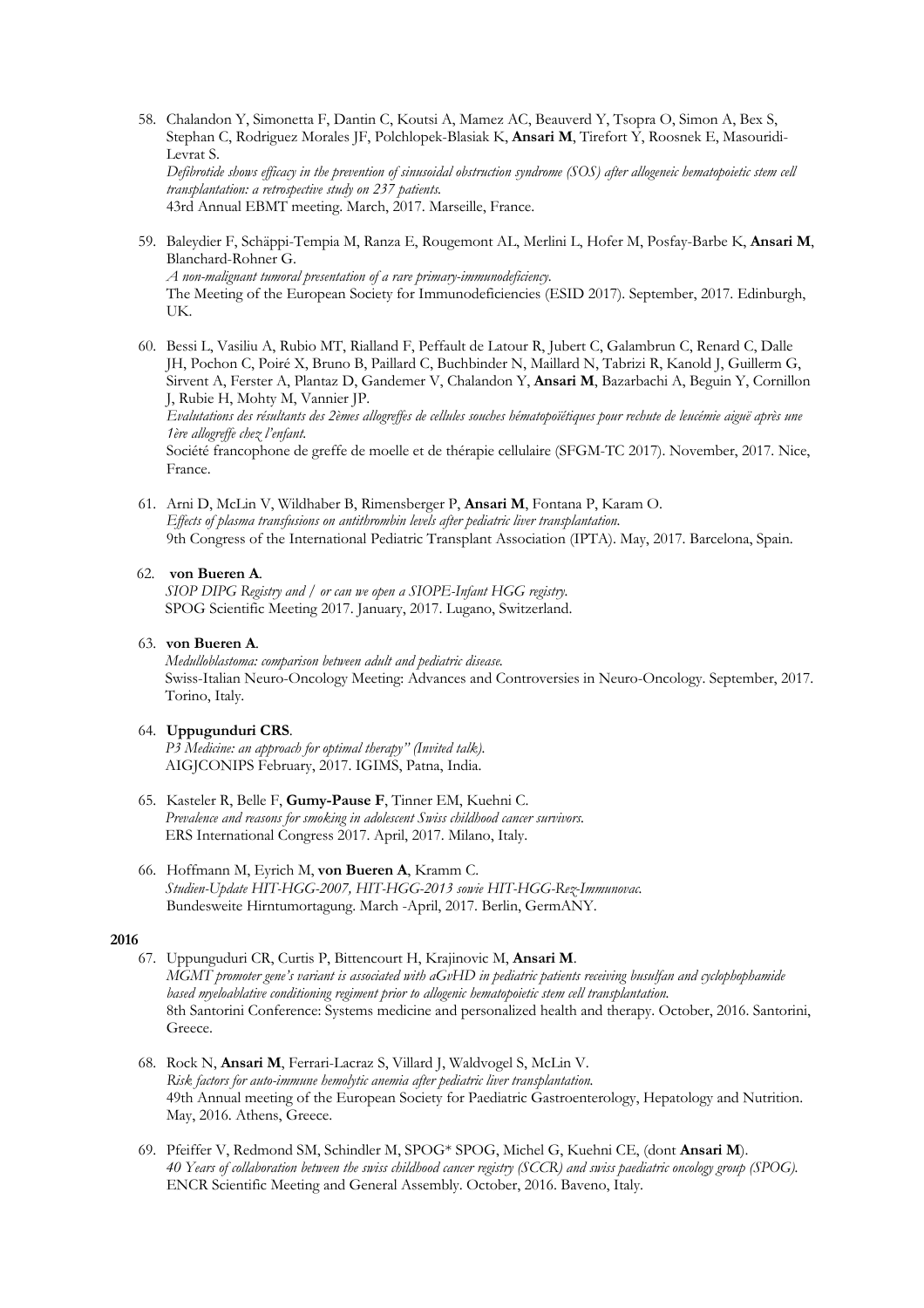- 70. Nava T, **Ansari M**, Bittencourt H, Krajinovic M. *GSTA1 genetic variants: a missing key factor in Busulfan first dose prediction models in conditioning before hematopoietic stem cell transplant in children.* 8th Santorini Conference: Systems medicine and personalized health and therapy. October, 2016. Santorini, Greece.
- 71. Huezo-Diaz Curtis P, Uppugunduri RC, Tyagi AK, Duval M, Bittencourt H, Krajinovic M, **Ansari M**. *A Search for pharmacogenetic markers for predicting aGvHD in pediatric patients receiving Busulfan/Cyclophosphamide conditioning regimen before HSCT.* 8th Santorini Conference: Systems medicine and personalized health and therapy. October, 2016. Santorini, Greece.
- 72. Chalandon Y, Simonetta F, Dantin C, Koutsi A, Mamez AC, Beauverd Y, Tsopra O, Simon A, Bex S, Stephan C, Rodriguez Morales JF, Polchlopek K, **Ansari M**, Tirefort Y, Roosnek E, Masouridi-Levrat S. *Efficient Prophylaxis with Defibrotide for Sinusoidal Obstruction Syndrome (SOS) after Allogeneic Hematopoietic Stem Cell Transplantation (HSCT).* 58th Annual ASH meeting. December, 2016. San Diego, USA.
- 73. Belle F, Wengenroth L, Weiss A, Sommer G, Beck Popovic M, **Ansari M**, Bochud M, Kuehni C. *Low adherence to dietary recommendations in adult childhood cancer survivors - on behalf of the Swiss Paediatric Oncology Group (SPOG).* 38th ESPEN congress. September, 2016. Copenhagen, Denmark.
- 74. Bartelink I, Lalmohamed A, van Reij E, Dvorak C, Savic R, Zwaveling J, Bredius R, Egberts A, Bierings M, Kletzel M, Shaw P, Christa E, Nath C, Hempe Gl, **Ansari M**, Krajinovic M, Theoret Y, Duval M, Ron J, Keizer R, Bittencourt H, Hassan M, Güngör T, Wynn R, Veys P, Cuvelier G, Marktel S, Chiesa R, Cowan M, Slatter M, Stricherz M, Jennissen C, Long-Boyle J, Boelens JJ. *Busulfan Exposure Predicts Event Free Survival and Toxicity after Hematopoietic Cell Transplantation in Children and Young Adults: a Multicenter Retrospective Cohort Analysis.* 42nd Annual EBMT meeting. April, 2016. Valencia, Spain.
- 75. Bartelink I, Lalmohamed A, van Reij E, Dvorak C, Savic R, Zwaveling J, Bredius R, Egberts A, Bierings M, Kletzel M, Shaw P, Christa E, Nath C, Hempe Gl, **Ansari M**, Krajinovic M, Theoret Y, Duval M, Ron J, Keizer R, Bittencourt H, Hassan M, Güngör T, Wynn R, Veys P, Cuvelier G, Marktel S, Chiesa R, Cowan M, Slatter M, Stricherz M, Jennissen C, Long-Boyle J, Boelens JJ. *Busulfan exposure predicts event free survival and toxcicity after hematopoietic stem cell transplantation in children and young adult: a Multicenter Retrospective Cohort Analysis.* ASCPT 2016 Annual Meeting. March, 2016. San Diego, USA.
- 76. Arsenault V, Nguyen TD, Duval M, Laberge S, Krajinovic M, **Ansari M**, Bittencourt H. *Impact of Busulfan systemic exposure prior to hematopoietic stem cell transplantation on pulmonary function tests in children.* CBMTG 2016 Annual Conference. April, 2016. Vancouver, Canada.
- 77. **Ansari M**, Huezo-Diaz Curtis P, Uppugunduri CR, Rezgui MA, Nava T, Mlakar V, Lesne L, Théoret Y, Chalandon Y, Dupuis LL, Schechter TT, Bartelink IH, Boelens JJ, Bredius R, Dalle JH, Azarnoush S, Sedlacek P, Lewis V, Champagne M, Peters C, Bittencourt H, Krajinovic M. *GSTA1 diplotypes affect busulfan clearance and toxicity in children undergoing allogeneic hematopoietic stem cell transplantation a Multicenter Study.* 58th Annual ASH meeting. December, 2016. San Diego, USA.
- 78. **Ansari M**, Curtis P, Uppungunduri RC, Bittencourt H, Krajinovic M. *Pharmacogenomic of Busulfan in conditioning before HSCT* 8th Santorini Conference: Systems medicine and personalized health and therapy. October, 2016. Santorini, Greece.
- 79. **Ansari M**, Curtis P, Uppungunduri RC, Bittencourt H, Krajinovic M. *GST haplotype influencing Busulfan clearance and dosing in conditioning before HSCT.* 10th Meetingof the EBMT Paediatric Diseases Working Party conducted as joint meeting with the EBMT Inborn Errors Working Party & 5th Meeting of the EBMT Paediatric Nurses. May, 2016. Rhodes, Greece.

#### 80. **Ansari M**.

*Personalized therapy for children: Hematopoietic Stem Cell Transplantation.*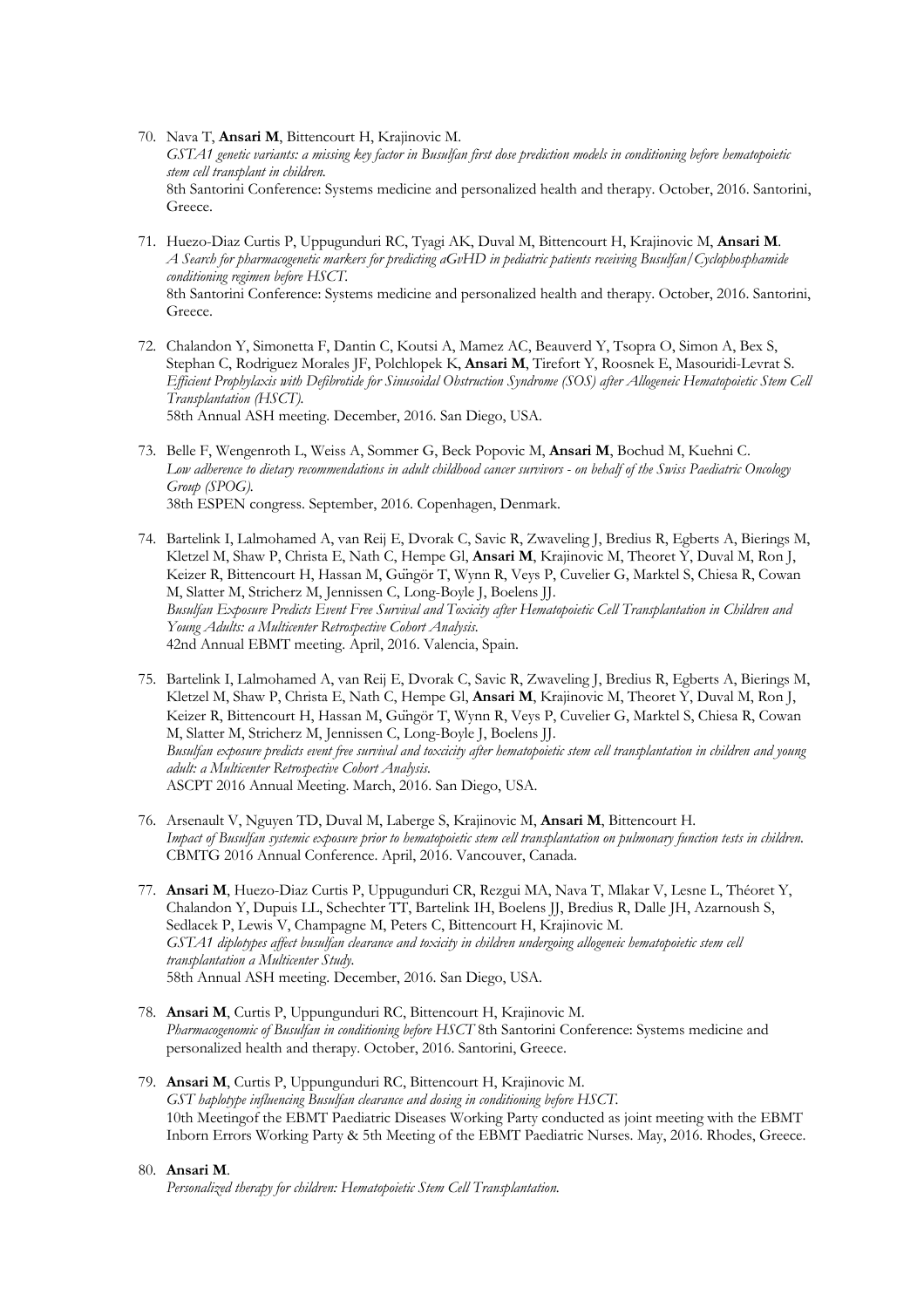10th Meeting of the EBMT Paediatric Diseases Working Party conducted as joint meeting with the EBMT Inborn Errors Working Party & 5th Meeting of the EBMT Paediatric Nurses. May, 2016. Rhodes, Greece.

- 81. **von Bueren AO**, Jones DT, Goschzik T, Kortmann RD, von Hoff K, Friedrich C, Mynarek M, zur Mühlen A, Gerber N, Warmuth-Metz M, Deinlein F, Benesch M, Kwiecien R, Faldum A, Hovestadt V, Northcott PA, Kuehl J, Kool M, Pfister S, Pietsch T, Rutkowski S. *Prognostic relevance ofepigenetic/biological subgroups and MYCC / MYCN gene amplification in a homogenously treated metastatic medulloblastoma HIT2000 cohort aged 4-21 years.* 17th International Symposium on Pediatric Neuro-Oncology (ISPNO). June, 2016. Liverpool, UK.
- 82. **von Bueren AO**, Janssens GO, Kramm CM.

*Treatment benefit for patients with diffuse intrinsic pontine glioma (DIPG) undergoing re-irradiation at first progression: analysis of the SIOP-E-DIPG/HGG working group.* Bi-annual meeting. May, 2016. Berlin, Germany.

83. **von Bueren AO**.

*Multimodale Behandlungskonzepte bei malignen Hirntumoren im Kindes- und Jugendalter unter besonderer Berücksichtigung der malignen Gliome.* Wissenschaftliches Symposium Zukunftsperspektiven der Pädiatrischen Radioonkologie. April, 2016. Marburg, Germany.

- 84. Mackay A, Burford A, Fazal Salom J, Bjerke L, Carvalho D, Vinci M, Molinari V, Taylor K, Nandhabalan M, Popov S, Mu K, Trabelsi S, Hmida-Ben Brahim D, Reis RM, Moore AS, Ng HK, **von Bueren AO**, Baudis M, Jones C. *Integrated molecular meta-analysis of 1000 paediatric high grade glioma and DIPG.* 17th International Symposium on Pediatric Neuro-Oncology (ISPNO). June, 2016. Liverpool, UK.
- 85. Juhnke O, Mynarek M, **von Bueren AO**, Friedrich C, Gerber NU, Kortmann RD, Pietsch T, Warmuth-Metz M, von Hoff K, Rutkowski S. *Effectivity of two different radiation-avoiding treatment regimens for young children with pineoblastoma - Results of the HIT2000 trial.* 17th International Symposium on Pediatric Neuro-Oncology (ISPNO). June, 2016. Liverpool, UK.
- 86. Janssens GO, Gandola L, Bolle S, Mandeville H, Ramos-Albiac M, van Beek K, Benghiat H, Hoeben B, Morales La Madrid (Barcelona) A, Pecori E, Peters M, Kortmann RD, Hargrave D, **von Bueren AO**, Massimino M, van Vuurden DG, Kramm CM. *Survival benefit for patients with diffuse intrinsic pontine glioma (DIPG) undergoing re-irradiation at first progression: analysis of the SIOP-E-DIPG/HGG working group.* 17th International Symposium on Pediatric Neuro-Oncology (ISPNO). June, 2016. Liverpool, UK.
- 87. Hoffmann M, **von Bueren A**, Kramm C. *Studienupdate: HIT-HGG: HIT-HGG-2007, HIT-HGG-2013 sowie HIT-HGG-Rez-Immunovac.* Tagung des Behandlungsnetzwerks HIT für Kinder und Jugendliche mit Hirntumoren. April, 2016. Göttingen, Germany.
- 88. Hoffman LM, Veldhuijzen van Zanten SEM, Colditz N, Baugh J, Chaney B, Lane A, Fuller C, Miles L, Hawkins C, Bartels U, Bouffet E, Goldman S, Leary S, Foreman NK, Packer R, Warren K, Broniscer A, Kieran M, Minturn J, Comito M, Broxon E, Shih CS, Chintagumpala M, Khatua S, Carret AS, Hassal T, Gottardo N, Ziegler D, Lerme B, Kirkendall J, Doughman R, Hoffmann M, Wollman M, O'Keefe R, Benesch M, Gerber N, Bailey S, Solanki G, Biassoni V, Massimino M, Jadrijevic Cvrlje F, Hulleman E, Drissi R, **von Bueren AO**, Pietsch T, Gielen G, Sturm D, Jones DT, Pfister S, Jones C, Hargrave D, Sanchez E, Bison B, Warmuth-Metz M, Leach J, Jones B, van Vuurden DG, Kramm CM, Fouladi M. *Clinical, radiological, and histo-genetic characteristics of long-term survivors of diffuse intrinsic pontine glioma: a collaborative report from the International and SIOPe DIPG Registries.*

17th International Symposium on Pediatric Neuro-Oncology (ISPNO). June, 2016. Liverpool, UK.

89. Friedrich C, Shalaby T, Oehler C, Pruschy M, Seifert B, Warmuth-Metz M, Kortmann RD, Rutkowski S, Grotzer MA, **von Bueren AO**.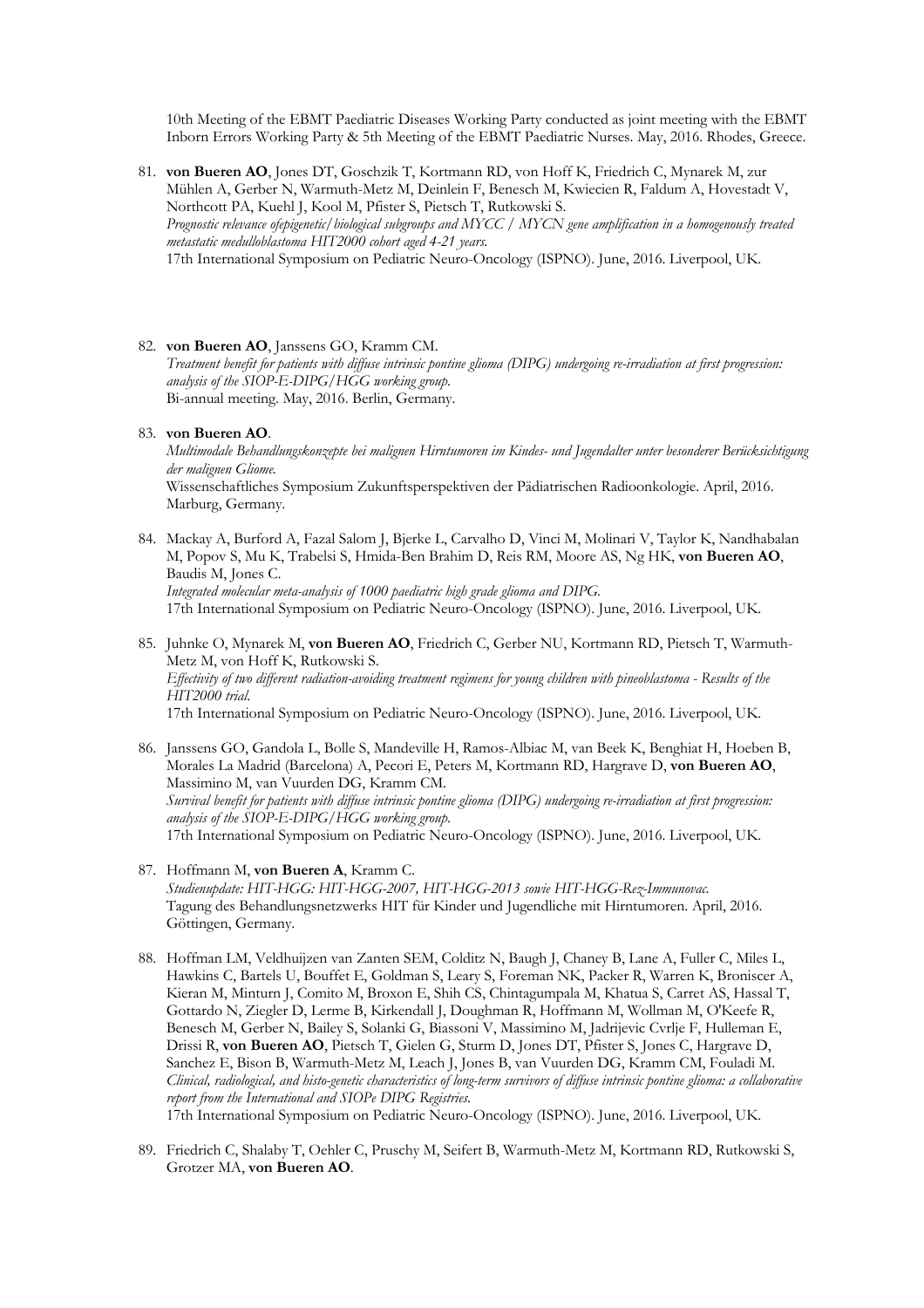*Expression of tropomyosin receptor kinase C (TrkC) has no major impact on the response to therapy of medulloblastoma in vitro and in a clinical patient cohort.* 17th International Symposium on Pediatric Neuro-Oncology (ISPNO). June, 2016. Liverpool, UK.

90. Friedrich C, Kuhn A, Zimmermann M, Hoffmann M, Kuhnle I, Nowak J, Warmuth-Metz M, Pietsch T, Schrappe M, Escherich G, Burkhardt B, Kortmann RD, **von Bueren AO**, Kramm CM. *High-grade glioma arising in survivors of pediatric acute lymphoblastic malignancies: a cooperative analysis of the German HIT- HGG/-GBM and ALL-BFM/COALL studies.* 17th International Symposium on Pediatric Neuro-Oncology (ISPNO). June, 2016. Liverpool, UK.

### **2015**

- 91. Nava T, **Ansari M**, Theoret Y, Rezgui MA, Duval M, Krajinovic M, Bittencourt H. *GSTA1 genotype influencing performance of initial Bu prediction methods during conditioning before HSCT.* 57th Annual ASH meeting. December, 2015. Orlando, USA.
- 92. Simonetta F, **Ansari M**, Roosneck E, Chalandon Y. *T-Cell Depletion Improves the Composite End Point Graft-Versus-Host Disease-Free, Relapse-Free Survival after Allogenic Hematopoietic Stem Cell Transplantation.* 57th Annual ASH meeting. December, 2015. Orlando, USA.
- 93. Schussler O, Rincon-Garriz JM, Soulie P, **Ansari M**, Piallat ML, Kindler V. *Collagen foam membranes colonized by human mesenchymal stromal cells efficiently inhibit allogenic T lymphocyte proliferation in vivo.* 41st Annual Meeting of the European Society for Blood and Marrow Transplantation. March, 2015. Istanbul, Turkey.
- 94. Schindler M, Spycher BD, Ammann RA, **Ansari Djaberi MG**, Michel G, Kuehni CE, for the Swiss Pediatric Oncology Group (SPOG). *Cause-specific long-term mortality in survivors of childhood cancer in Switzerland: A population-based study.* The Cancer Outcomes Conference. June, 2015. Belfast, UK.
- 95. Nava T, **Ansari M**, Theoret Y, Rezgui MA, Duval M, Bittencourt H, Krajinovic M. *GSTA1\*B1a haplotype influencing Busulfan clearance and dosing in conditioning before HSCT.* 57th Annual ASH meeting. December, 2015. Orlando, USA.
- 96. Mader L, Rueegg CS, Vetsch J, Rischewski J, **Ansari M**, Kuehni CE, Michel G. *Employment Situation of Parents of Long-Term Childhood Cancer Survivors.* 14th International Conference on Long-Term Complications of Treatment of Children and Adolescents for Cancer. June, 2015. Arlington, USA.
- 97. Greanjean A, **Ansari M**, Chalandon Y. *Impact of T cell depletion techniques on post transplantation graf versus host disease after allogenic HSCT with myeloablative conditioning.* 41st Annual Meeting of the European Society for Blood and Marrow Transplantation. March, 2015. Istanbul, Turkey.
- 98. Dalle JH, Lucchin G, Balduzzi A, Ifversen M, Jahnukainen K, Tryde Macklon K, Ahler A, Jarisch A, **Ansari M**, Beohou E, Bresters D, Corbacioglu S, Dalissier A, Diaz de Heredia Rubio C, Diesch T, Gibson B, Klingebiel T, Lankester A, Lawitschka A, Moffat R, Peters C, Poirot C, Saenger N, Sedlacek P, Trigoso E, Vettenranta K, Wachowiak J, Willasch A, von Wolff M, Yaniv I, Yesilipek A, Bader P, Party obotEPDW. *State of the Art in Fertility Preservation in Children and Adolescents Undergoing Haematopoietic Stem Cell*

*Transplantation.* Expert Meeting of the Paediatric Diseases Working Party (PDWP) of the European Society for Blood and

Marrow Transplantation. September, 2015. Baden, Austria.

99. **Curtis P**, **Uppugunduri Satyanarayana CR**, Muthukumaran J, Rezgui MA, Peters C, Bader P, Duval M, Bittencourt H, Krajinovic M, **Ansari M**.

*Association of CTH variant with sinusoidal obstruction syndrome in children receiving intravenous busulfan and cyclophosphamide before hematopoietic stem cell transplantation.* 3rd ESPT Conference. October, 2015. Budapest, Hungary.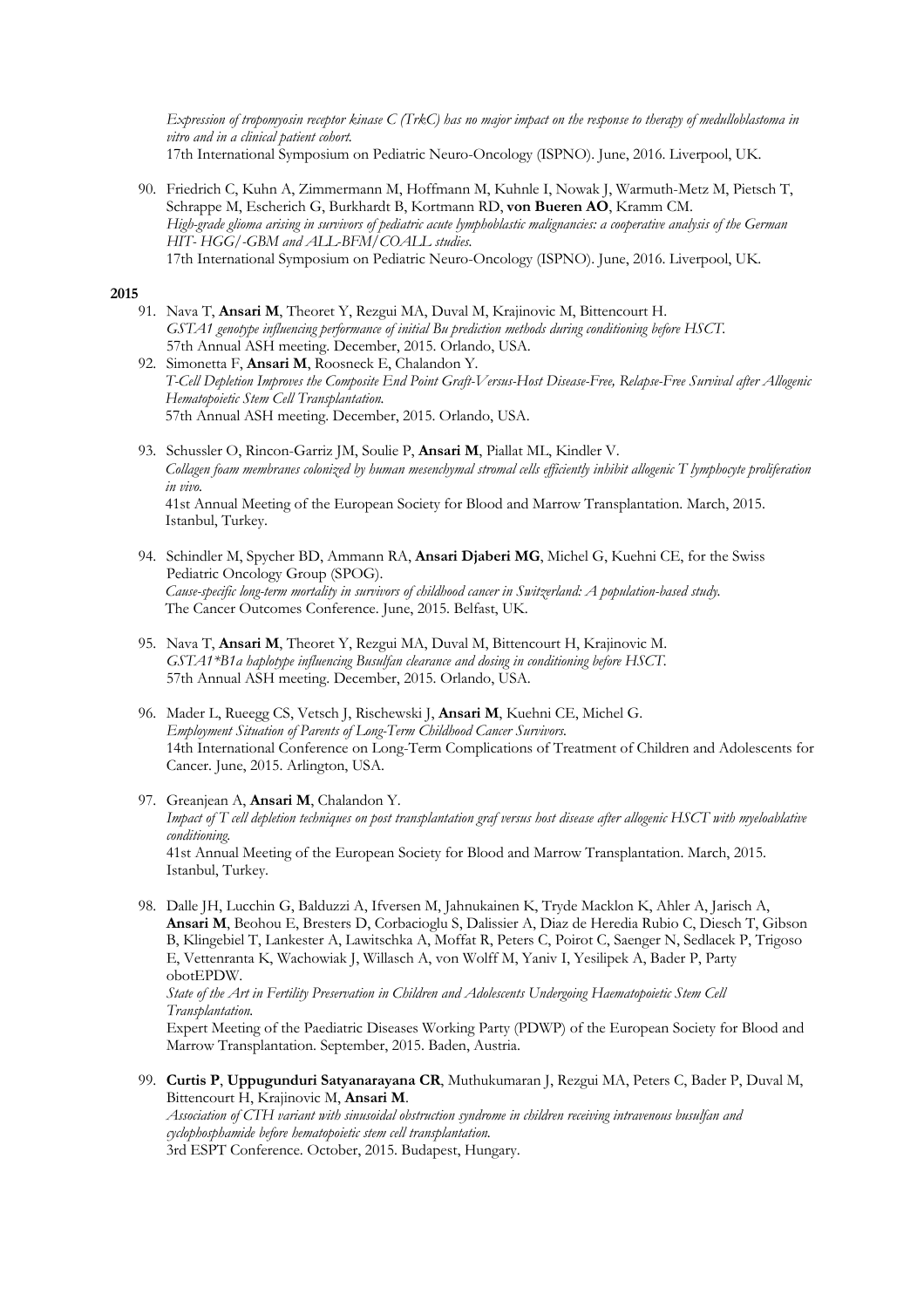100. Bernard F, Crosazzo L, Girardin C, Yaron M, Andrieu-Vidal I, Phan-Hug F, Wunder D, Primi MP, Simon JP, Schwitzgebel V, Streuli I, **Ansari M**, Beck-Popovic M, **Gumy-Pause F**. *Fertility preservation in female pediatric HSCT patient: A multidisciplinary approch for the freanch speaking part of Switzerland.*

41st Annual Meeting of the European Society for Blood and Marrow Transplantation. March, 2015. Istanbul, Turkey.

101. Arni D, Gumy Pause F, **Ansari Djaberi MG**, Kremer Hovinga JA, Mclin VA.

*Successful liver transplantation in a child with acute-on-chronic liver failure and acquired thrombotic thrombocytopenic purpura.*

International Pediatric Transplant Association (IPTA) 8th International Congress. March, 2015. San Francisco, USA.

#### 102. **Ansari M**.

*Individualised therapy in Hematopoietic stem Cell transplantation.* 3rd ESPT Conference. October, 2015. Budapest, Hungary.

#### 103. **Uppugunduri CRS**.

*Strategies for personalizing conditioning regimen prior to stem cell transplantation (Invited Talk).* NCCP-2015. December, 2015. Puducherry, India.

#### 104. **Uppugunduri CR**.

*Strategies for personalizing conditioning regimen prior to stem cell transplantation (Invited Talk).* Clinical Research and Personalized Therapy (NCCP 2015). December, 2015. Pondicherry, India.

- 105. Schindler M, Spycher BD, Ammann RA, **Ansari M**, Michel G, Kuehni CE. *Cause Specific Late Mortality Among Survivors of Childhood Cancer in Switzerland.* European Symposium on Late Complications after Childhood Cancer. September, 2014. Edinburgh, UK.
- 106. Schindler M, Rueegg CS, Spycher BD, **Ansari M**, Ammann RA, Michel G, Kuehni CEftSPOGS. *Time-trends and predictors of childhood cancer survival in Switzerland* European Symposium on Late Complications After Childhood Cancer. September, 2014. Edinburgh, UK.
- 107. Rod Fleury T, De Coulon G, Dhouib Chargui A, **Ansari M**, Lascombes P. *Isolated cervical Langerhans cell hystiocytosis with neurological deficit and potential cervical spine instability: recuperation without surgical intervention.* 27th Annual meeting of the European Musculo-Skeletal Oncology Society. May, 2014. Vienna, Austria.
- 108. Mandriota SJ, Lesne L, Marino D, **Ansari M**, Gumy-Pause F. *Ataxia-telangiectasia mutated (ATM) silencing promotes neuroblastoma progression through a MYCN independent mechanism.* Advances in neuroblastoma research. May, 2014. Cologne, Germany.
- 109. Beauverd Y, Roosnek E, Tirefort Y, **Ansari M**, Dantin C, Tsopra O, Massouridi-Levrat S, Chalandon Y. *Validation of the revised disease risk index for patients undergoing allogeneic hematopoietic stem cell transplantation (HSCT) after partial T-cell depletion.* 40th Annual Meeting of the European Society for Blood and Marrow Transplantation. March - April, 2014. Milano, Italy.
- 110. **Ansari M**, Uppugunduri RC, Curtis P, Bittencourt H, Duval M, Krajinovic M. *GSTA1 Haplotypes Influence Clearance ff Intravenous Busulfan And Occurrence Of Sinusoidal Obstructive Syndrome In Children Undergoing HSCT - on behalf of the PDWP of the EBMTgroup.* 46th Congress of The International Society of Paediatric Oncology (SIOP). October, 2014 Toronto, Canada.
- 111. **Ansari M**, Uppugunduri CR, Curtis P, Bittencourt H, Duval M, Krajinovic M. *Association Of Hemorrhagic Cystitis With GSTM1 And CYP2C9 Genotypes In Pediatric Patients Receiving Busulfan Based Conditioning Regimen Prior To Hematopoietic Stem Cell Transplantation.* 46th Congress of The International Society of Paediatric Oncology (SIOP). October, 2014. Toronto, Canada.
- 112. Cherbuin N, Adib S, Allenbach G, Gumy-Pause F, Baechler S, Boubaker A.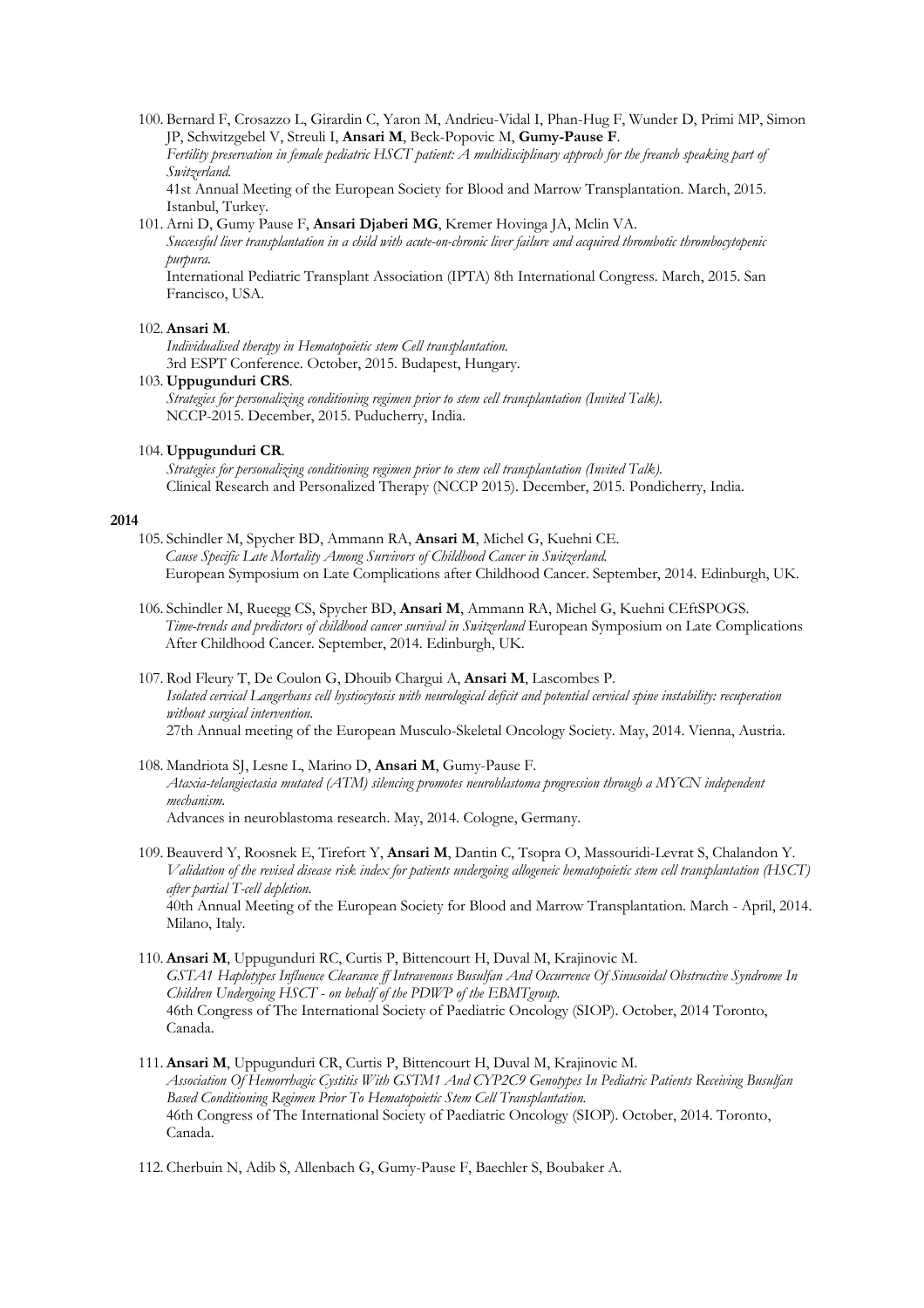*Radiation dose to medical staff and relatives during high activity I-131-mIBG/Topotecan treatment of refractory stage IV neuroblastoma: a case study.* 27th Annual Congress of the European Association of Nuclear Medicine (EANM) 2014. October, 2014. Gothenburg, Sweden.

113. **Ansari M**, Rezgui M, Uppugunduri CR, Théoret Y, Chalandon Y, Dupuis L, Schechter T, Bartelink I, Boelens J, Dalle J-H, Azarnoush S, Sedlacek P, Lewis V, Mezziani S, Vachon MF, Duval M, Champagne M, Peters C, Bittencourt H, Krajinovic M. *Genetic Determinants of Busulfan Clearance and Outcomes in Pediatric Patients Undergoing Hematopoietic Stem Cell Transplantation- Result of a Multicentric Prospective Study on Behalf of the Pediatric Disease Working Party of the European Blood and Marrow Transplantation Group.* 56th Annual ASH meeting. December, 2014. San Fransisco, USA.

#### **2013**

- 114. Uppugunduri CR, Rezgui MA, Tyagi AK, Huezo-Diaz P, Théoret Y, Mezziani S, Vachon MF, Desjean C, Duval M, Champagne M, Bittencourt H, Krajinovic M, **Ansari M**. *Sulfolane (a metabolite of busulfan) levels could predict early occurrence of hemorrhagic cystitis in children receiving busulfan based myeloablative conditioning before hematopoietic stem cell transplantation.* 55th Annual ASH meeting. December, 2013. New Orleans, USA.
- 115. Uppugunduri CR, Daali Y, Rezgui MA, Huezo-Diaz P, Tyagi AK, Rousseau J, Duval M, Bittencourt H, Krajinovic M, **Ansari M**. *Sulfolane levels and its relation to CYP2C9 genotypes in children receiving intravenous busulfan prior to hematopoietic stem cell transplantation.* 2nd ESPT Conference "Pharmacogenomics: From Cell to Clinic". September, 2013. Lisbonne, Portugal.
- 116. Huezo-Diaz P, Uppugunduri CR, Tyagi A, Rezgui M, Bernard F, Chalandon Y, Duval M, Bittencourt H, Krajinovic M, (dont **Ansari M**). *Metabolic enzyme gene variants predispose children receiving a busulfan/cyclophosphamide-based myeloablative conditioning to veno-occlusive disease - on behalf of the EBMT.* 39th Annual Meeting of the European Society for Blood and Marrow Transplantation. April, 2013. London, UK.
- 117. Beauverd Y, Roosnek E, Tirefort Y, Nagy-Hulliger M, Bernimoulin M, Tsopra O, Kindler V, **Ansari M**, Dantin C, Casini A, Grandjean AP, Chigrinova E, Masouridi-Levrat S, Chalandon Y. *Is there a difference in the disease risk index for outcome of patients undergoing allogenic haematopoietic stem cell transplantation after T-cell depletion?* 39th Annual Meeting of the European Society for Blood and Marrow Transplantation. April, 2013. London, UK.
- 118. **Ansari M**, Uppugunduri CR, Rezgui MA, Théoret Y, Mezziani S, Vachon MF, Desjean C, Rousseau J, Labuda M, Przybyla C, Duval M, Champagne MA, Peters C, Bittencourt H, Krajinovic M. *Association of glutathione S-transferase gene variations, busulfan exposure and clinical outcomes in children receiving intravenous busulfan before hematopoietic stem cell transplantation.* 2nd ESPT Conference "Pharmacogenomics: From Cell to Clinic". September, 2013. Lisbonne, Portugal.
- 119. **Ansari M**, Rezgui A, Huezo-Diaz P, Marktel S, Duval M, Bittencourt H, Cappelli B, Krajinovic M. *Influence of GST gene polymorphisms on busulfan pharmacokinetics and outcome of hematopoietic stem cell transplantation in thalassemia pediatric patients.* 55th Annual ASH meeting. December, 2013. New Orleans, USA.

#### **2012**

120. Uppugunduri C, Gumy Pause F, Rezgui MA, Vachon MF, Desjean C, Labuda M, Duval M, Bittencourt H, Krajinovic M, **Ansari M**. *Role of cytochrome P450 in the metabolic fate of busulfan as explored in pediatric patients undergoing hematopoietic stem cell transplantation.* 44th Congress of The International Society of Paediatric Oncology (SIOP). October, 2012. London, UK.

121. Huezo-Diaz P, Uppugunduri CS, Tyagi A, Krajinovic M, **Ansari M**.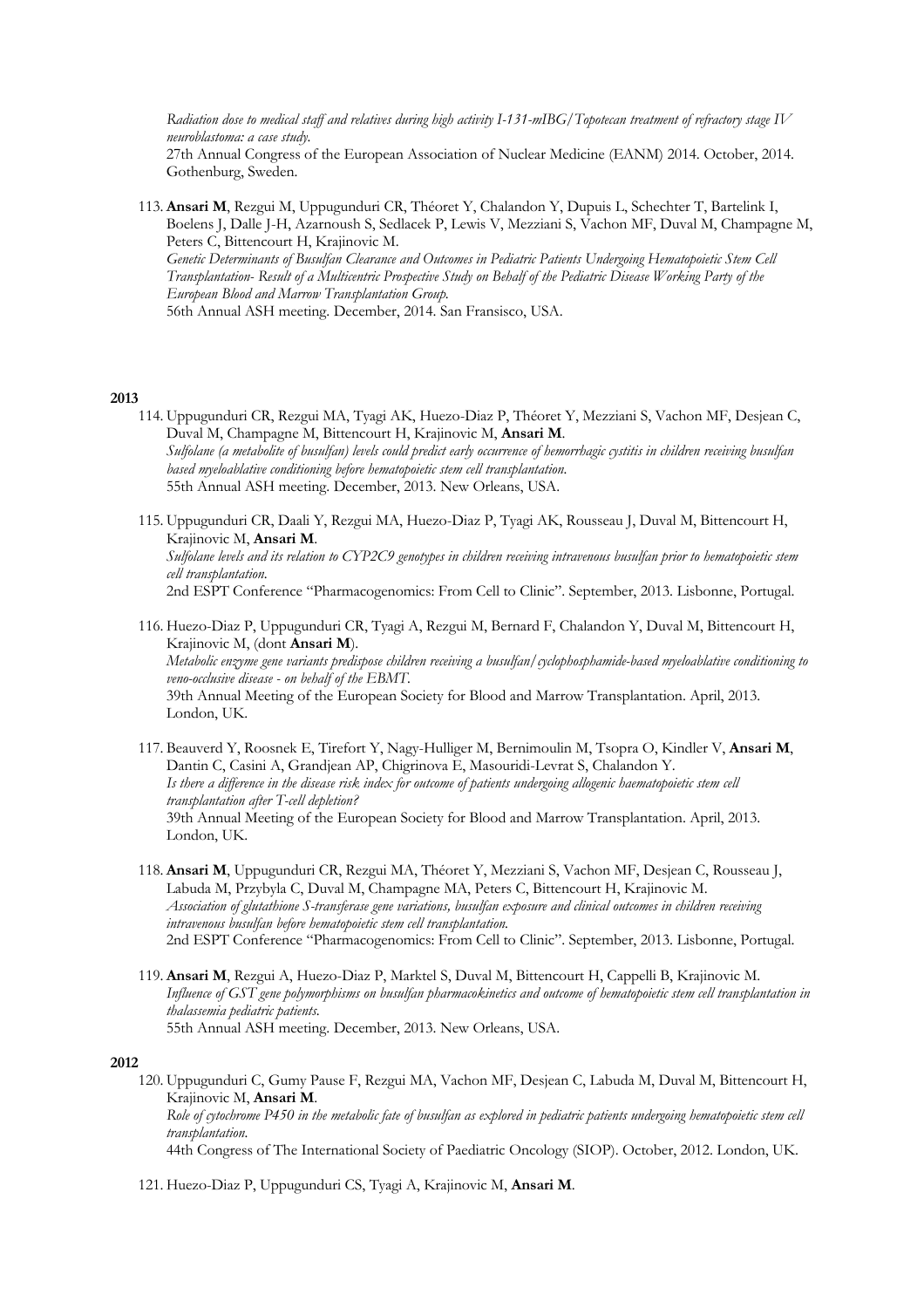*Association study between CTH gene variant and veno-occlusive disease in children receiving intravenous busulfan before hematopoietic stem cell transplantation.* 54th Annual ASH meeting. December, 2012. Atlanta, USA.

122. Bittencourt H, Théoret Y, Duval M, Krajinovic M, **Ansari M**. *Pharmacokinetic and pharmacogenomics of busulfan in children undergoing cord blood transplantation.* 54th Annual ASH meeting. December, 2012. Atlanta, USA.

### **2011**

France.

- 123. Rigatou E, Gumy Pause F, Chalandon Y, **Ansari M**, Ozsahin AH. *Post-transplant immune reconstitution after allogeneic stem cell transplantation in paediatric patients with high-risk leukaemia.* 37th Annual Meeting of the European Society for Blood and Marrow Transplantation. April, 2011. Paris,
- 124. Marek A, Stern M, Chalandon Y, **Ansari M**, Güngör T, Passweg J, Gratwohl A, Seger R, Schanz U, Halter J, Stüssi G. *Comparison of T-cell depletion in haplo-identical haematopoietic stem cell transplantation.* 37th Annual Meeting of the European Society for Blood and Marrow Transplantation. April, 2011. Paris, France.
- 125. Gumy-Pause F, Pardo B, Kohshbeen-Boudal M, **Ansari M**, Attiyeh EF, Ozsahin AH. *Association of GSTP1 hypermethylation with reduced protein expression and its correlation with clinical stage in neuroblastoma.* 47th Annual Meeting of the American Society of Clinical Oncology. June, 2011. Chicago, USA.
- 126. Bittencourt H, **Ansari M**, Théoret Y, Champagne M, Duval M, Krajinovic M. *Myeloblative conditioning with pharmacokinetic-targeted intravenous busulfan and cyclophosphamide in unrelated cord blood transplantation for myeloid malignancies in children.* 53rd Annual ASH meeting. December, 2011. San Diego, USA.

# **2) ABSTRACTS PRESENTES LORS DE CONGRES NATIONAUX**

### **2021**

1. Strebel S, **Ansari M**, Kuehni C. *Prevalence and Clinical Risk Factors of severe hearing loss in swiss choldhood cancer survivor.* Congrès annuel de la Société Suisse de Pédiatrie SSP. June, 2021. Fribourg, Switzerland.

2. Sarkisian J, Klee P, Dirlewanger M, Bernard F, Baleydier F, Ansari M, Schwitzgebel V. *Benign COVID19 in a highly vulnerable adolescent with type 1 diabetes and leukemia.* Congrès annuel de la Société Suisse de Pédiatrie SSP. June, 2021. Fribourg, Switzerland.

3. Moussaoui D, Adam C, Diesch T, Girardin C, Bénard J, Vidal I, Bernard F, Busiah K, Bouthors T, Primi M-P, **Ansari M**, Vulliemoz N, Gumy-Pause F, on behalf of the HUG-CHUV-UKBB Fertility Preservation Pediatric Group. *Six years of experience in testicular tissue cryopreservation: example of a successful multi-centre network approach in Switzerland.*

Congrès annuel de la Société Suisse de Pédiatrie SSP. June, 2021. Fribourg, Switzerland.

- 4. Mlakar V, Huezo-Diaz Curtis P, Armengol A, Ythier V, Dupanloup I, Ben Hassine K, Lesne L, Murr R, Jurkovic Mlakar S, Nava T, **Ansari M**. *The analysis of GSTA1 promoter genetic and functional diversity of human populations.* 14ème Journée de la Recherche Clinique. May, 2021. HUG, Geneva, Switzerland.
- 5. Marino D, Bourquin J-P, Kuehni C, Spoerri A, **Ansari M**. *The Swiss Pediatric Hematology/Oncology Metabank - a network for precision medicine research.* SBP workshop Connecting researchers and biobanks: The BioLink experience. What's "NExT"? April, 2021. Virtual meeting.
- 6. Babecoff S, Mermillod F, Marino D, Gayet-Ageron A, **Ansari M,** Fernandez E, Gumy-Pause F. *Long-term follow-up for childhood cancer survivors: the Geneva experience.* Journée de la Recherche du département de PGO. September, 2021. HUG, Geneva, Switzerland.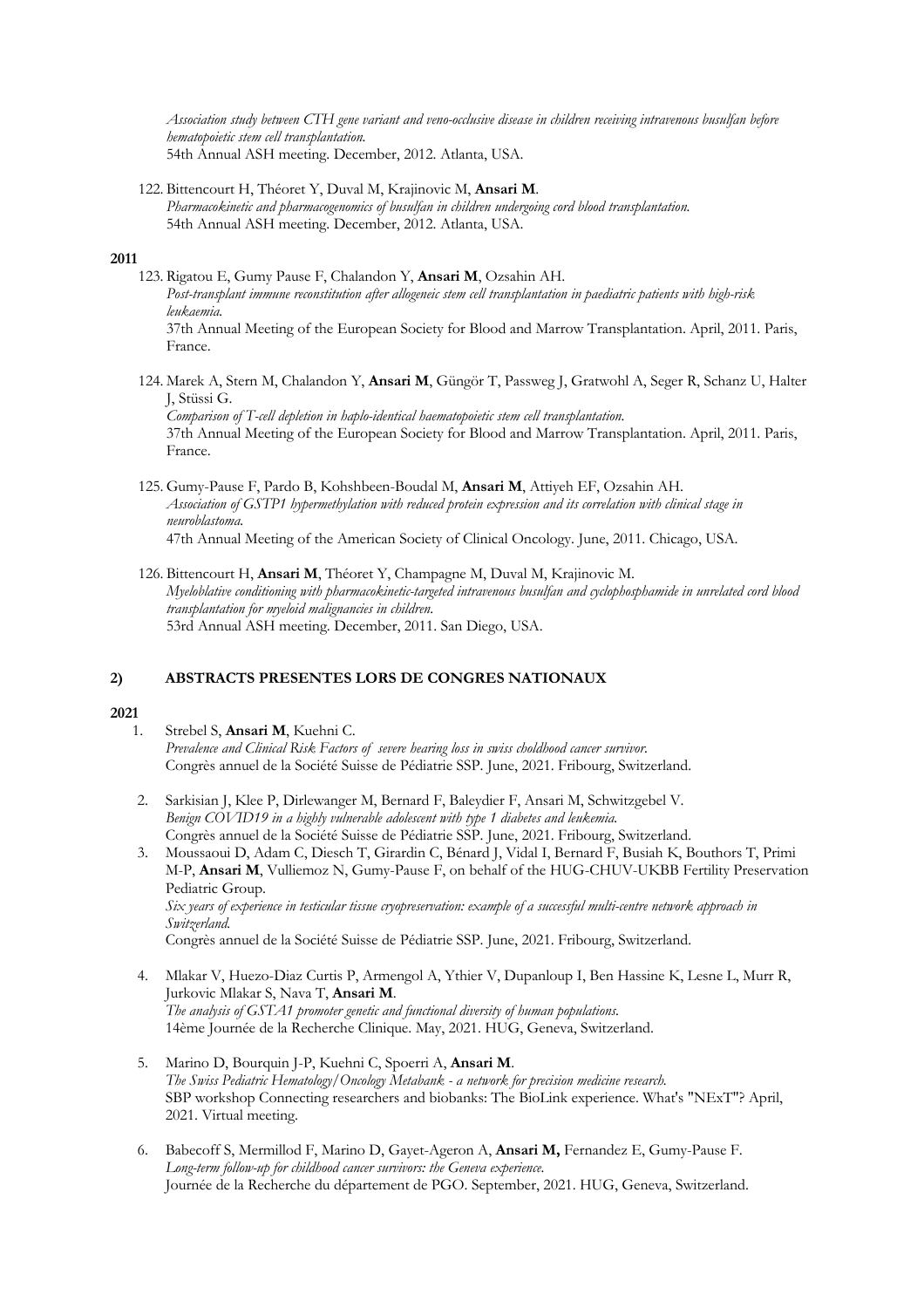7. Babecoff S, Mermillod F, Fernandez E, Marino D, **Ansari M**, Gayet-Ageron A, Gumy-Pause F. *Long-term follow-up for childhood cancer survivors: the Geneva experience.* Congrès annuel de la Société Suisse de Pédiatrie SSP. June, 2021. Fribourg, Switzerland.

### **2020**

8. Marino D, Mattiello V, Lo Piccolo R, Muet F, **Ansari M**, Sargsyan K. *Universal database for the Geneva pediatric onco-hematology research biobank.* Europe biobank week 2020. November, 2020. Internet.

- 9. Weaspe N, **Ansari M**. *BISKIDS in action: Collection of germline DNA for Childhood Cancer in Switzerland.* SPOG Scientific Meeting 2019. February, 2019. Lugano, Switzerland.
- 10. Waespe N, (dont **Ansari M**). *Second neoplasms after primary childhood cancer in Switzerland from 1976 to 2016.* Swiss Oncology & Hematology Congress. June 2019. Zurich, Switzerland.
- 11. Uppugunduri CRS, Rezgui A, Huezo-Diaz Curtis P, Nava T, Mlakar S, Théoret Y, Bittencourt H, Krajinovic M, **Ansari M**. *Busulfan/Sulfolane metabolic ratio on the third day of conditioningmay predict the event free survival in children receiving busulfan based conditioning regimen prior to HSCT.* SPOG Scientific Meeting 2019. February, 2019. Lugano, Switzerland.
- 12. Waespe N, Redmond S, Schindera C, Hagenbuch N, Rössler J, **Ansari M**, Kuehni CE, for the Swiss Pediatric Oncology group (SPOG). *Early Second Neoplasms Occurring under the Age of 21 Years in Childhood Cancer Patients in Switzerland.* Graduate School for Cellular and Biomedical Sciences Symposium at University of Bern. January, 2019. Bern, Switzerland.
- 13. Uppugunduri CRS, Aziz Rezgui M, Huezo-Diaz Curtis P, Nava T, Mlakar S, Théoret Y, Bittencourt H, Krajinovic M, **Ansari M**. *Busulfan/Sulfolane metabolic ratio on the third day of conditioning may predict the event-free survival in children receiving busulfan based conditioning prior to allogeneic hematopoietic stem-cell transplantation.* 17th ESDPPP congress. May, 2019. Basel, Switzerland.
- 14. Sartoretti J, Boydell E, Bernard F, Baleydier F, Bader P, **Ansari M.** *Youngest patient treated with tisagenlecleucel for infant B-AL* Congrès annuel de la Société Suisse de Pédiatrie SSP. June, 2019. Bellinzona, Switzerland.
- 15. Remy A, Théorêt Y, **Ansari M**, Bittencourt H, Ducruet T, Gautier S, Krajinovic M, Nava T, Pastore Y, Rezgui Aziz M, Kleiber N. *Is busulfan pharmacokinetics different in patients with sickle cell disease (SCD) compared to patients without sickle cell disease?* 17th ESDPPP congress. May, 2019. Basel, Switzerland.
- 16. Otth M, Schindera C, Güngör T, **Ansari M**, Belle F, Scheinemann K, Latzin P, Kuehni C. *Pulmonary late effects in Swiss childhood cancer survivors after hematopoietic stem cell transplantation: a report from the Swiss Childhood Cancer Survivor Study.* Swiss Public Health Conference - Child and Adolescent Public Health. August, 2019. Winterthur, Switzerland.
- 17. Nava T, Uppugunduri RC, Mlakar S, Rodieux F, Turkiewicz D, Niinimäki R, Vettenranta K, Diesch T, Peters C, Dalle JH, Bader P, Balduzzi A, **Ansari M**. *Antiemetic prophylaxis in pediatric hematopoietic stem cell transplantation setting: a survey of the current practice in Europe. Supportive care meeting of the EBMT-PDWP – Frankfurt, September 2017.* SPOG Scientific Meeting 2019. February, 2019. Lugano, Switzerland.
- 18. Mlakar V, Jurkovic Mlakar S, Lesne L, Marino D, Rathi K, Maris J, **Ansari M**, Gumy Pause F. *PRIMA-1MET induces apoptotic cell death in neuroblastoma and synergizes with etoposide and cisplatin.* 2ème Journée et Prix de la Recherche Clinique. May, 2019. HUG, Geneva, Switzerland.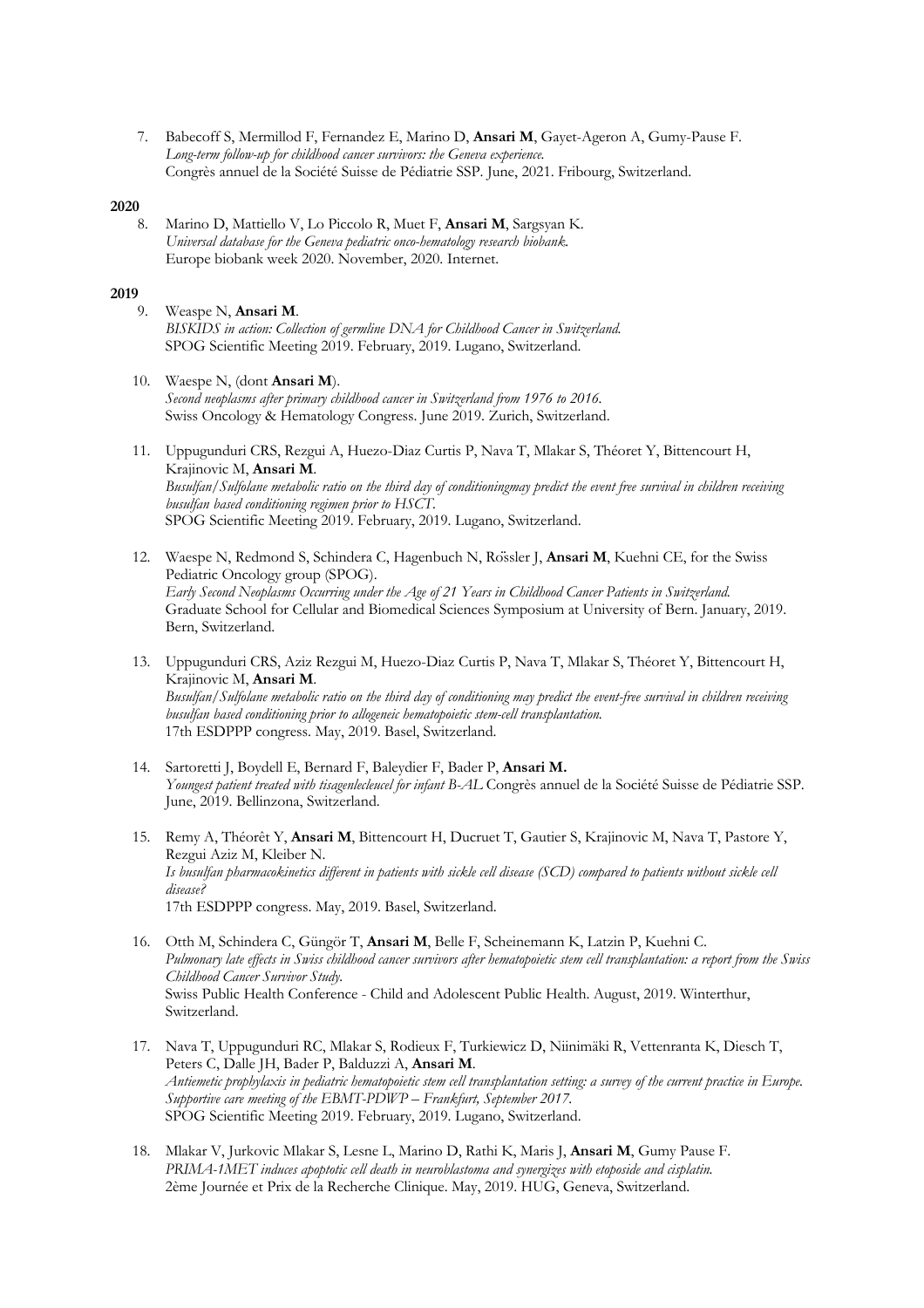- 19. Mlakar S, **Ansari M**. *The role of GSTM1 and GSTT1 deletion genotypes in leukemiarelapse inpediatric HSCTettings - On behalf of the EBMT PWD.* SPOG Scientific Meeting 2019. February, 2019. Lugano, Switzerland.
- 20. Mehmeti F, Baleydier F, Blanchard G, Varvagiannis K, Bernard F, **Ansari M**. *A novel SCID presenting with Omenn features and velopalatal defect.* Congrès annuel de la Société Suisse de Pédiatrie SSP. June, 2019. Bellinzona, Switzerland.
- 21. Koenig C, Bodmer N, Agyeman P, Niggli F, Adam C, **Ansari M**, Eisenreich B, Keller N, Leibundgut K, Nadal D, Roessler J, Scheinemann K, Simon A, Teuffel O, von der Weid NX, Zeller M, Zimmermann K, Ammann RA. *Randomized Trial of a 39 °C Ear Temperature as Fever Limit in Children under Chemotherapy for Cancer.*
- 2nd Swiss Oncology & Hematology Congress (SOHC). June, 2019. Zurich, Switzerland. 22. Koenig C, Bodmer N, Agyeman P, Niggli F, Adam C, **Ansari M**, Eisenreich B, Keller N, Leibundgut K, Nadal D, Rössler J, Scheinemann K, Simon A, Teuffel O, von der Weid N, Zeller M, Zimmermann K, Ammann RA. *In children with chemotherapy 39.0°C is a safe fever limit. The randomized controlled multicenter SPOG 2015 FN Definition Study.* 2nd Swiss Oncology & Hematology Congress (SOHC). June, 2019. Zürich, Switzerland.
- 23. Koenig C, Bodmer N, Agyeman P, Niggli F, Adam C, **Ansari M**, Eisenreich B, Keller N, Leibundgut K, Nadal D, Roessler J, Scheinemann K, Simon A, Teuffel O, von der Weid NX, Zeller M, Zimmermann K, Ammann RA. *Randomized Trial of a 39°C Ear Temperature as Fever Limit in Children under Chemotherapy for Cancer.* Congrès annuel de la Société Suisse de Pédiatrie SSP. June, 2019. Bellinzona, Switzerland.
- 24. El-Ayadi M, **Ansari M**, Kühnöl CD, Bendel A, Sturm D, Pietsch T, Kramm CM, von Bueren AO. *Occurrence of high-grade glioma in Noonan syndrome.* 2ème Journée et Prix de la Recherche Clinique. May, 2019. HUG, Geneva, Switzerland.
- 25. Bernard F, Uppugunduri CRS, Zeilhofer U, Chalandon Y, Hauri-Hohl M, Passweg J, Von der Weid N, Güngör T, **Ansari M**. *Ten years of pediatric allogeneic hematopoietic stem cell transplantation in Switzerland: a survey HSCT in Switzerland, a survey over a 10 years period.* SPOG Scientific Meeting 2019. February, 2019. Lugano, Switzerland.
- 26. Bernard F, Uppugunduri CRS, Zeilhofer U, Chalandon Y, Hauri-Hohl M, Passweg J, Von der Weid N, Güngör T, **Ansari M**. *Ten years of pediatric allogeneic hematopoietic stem cell transplantation in Switzerland: a survey HSCT in Switzerland; a survey over a 10 years period.* 17th Annual Meeting of the Swiss Transplantation Society. 2019. Bern, Switzerland.
- 27. Baleydier F, **Ansari M**. *Primary Immunodeficiency with predisposition to lymphoproliferative disease.* SPOG Scientific Meeting 2019. February, 2019. Lugano, Switzerland.
- 28. Ouk F, **Gumy Pause F**. *Evaluation de la gonadotoxicité des traitements oncologiques utilisés en pédiatrie: une revue de littérature.* Journée de la recherche du Département de la Femme, de l'Enfant et de l'Adolescent. October, 2019. HUG, Geneva, Switzerland.
- 29. Ashokkumar R, Sureshkumar S, Kelly J, Howard SC, Subramani P, **Uppugunduri CRS**. *Frequency of chemotherapy medication errors: a systematic review.* 4ème congrès de printemps de la SSMIG. June, 2019. Basel, Switzerland.
- 30. Hoffmann M, Kramm CM, **von Bueren AO**, Eyrich M. *HIT HGG 2007/HIT-HGG-2013/iHGG-Register/HIT-HGG-Rez Immunovac.* Tagung des bundesweiten Behandlungsnetzwerkes HIT. March, 2019. Basel, Switzerland.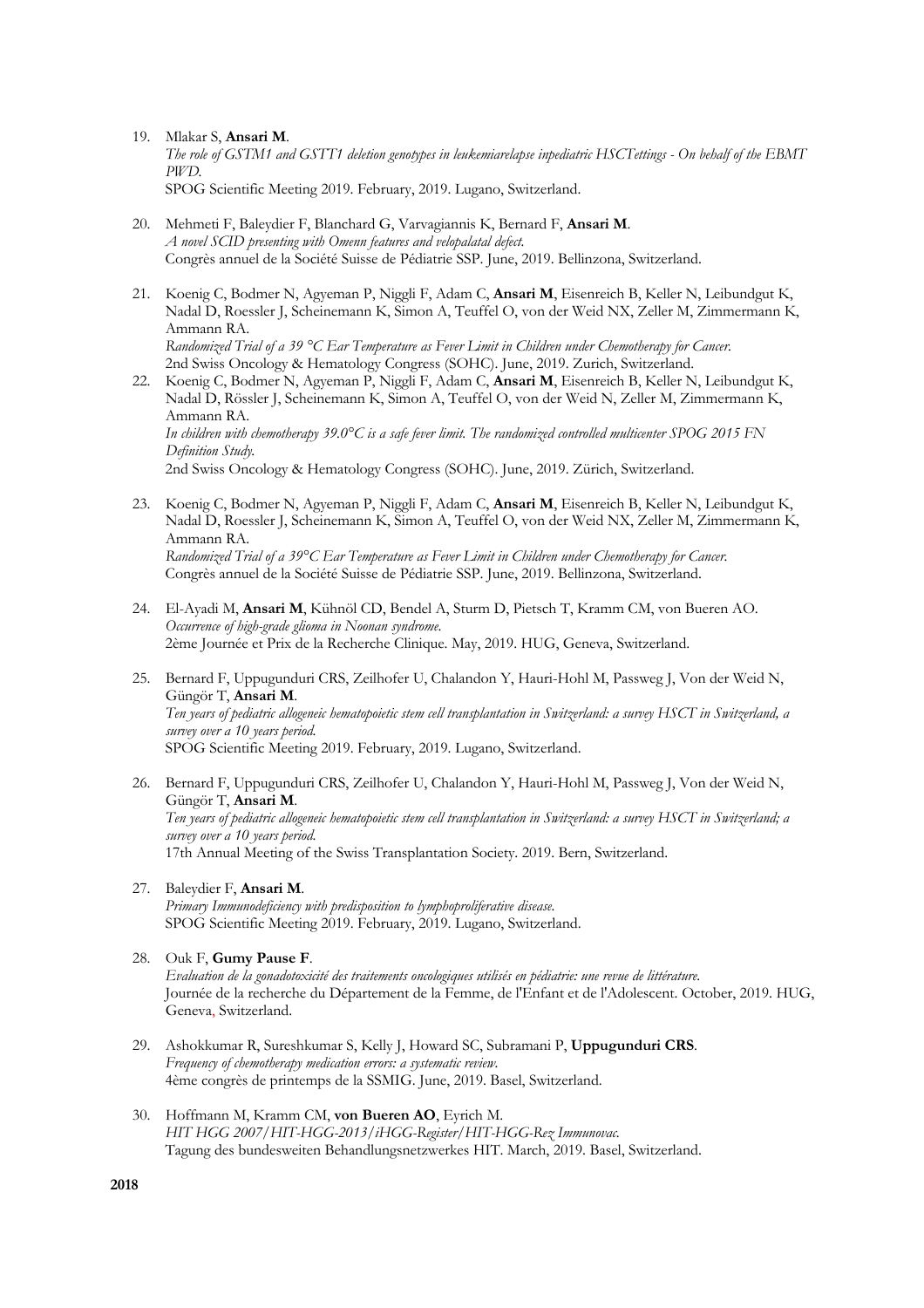- 31. Uppugunduri CRS, Moes DJAR, Huezo-Diaz Curtis P, Nava T, Kuntzinger M, Khoshbeen-Boudal M, Doffey-Lazeyras F, Daali Y, **Ansari M**. *Population pharmacokinetic model for individualized busulfan dosing in children: Annexation to the existing vast list of PopPK models for performance evaluation.* 27th Meeting of Population Approach Group. May - June, 2018. Montreux, Switzerland.
- 32. Nava T, Kassir N, Aziz Rezgui M, Uppugunduri RC, Huezo-Diaz Curtis P, Théoret Y, Esteves Daudt L, Litalien C, **Ansari M**, Krajinovic M, Bittencourt H. *Incorporation of GSTA1 genetic variants into a population pharmacokinetic model for iv busulfan in pediatric hematopoietic stem cell transplantation.* 4th ESPT Summer School. September, 2018. Geneva, Switzerland.
- 33. Muthukumaran J, Santos-Silva T, **Ansari M**, Uppugunduri RC. *Glutathione S-transferases and their interacting protein partners: a computational perspective.* 4th ESPT Summer School. September, 2018. Geneva, Switzerland.
- 34. Mlakar V, Gumy-Pause F. *Prima-1MET induces apoptotic cell death in neuroblastoma and synergizes with etoposide and cisplatin.* SPOG Scientific Meeting 2018. January, 2018. Lugano, Switzerland.
- 35. Jurkovic Mlakar S, Uppugunduri RC, Mlakar V, Rezgui A, Bernard F, Lesne L, Marino D, Boudal M, Lo Piccolo R, Chalandon Y, Dupuis LL, Schechter T, Bartelink IH, Boelens JJ, Bredius R, Dalle JH, Peters C, Bader P, Bittencourt H, Krajinovic M, **Ansari M**. *GST-M1 and -T1 null polymorphisms are associated with lower event-free survival and higher rate of relapse in children with malignancies undergoing allogeneic HSCT.* 4th ESPT Summer School. September, 2018. Geneva, Switzerland.
- 36. Jurkovic Mlakar S, Uppugunduri CRS, Mlakar V, Rezgui A, Bernard F, Lesne L, Marino D, Boudal M, Lo Piccolo R, Chalandon Y, Dupuis LL, Schechter T, Bartelink IH, Boelens JJ, Bredius R, Dalle JH, Peters C, Bader P, Bittencourt H, Krajinovic M, **Ansari M**. *GST-M1 and -T1 null polymorphisms are associated with lower event-free survival and higher rate of relapse in children with malignancies undergoing allogeneic HSCT. On Behalf of the Pediatric Disease Working Party ofthe European Society for Blood and Marrow Transplantation.* 11ème Journée de la recherche clinique. May, 2018. HUG, Geneva, Switzerland.
- 37. Choong E, Uppugunduri CRS, Marino D, Kuntzinger M, Doffey-Lazeyras F, Lo Piccolo R, Chalandon Y, Daali Y, **Ansari M**. *Therapeutic Drug Monitoring of Busulfan for the Management of Pediatric Patients: Cross-Validation of Methods and Long-Term Performance.* 11ème Journée de la recherche clinique 2018. May, 2018. HUG, Geneva, Switzerland.
- 38. Banzola I, Waespe N, von der Weid N, Eppenberger-Castori S, Bruder E, Terracciano L, Roessler J, Trippel M, Perren A, Renella R, Bode P, Schraml P, Moch H, Rougemont AL, Rubbia-Brandt L, **Ansari M**, Pfeiffer V, Kuehni C, Bourquin JP. *A network solution for a sustainable national biobank for pediatric cancer to meet high-end quality standards.* Swiss Oncology & Hematology Congress (SOHC). June, 2018. Zurich, Switzerland.
- 39. **Waespe N**.

*GECCOS - Genetic risks for complications in children after oncological treatment in Switzerland: A nationwide DNA sequencing project on pulmonary complications.* SPOG Scientific Meeting 2018. January, 2018. Lugano, Switzerland.

#### 40. **von Bueren A**.

*Besonderheiten der Medulloblastome beim Erwachsenen im Vergleich zu den pädiatrischen Patienten: Eine pädiatrische Perspektive.* Symposium Medulloblastome bei Erwachsenen. March, 2018. Luzern, Switzerland.

### 41. **von Bueren A**.

*Treatment of Children and Adolescents with Metastatic Medulloblastoma within the HIT 2000 trial: Prognostic Relevance of Clinical and Biologic Parameters.*

SPOG Scientific Meeting 2018. January, 2018. Lugano, Switzerland.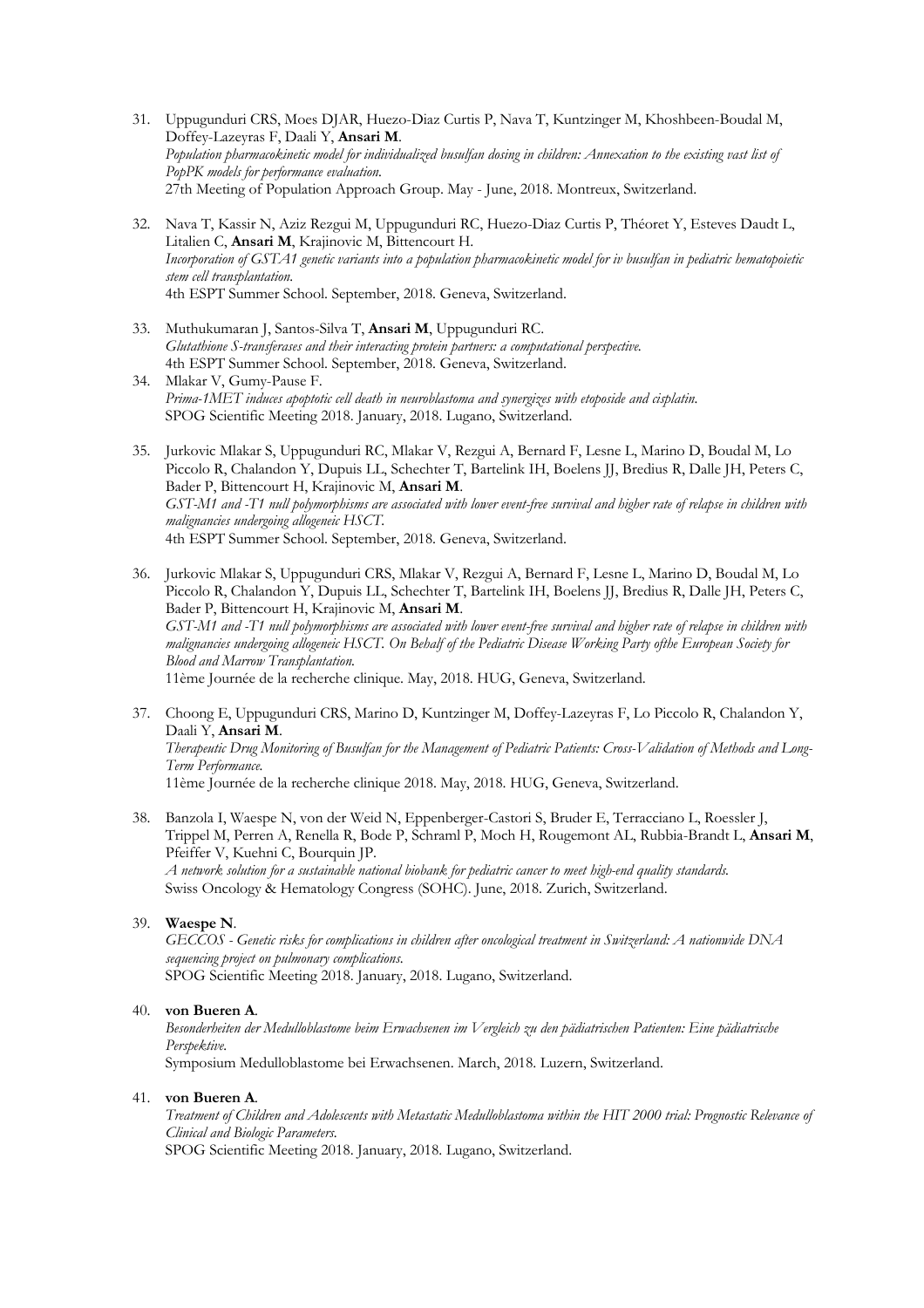42. Seidel C, **von Bueren AO**, Bojko S, Hoffmann M, Pietsch T, Gielen GH, Warmuth-Metz M, Bison B, Kortmann RD, Kramm CM. *Concurrent radiotherapy with temozolomide vs. concurrent radiotherapy with a cisplatinum-based polychemotherapy regimen: Acute toxicity in pediatric high-grade glioma patients.* 11ème Journée de la recherche clinique. May, 2018. HUG, Geneva, Switzerland.

### 43. **Nava T**.

*Dose personalization of Busulfan in children based on the GSTA1 gene variants and the proposal of a prospective trial: BuGenes Study.* SPOG Scientific Meeting 2018. January, 2018. Lugano, Switzerland.

- 44. Maggio A, **Gumy-Pause F**, Martin X, Beghetti M. *« Santé et Mouvement » physical reconditioning program for children with chronic condition.* Joint Annual Meeting Swiss Society of Paediatrics, Swiss Society of Paediatric Surgery and SwissSociety of Child and Adolescent Psychiatry and Psychotherapy. May, 2018. Lausanne, Switzerland.
- 45. Friedrich C, Shalaby T, Oehler C, Pruschy M, Seifert B, Picard D, Remke M, Warmuth-Metz M, Kortmann RD, Rutkowski S, Grotzer MA, **von Bueren AO**. *Tropomyosin receptor kinase C (TrkC) expression in medulloblastoma: relation to the molecular subgroups and impact on treatment response.* 1ère Journée de la recherche en pédiatrie. May, 2018. HUG, Geneva, Switzerland.

### **2017**

46. Opitz L, Volkmer B, Mauracher A, **Ansari M**, Kaiser D, Heininger U, Bodenmiller B, Pelkmans L, Schlapbach R, Vavassori S, Pachlopnik Schmid J. *A High-Performance Analysis Pipeline to find Disease-Causing Mutations in Patients with Primary Immunodeficiencies.* Joint annual meeting Swiss Society of Paediatrics and the Swiss Society for Allergology and Immunology Jointly organized with the 4th Lymphoid Tissue Meeting "Focus on Stromal Cells". June, 2017. St. Gallen, Switzerland.

- 47. Huezo-Diaz Curtis P, Uppugunduri CRS, Muthukumaran J, Rezgui MA, Peters C, Bader P, Duval M, Bittencourt H, Krajinovic M, **Ansari M**, on behalf of the Paediatric Disease Working Parties of the European Blood Marrow Transplant Group. *Association of CTH variant with sinusoidal obstruction syndrome in children receiving intravenous busulfan and cyclophosphamide before hematopoietic stem cell transplantation.* May, 2017. Lausanne, Switzerland.
- 48. De Clercq E, **Ansari M**, Elger B. *Le cadre conceptuel des soins palliatifs : l'éléphant dans le salon ?* 4ème Congrès international francophone en soins palliatifs. November, 2017. Geneva, Switzerland.
	- 49. Baleydier F, Schäppi-Tempia M, Ranza E, Rougemont AL, Merlini L, Hofer M, Posfay-Barbe K, **Ansari M**, Blanchard-Rohner G.

*A non-malignant tumoral presentation of a rare primary immunodeficiency.* Joint annual meeting Swiss Society of Paediatrics and the Swiss Society for Allergology and Immunology Jointly organized with the 4th Lymphoid Tissue Meeting "Focus on Stromal Cells". June, 2017. St. Gallen, Switzerland.

50. **von Bueren AO**, Kortmann RD, vonHoff K, Friedrich C, Mynarek M, Müller K, Goschzik T, ZurMühlen A, Gerber N, Warmuth-Metz M, Soerensen N, Deinlein F, Benesch M, Zwiener I, Kwiecien R, Faldum A, Bode U, Fleischhack G, Hovestadt V, Kool M, Jones D, Northcott P, Kuehl J, Pfister S, Pietsch T, Rutkowski S.

*Treatment of children and adolescents with metastatic medulloblastoma and prognostic relevance of clinical and biologic parameters.*

10ème Journée de la recherche clinique. May, 2017. HUG, Geneva, Switzerland.

### 51. **von Bueren A**.

*SIOP DIPG Registry and / or can we open a SIOPE-Infant HGG registry.* SPOG Scientific Meeting 2017. January, 2017. Lugano, Switzerland.

### **2016**

52. Belle F, Wengenroth L, Weiss A, Sommer G, Beck Popovic M, **Ansari M**, Bochud M, Kuehni C.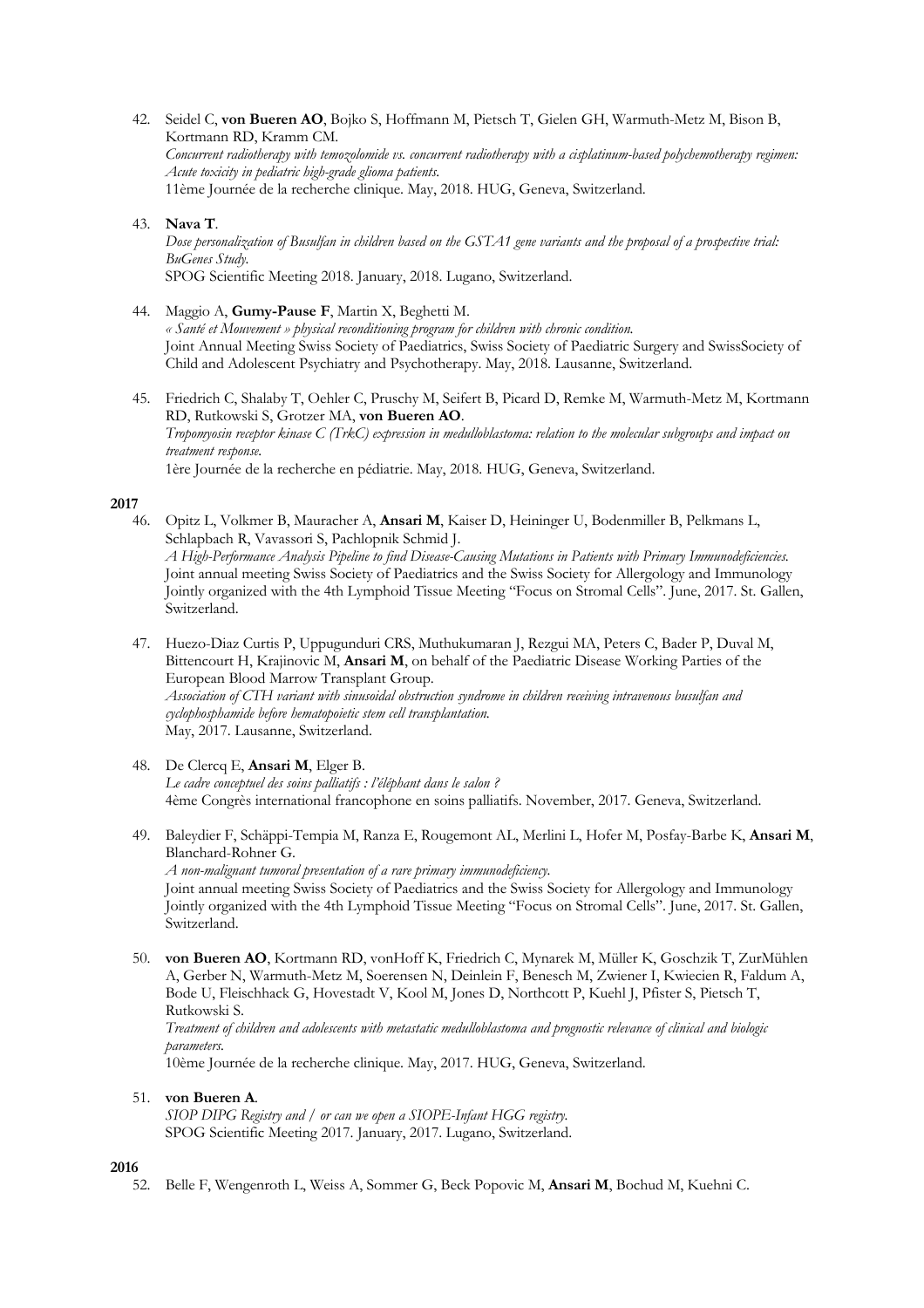*Awareness of National Dietary Recommendations in Adult Childhood Cancer Survivors Could Improve Healthcare Management.* Sixth edition of the Geneva Health Forum. April, 2016. Geneva, Switzerland.

- 53. Arni D, McLin V, Wildhaber B, Rimensberger P, **Ansari M**, Fontana P, Karam O. *Effects of plasma transfusions on antithrombin levels after pediatric liver transplantation.* Congrès et Assemblée Générale Société Suisse de Chirurgie Pédiatrique SSCP. September, 2016. St. Gallen, Switzerland.
- 54. **Ansari M**, Huezo-Diaz P, Rezgui MA, Marktel S, Duval M, Bittencourt H, Cappelli B, Krajinovic M. *Influence of glutathione S-transferase gene polymorphisms on busulfan pharmacokinetics and outcome of hematopoietic stem-cell transplantation in thalassemia pediatric patients.* 9e Journée et Prix de la recherche clinique. May, 2016. HUG, Geneva, Switzerland.

### 55. **Ansari M**.

*Personalised therapy for children: Hematopoietic Stem Cell Transplantation.* General assembly of Swiss Society of Clinical Pharmacology and Toxicology. May, 2016. Basel, Switzerland.

### 56. **Ansari M**.

*GSTA1 haplotypes affect busulfan clearance and toxicity in paediatric patients undergoing hematopoietic stem cell transplantation – Result of a Multicentric Prospective Study on Behalf of the Pediatric Disease Working Party of the European Blood and Marrow Group.* June, 2016. Bern, Switzerland.

#### **2015**

- 57. Schindler M, Spycher B, Ammann R, **Ansari M**, Michel G, Kuehni C. *Cause-specific late-mortality in 5-year survivors of childhood cancer in Switzerland.* Swiss Public Health Conference 2015 - Climate Change and Health. September, 2015. Geneva, Switzerland.
- 58. Mader L, Rueegg CS, Vetsch J, Rischewski J, **Ansari M**, Kuehni C, Michel G. *Employment and income of parents of long-term childhood cancer survivors compared to the general population.* Swiss Public Health Conference 2015 - Climate Change and Health. September, 2015. Geneva, Switzerland.

#### 59. Filaine P, **Ansari M**.

*La gestion des symptomes chez un enfant en phase terminale d'un cancer.* Congrès de soins palliatifs. September, 2015. Lausanne, Switzerland.

#### 60. **Ansari M**.

*La transplantation hématopoiétique allogénique de cellules souches et la drépanocytose.* La Drépanocytose ici et là-bas. November, 2015. CHUV, Lausanne, Switzerland.

#### **2014**

- 61. Schindler M, Mitter V, **Ansari M**, Von der Weid N, Kuehni C. *Time-trends and predictors of childhood cancer survival in Switzerland.* Swiss Public Health Conference. August, 2014. Olten, Switzerland.
- 62. Arni D, Gumy-Pause F, **Ansari M**, Kremer Hovinga JA, McLin V. *A rare combination of severe ADAMTS13 deficiency with acute liver failure.* Swiss Pediatric meeting 2014. Basel, Switzerland.

#### **2013**

63. Uppugunduri CRS, Daali Y, Rezgui MA, Huezo Diaz P, Tyagi AK, Rousseau J, Duval M, Bittencourt H, Krajinovic M, **Ansari M**. *CYP2C9 genotypes associated with higher sulfolane levels in children receiving intravenous busulfan prior to hematopoietic stem cell transplantation.* 11th biennial Congress of the European Association for Clinical Pharmacology and Therapeutics. August, 2013. Geneva, Switzerland.

64. Uppugunduri CRS, **Ansari M**, Théorêt Y, Déglon J, Versace F, Gumy-Pause F, Dayer P, Desmeules J, Daali Y.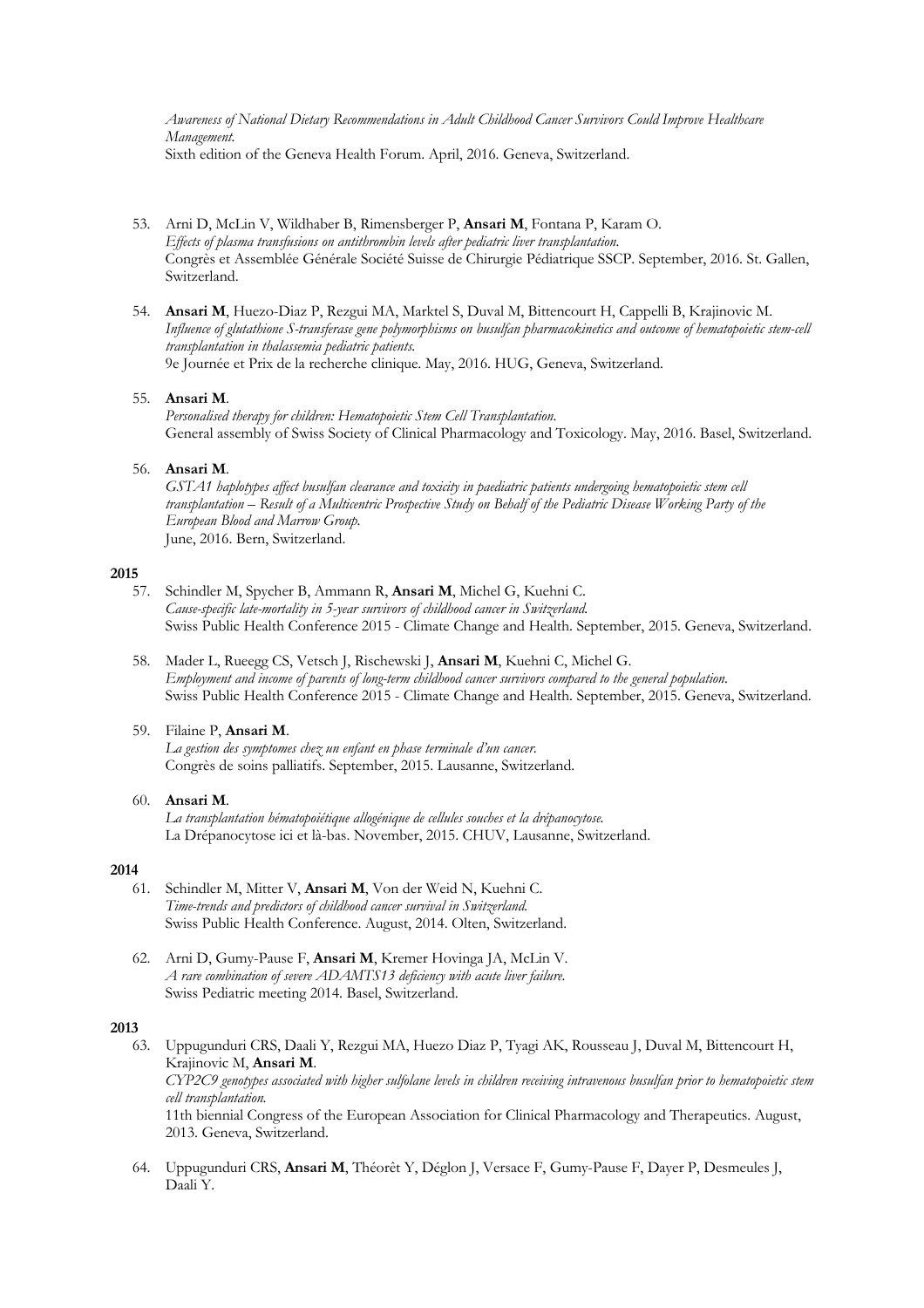*A Simplified Method for Busulfan Therapeutic Drug Monitoring Using Dried Blood Spot Sampling In Pediatric Patient Undergoing Stem Cell Transplantation.* 11th biennial Congress of the European Association for Clinical Pharmacology and Therapeutics. August, 2013. Geneva, Switzerland.

- 65. Rock N, Judas C, Mattiello V, Gumy-Pause F, Ozsahin H, **Ansari M**. *Arsenic trioxide: first line treatment of relapse of acute promyelocytic leukemia of children?* Congrès annuel de la Société Suisse de Pédiatrie SSP. June, 2013. Geneva, Switzerland.
- 66. Pittet L, Emonet S, **Ansari M**, Girardin E, Schrenzel J, Siegrist CA, Posfay Barbe K. *Bordetella holmesii bacteremia in a child with nephroblastoma.* Congrès annuel de la Société Suisse de Pédiatrie SSP. June, 2013. Geneva, Switzerland.
- 67. Mandriota S, Gumy-Pause F, **Ansari M**. *Ataxia-Telangiectasia Mutated (ATM) signalling in neuroblastoma.* SPOG Scientific Meeting 2013. February, 2013. Lugano, Switzerland.
- 68. L'Huillier AG, Filaine P, Bernard F, Mattiello V, Crosazzo L, Delco C, Bissat E, Diana A, Gumy-Pause F, **Ansari M**. *Fever without focus? Keep hemophagocytic lymphohistiocytosis in mind.* Congrès annuel de la Société Suisse de Pédiatrie SSP. June, 2013. Geneva, Switzerland.
- 69. Kanavaki I, McLin V, Belli D, Beck-Popovic M, Gumy-Pause F, **Ansari M**, Wildhaber B. *Liver transplantation as a treatment option in a child with hepatic embryonal sarcoma.* Congrès annuel de la Société Suisse de Pédiatrie SSP. June, 2013. Geneva, Switzerland.
- 70. Gebistorf F, Crosazzo Franscini L, Filaine P, Bernard F, Mattiello V, Martin G, Boehlen F, Gumy-Pause F, **Ansari M**. *Unusual cause of acute bruising in a previously healthy girl.* Congrès annuel de la Société Suisse de Pédiatrie SSP. June, 2013. Geneva, Switzerland.
- 71. Filaine P, L'Huillier AG, Mattiello V, Crosazzo Franscini L, Bernard F, **Ansari M**, Gumy-Pause F. *Neurofibromatosis 1 (NF1) increases incidence of different types of paediatric cancers.* Congrès annuel de la Société Suisse de Pédiatrie SSP. June, 2013. Geneva, Switzerland.
- 72. Crosazzo Franscini L, Mattiello V, Filaine P, Bernard F, **Ansari M**, De Coulon G, Dhouib Chargui A, Rougement-Pidoux AL, Gumy-Pause F. *Langherans cell histiocytosis: an unusual cause of torticollis in children.* Congrès annuel de la Société Suisse de Pédiatrie SSP. June, 2013. Geneva, Switzerland.
- 73. Bernard F, Gumy-Pause F, Mattiello V, Filaine P, Crosazzo L, Roosnek E, Passweg J, Chalandon Y, **Ansari M**. *Administration of rituximab after hematopoietic stem cell transplantation can induce severe and prolonged hypogammaglobulinemia in children.* Congrès annuel de la Société Suisse de Pédiatrie SSP. June, 2013. Geneva, Switzerland.

### **2012**

- 74. Vandertuin L, Lacroix L, Mapelli E, Ozsahin H, **Ansari M**, Gervaix A. *Hyperleukocytosis and its role in the pediatric emergency department.* Congrès annuel de la Société Suisse de Pédiatrie SSP. May - June, 2012. Lucerne, Switzerland.
- 75. Uppugunduri C, Versace F, Krajinovic M, Théoret Y, Gumy Pause F, Ozsahin H, Mangin P, Staub C, **Ansari M**.

*Quantification of sulfolane, a metabolite of busulfan in plasma by gas chromatography and tandem mass spectrometry: a new method for evaluating the role of sulfolane and metabolic fate of busulfan.* 38th Annual Meeting of the European Society for Blood and Marrow Transplantation. April, 2012. Geneva, Switzerland.

76. Uppugunduri C, Théoret Y, Déglon J, Versace F, Gumy Pause F, Ozsahin H, Dayer P, Desmeules J, Daali Y, **Ansari M**.

*A simplified method for busulfan therapeutic drug monitoring using dried blood spot sampling in paediatric patients undergoing stem cell transplantation.*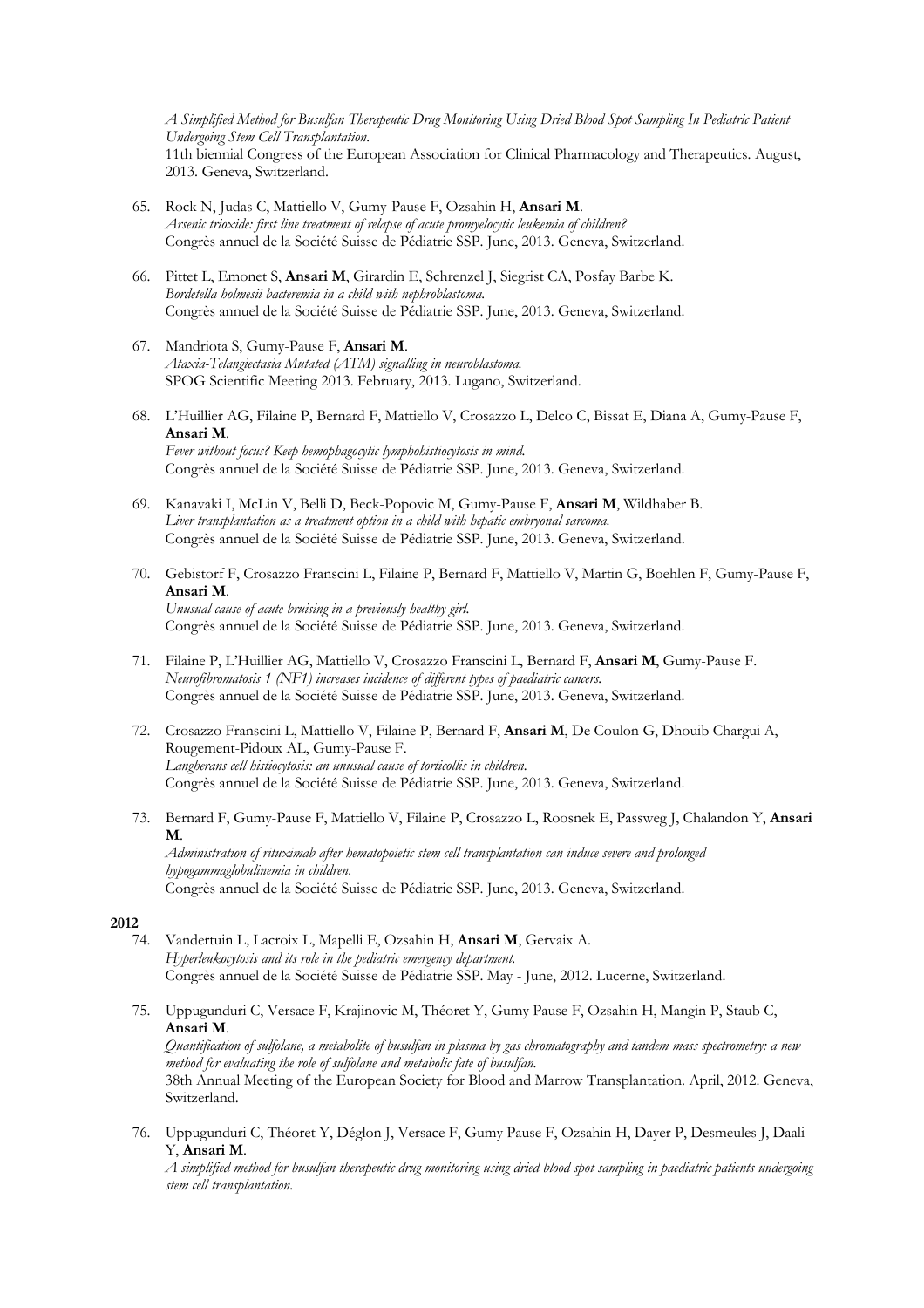38th Annual Meeting of the European Society for Blood and Marrow Transplantation. April, 2012. Geneva, Switzerland.

- 77. Tirefort Y, Roosnek E, Paiano S, Levrat E, Casani A, Mothy B, Bernimoulin M, Nagy-Hulliger M, Grandjean A, Metthes T, Chigrinova E, Kami K, **Ansari M**, Kindler V, Ozsahin H, Masouridi S, Chalandon Y. *Prognostic significance of EBMT risk score for the outcome of allogeneic haematopoietic stem cell transplantation after T-cell depletion.* 38th Annual Meeting of the European Society for Blood and Marrow Transplantation. April, 2012. Geneva, Switzerland.
- 78. Rigatou E, Gumy Pause F, Mattiello V, Chalandon Y, **Ansari M**, Ozsahin H. *Update on post transplant immune reconstitution after allogeneic stem cell transplantation in paediatric high-risk leukaemia patients.* 38th Annual Meeting of the European Society for Blood and Marrow Transplantation. April, 2012. Geneva, Switzerland. 79. Rigatou E, Gumy Pause F, Mattiello V, Chalandon Y, **Ansari M**, Ozsahin H.
- *Diamond Blackfan anemia: when to transplant?* 38th Annual Meeting of the European Society for Blood and Marrow Transplantation. April, 2012. Geneva, Switzerland.
- 80. Repond B, Cristiano G, Ozsahin H, Gumy Pause F, **Ansari M**, Bernard V. *Diet in the onco-hematology pediatric unit of the Geneva university hospital.* 38th Annual Meeting of the European Society for Blood and Marrow Transplantation. April, 2012. Geneva, Switzerland.
- 81. Nagy M, Ozsahin H, **Ansari M**, Preynat-Seauve O, Cerdan-Bruyère P, Chalandon Y, Rigal E. *Effect of dysimmunity on blood group determination after allogenic stem cell transplantation: a difficult case.* 38th Annual Meeting of the European Society for Blood and Marrow Transplantation. April, 2012. Geneva, Switzerland.
- 82. Mattiello V, Larigaldie S, Zarra S, De Coulon G, Gumy Pause F, **Ansari M**, Ozsahin H. *Recombinant human erythropoietin in surgical correction of pediatric spinal deformities: a two years experience.* Congrès annuel de la Société Suisse de Pédiatrie SSP. May - June, 2012. Lucerne, Switzerland.
- 83. Krajinovic M, Rezgui M, Théoret Y, Duval M, Mezziani S, Rousseau J, Labuda M, Pryzbilla C, Vachon M, Desjean C, Champagne M, Peters C, Bittencourt H, **Ansari M**. *Glutathion S transferase gene variations influence busulfan pharmacokinetics and outcome of haematopoietic stem cell transplantation.* 38th Annual Meeting of the European Society for Blood and Marrow Transplantation. April, 2012. Geneva, Switzerland.
- 84. Gumy Pause F, Pardo B, Khoshbeen-Boudal M, **Ansari M**, Gayet-Ageron A, Sappino AP, Attiyeh EF, Ozsahin H. *GSTP1 hypermethylation is associated with reduced protein expression, aggressive disease and prognosis in neuroblastoma.* 5ème Journée de la recherche Clinique. May, 2012. HUG, Geneva, Switzerland.
- 85. Flores P, Vuilloud C, Cristiano G, Ozsahin H, Gumy Pause F, **Ansari M**, Bernard V. *Schooling of ill children – school social link: experience in a transplant unit.* 38th Annual Meeting of the European Society for Blood and Marrow Transplantation. April, 2012. Geneva, Switzerland.
- 86. Bernard V, Bouchardy M, Cristiano G, Ozsahin H, Gumy Pause F, **Ansari M** *Transdisciplinary project : enhancement of physical activity for long-term hospitalised onco-hematological children.* European group for blood and marrow transplantation, 38th Annual meeting. April 2012, Geneva, Switzerland.
- 87. **Ansari M**, Théoret Y, Rezgui M, Mezziani S, Desjean C, Vachon M, Labuda M, Champagne M, Duval M, Peters C, Krajinovic M, Bittencourt H. *Association between busulfan exposure and outcome in children receiving intravenous busulfan before haematopoietic stem cell transplantation.* 38th Annual Meeting of the European Society for Blood and Marrow Transplantation. April, 2012. Geneva, Switzerland.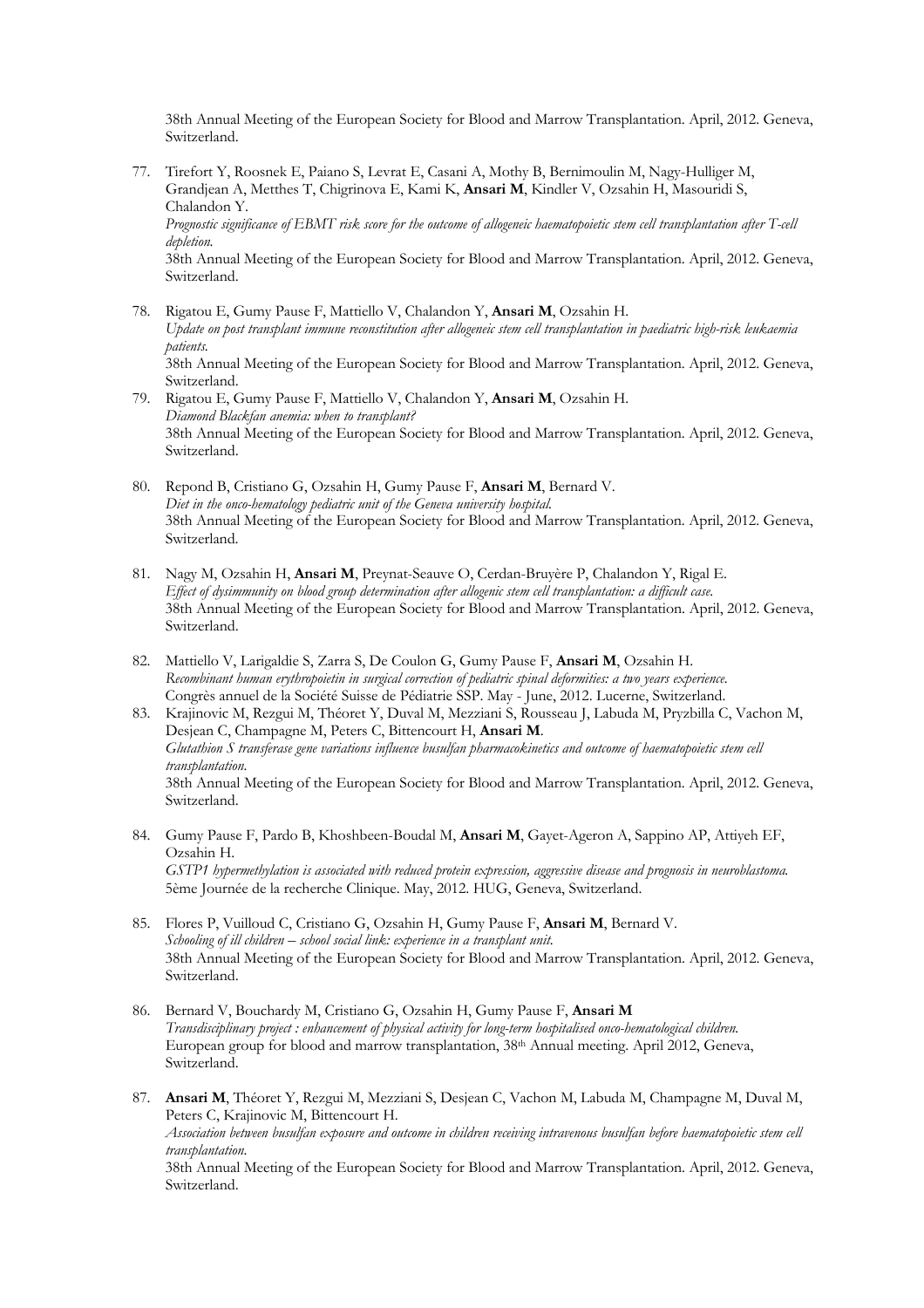- 88. **Ansari M**, Strunk D, Schallmoser K, Delco C, Rougemont AL, Moll S, Villard J, Gumy-Pause F, Chalandon Y, Parvex P, Passweg J, Ozsahin H, Kindler V. *Impact of mesenchymal stem cell transfusion on thrombotic microangiopathy post-hematopoietic stem cell transplantation.* 5ème Journée de la recherche clinique. May, 2012. HUG, Geneva, Switzerland.
- 89. **Ansari M**, Uppugunduri C, Bittencourt H, Gumy Pause F, Ferrari-Lacraz S, Chalandon Y, Ozsahin H, Tiercy JM, Duval M, Krajinovic M, Villard J. *Anti HLA antibodies and outcome in pediatric cord blood transplantation.* 38th Annual Meeting of the European Society for Blood and Marrow Transplantation. April, 2012. Geneva, Switzerland.
- 90. Chigrinova E, Roosnek E, Mothy B, Grandjean AP, Casini A, **Ansari M**, Ozsahin H, Nagy M, Tirefort Y, Levrat E, Bernimoulin M, Masouridi S, Chalandon Y. *Allogenic haematopoietic stem cell transplantation for non-Hodgkin lymphoma: a single-center experience*. 38th Annual Meeting of the European Society for Blood and Marrow Transplantation. April, 2012. Geneva, Switzerland.

### **2011**

- 91. Cimasoni L, **Ansari M,** Grazioli S, Gumy Pause F, Berner M, Ozsahin H *Bronze baby syndrome in severe hemolytic disease of the newborn.* Société suisse de pédiatrie, Assemblée annuelle. Montreux, septembre 2011, Switzerland. 92.
	- Mattiello V, L'Huillier A, Cimasoni L, Gumy Pause F, Darani A, **Ansari M**, Ozsahin AH *Intrapleural vincristine infusion in a 7 year-old girl with an acute lymphoblastic leukemia : a case-report and review of the literature.*

Société suisse de pédiatrie, Assemblée annuelle. Montreux, septembre 2011, Switzerland.

- 93. Tissot C, **Ansari M**, Beghetti M, Aggoun Y, Finci F, Blouin JL, Fokstuen S *Cardiac troponin 1 mutation responsible for idiopathic restrictive cardiomyopathy in a 4 year-old child.* Société suisse de pédiatrie, Assemblée annuelle. Montreux, septembre 2011, Switzerland.
- 94. Yaron M, Beck-Popovic M, Girardin C, Phan-Hug F, Wunder D, Primi MP, Feki A, Ibecheole V, Simon JP, Schwitzgebel Turello R, Bellavia M, Ambrosetti A, **Gumy-Pause F**. *Fertility preservation in female pediatric cancer patients: a multidisciplinary approach.* Joint annual meeting of the foederatio Paedo medicorum helveticorum Swiss Society of Paediatrics Swiss Society of Paediatric Surgery Swiss Society for Child and Adolescent Psychiatry and Psychotherapy. September, 2011. Montreux, Switzerland.
- 95. Reverdin A, Soccal PM, Mornand A, **Gumy-Pause F**, Pache JC, Rougemont AL, Barazzone Argiroffo C. *Endobronchial inflammatory myofibroblastic tumor as a rare cause of left lung atelectasis.* Joint annual meeting of the foederatio Paedo medicorum helveticorum Swiss Society of Paediatrics Swiss Society of Paediatric Surgery Swiss Society for Child and Adolescent Psychiatry and Psychotherapy. September, 2011. Montreux, Switzerland.

# **3) ABSTRACTS NON PUBLIES**

### **2021**

1. Rahel Kasteler, Christa Lichtensteiger, Christina Schindera, **Marc Ansari**, Claudia E. Kuehni, for the Swiss Pediatric Oncology Group.

*Validation of questionnaire-reported chest wall abnormalities with a telephone interview in Swiss childhood cancer survivors.*  BMC cancer. June 2021

2. Khalil Ben Hassine, Tiago Nava, Yves Theoret, Christa E. Nath, Youssef Daali, Nastya Kassir, Victor Lewis, Robert G M Bredius, Peter J. Shaw, Henrique Bittencourt, Maja Krajinovic, Chakradhara Rao Satyanarayana Uppugunduri, and **Marc Ansari**.

*Precision dosing of IV busulfan in pediatric hematopoietic stem cell transplantation: Results from a multicenter population pharmacokinetic study. 1,2. CPT:* 

Pharmacometrics & Systems Pharmacology. June 2021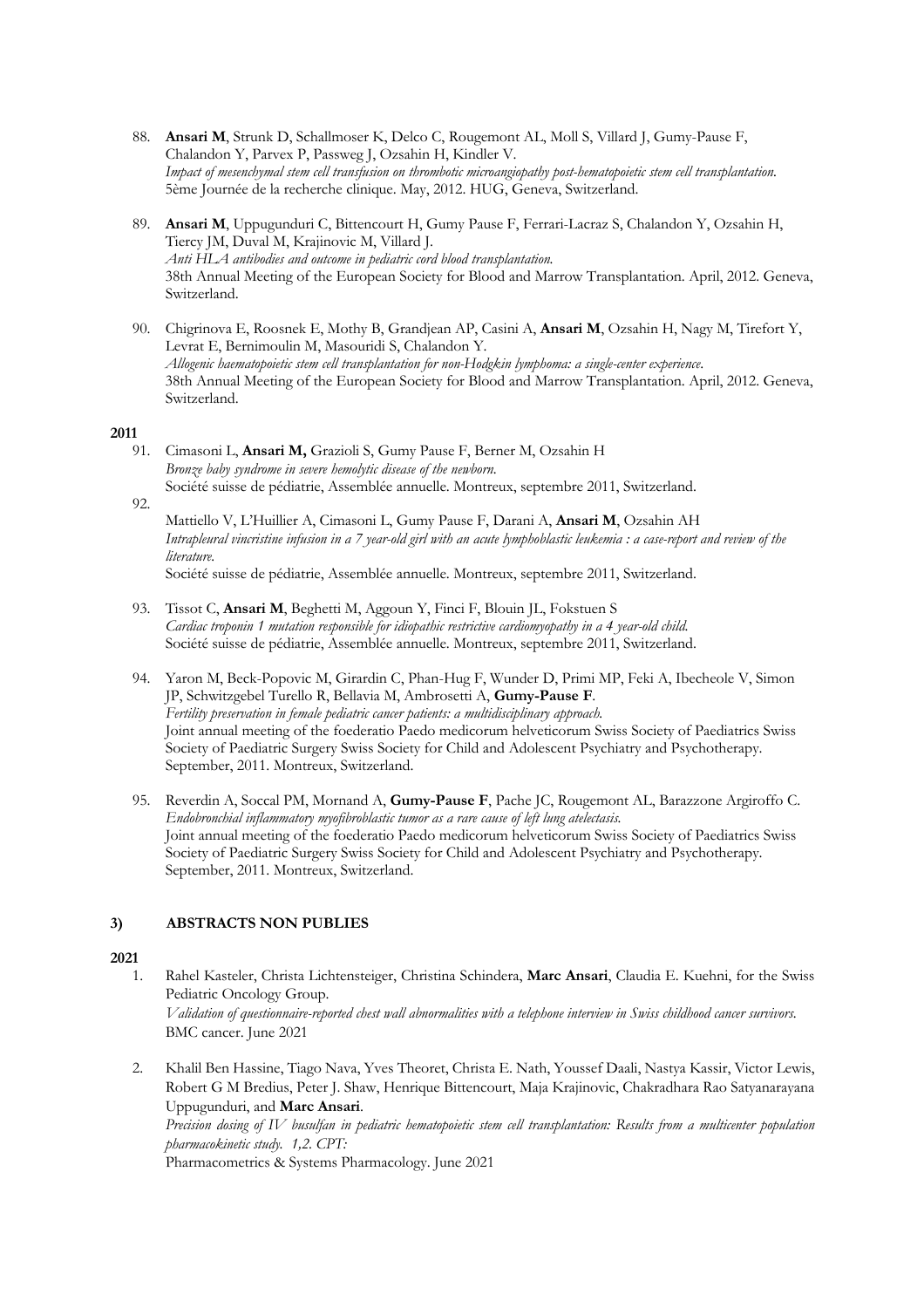3. Marianne Ifversen, Luisa Sisinni, Krzysztof Kalwak, Daphna Hutt, Thomas Lehrnbecher, Adriana Balduzzi, Tamara Diesch, Andrea Jarisch, Tayfun Güngör, Jerry Stein, Isaac Yaniv, Halvard Bonig, Michaela Kuhlen, **Marc Ansari**, Tiago Nava, Jean-Hugues Dalle, Cristina Diaz De Heredia, Eugenia Trigoso, Ulrike Falkenberg, Mihaela Hartmann, Marco Deiana, Marta Canesi, Chiara Broggi, Alice Bertaina, Brenda Gibson, Gergely Krivan, Kim Vettenranta, Toni Matic, Jochen Buechner, Anita Lawitschka, Christina Peters, Akif Yeşilipek, Koray Yalçın, Giovanna Lucchini, Shahrzad Bakhtiar, Dominik Turkiewicz, Riitta Niinimäki, Jacek Wachowiak, Simone Cesaro, Arnaud Dalissier, Selim Corbacioglu, Andre Manfred Willasch, Peter Bader. *Supportive care during paediatric haematopoietic stem cell transplantation: prevention of infections. A report from workshops on supportive care of the Paediatric Diseases Working Party (PDWP) of the European Society for Blood and Marrow Transplantation (EBMT).* 

Frontiers in Pediatrics, section Pediatric Oncology. 2021

4. Luana Lavieri, Christa Koenig, Nicole Bodmer, Philipp Agyeman, Katrin Scheinemann, **Marc Ansari**, Roland A Ammann. *Predicting Fever in Neutropenia with Safety Relevant Events in Children Undergoing Chemotherapy for Cancer : the Prospective Multicenter*  SPOG 2015 FN Definition Study. 2021

# **2020**

- 5. Nicolas Waespe, [dont **Ansari M**]. *1) Updates on germline DNA collection and analysis in Swiss childhood cancer patients and survivors: The BISKIDS and GECCOS projects 2) Incidence & risk factors for early second neoplasms in childhood cancer patients in Switzerland*. SPOG Scientific Meeting 2020. February, 2020. Lugano, Switzerland.
- 6. Sven Strebel, [dont **Ansari M**]. *Hearing problems after treatment for childhood cancer: what we know, and what we don't*. SPOG Scientific Meeting 2020. February, 2020. Lugano, Switzerland.
- 7. Robin Shannon, [dont **Ansari M**]. *Glutathione-s-transferases inhibitors and chemotherapeutic drug resistance.* SPOG Scientific Meeting 2020. February, 2020. Lugano, Switzerland.
- 8. Khalil Ben Hassine, [dont **Ansari M**]. *Extended Population Pharmacokinetic modelling of IV Busulfan in children undergoing HSCT: integrating GSTA1 genetic variants and conditioning regimens in the dose prediction.*  SPOG Scientific Meeting 2020. February, 2020. Lugano, Switzerland.
- 9. Tiago Nava, [dont **Ansari M**]. *Genetic susceptibility to hepatic sinusoidal syndrome in pediatric patients undergoing HSCT.*  SPOG Scientific Meeting 2020. February, 2020. Lugano, Switzerland.
- 10. Maryline Bovero, , [dont **Ansari M**]. *Value of the advanced nurse practitioner in the follow up of children with leukemia.*  SPOG Scientific Meeting 2020. February, 2020. Lugano, Switzerland.

- 11. Mlakar V, Jurkovic Mlakar S, Lesne L, Marino D, Rathi K, Maris J, **Ansari M,** F. Gumy-Pause. *Prima-1met-induced neuroblastoma cell death is modulated by P53 and Mycn through glutathione level*. Journée de la recherche du Département de la Femme, de l'Enfant et de l'Adolescent. Octobre, 2019. HUG, Geneva, Switzerland.
- 12. Golay H, Jurkovic Mlakar S, Mlakar V, Nava T, **Ansari M**. *The biological and clinical relevance of G protein-coupled receptors to the outcomes of hematopoietic stem cell transplantation : a systematized review of the litarature.* Journée de la recherche du Département de la Femme, de l'Enfant et de l'Adolescent. Octobre, 2019. HUG, Geneva, Switzerland.
- 13. Fernandez B, Curtis P, **Ansari M**.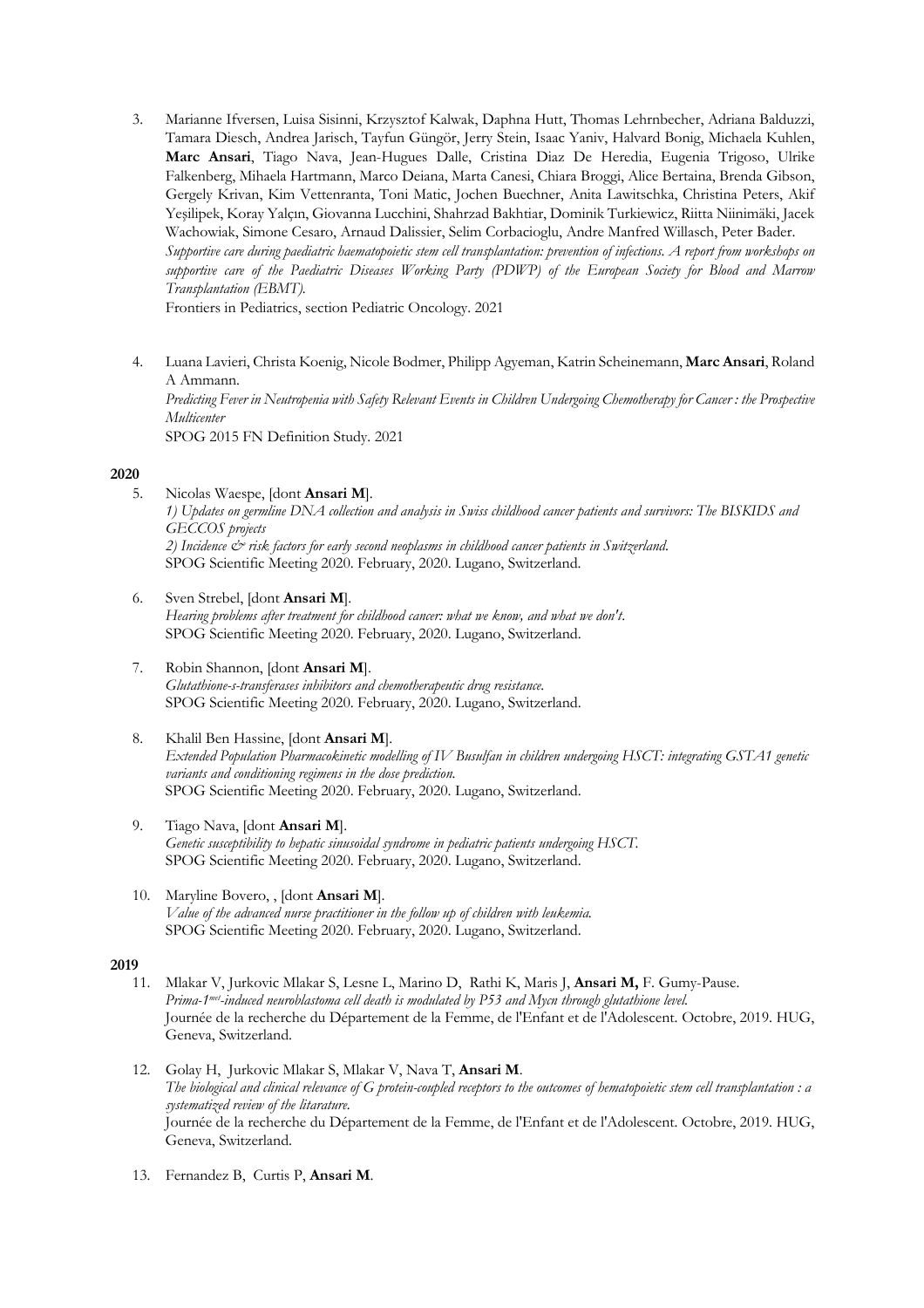*Influence of ABCB1 polymorphisms on cyclosporine pharmacokinetics and acute graft versus host disease in children undergoing hematopoietic stem cell transplantation.* Journée de la recherche du Département de la Femme, de l'Enfant et de l'Adolescent. Octobre, 2019. HUG, Geneva, Switzerland.

14. Perez A, Merlini L, El-Ayadi M, Korff C, **Ansari M**, von Bueren AO. *Ketogenic diet treatment in diffuse intrinsic pontine glioma in children: A retrospective study investigating the feasibility, toxicity, and safety*. Journée de la recherche du Département de la Femme, de l'Enfant et de l'Adolescent. Octobre, 2019. HUG, Geneva, Switzerland.

#### **2018**

15. Gumy Pause F, Adam C, Girardin C, Yaron M, Andrieu-Vidal I, Phan-Hug F, Primi M.P, Simon J.P, Schwitzgebel V, Streuli I, Bernard F, Diesch-Furlanetto T, Benard J, Beck-Popovic M, **Ansari M**, Vulliemoz N

*Testicular tissue cryopreservation for fertility preservation in male pediatric cancer patients.*  Congrès annuel de la Société Suisse de Pédiatrie SSP. May, 2018. Lausanne, Switzerland.

16. Cerutti-Monteventi O, Picard C, Rougemont-Pidoux AL, Gumy Pause F, Merlini L, Wilde J, **Ansari M**, von Bueren A. *A rare diagnosis of an abdominal mass in an adolescent.* 

Congrès annuel de la Société Suisse de Pédiatrie SSP. May, 2018. Lausanne, Switzerland.

17. Mattiello V, Marino D, Waespe N, Gumy Pause F, Pfeiffe V, Ruckstuhl JM, Posfay Barbe K, Lo Piccolo R, **Ansari M**

*BAHOP : from local to national – the new germline DNA biobank for kids with blood disorders and cancer in Switzerland.*

Congrès annuel de la Société Suisse de Pédiatrie SSP. May, 2018. Lausanne, Switzerland.

- 18. Arni D, McLin V, Wildhaber B, Rimensberger P, **Ansari M**, Fontana P, Karam O *Effects of plasma transfusions on antithrombin levels after pediatric liver transplantation.* 1ère Journée de la recherche en pédiatrie. May, 2018. HUG, Geneva, Switzerland.
- 19. Duvernay L, Huezo-Diaz Curtis P, **Ansari M** *Could CYP3A4, CYP3A5 and ABCB1 genes polymorphisms predict the response to cyclosporine in pediatric hematopoietic stem-cell transplantation patients? 1st Pediatric research day a the HUG (2018).* 1st Pediatric research day. May, 2018. HUG, Geneva, Switzerland.
- 20. Mlakar V , Jurkovic Mlakar S, Lesne L, Marino D, Rathi KS, Maris J, **Ansari M**, Gumy Pause F *PRIMA-1MET induces apoptotic cell death in neuroblastoma and synergizes with etoposide and cisplatin.*  1st Pediatric research day. May, 2018. HUG, Geneva, Switzerland.

#### **2017**

### 21. **Ansari M**

- *Busulfan individualised therapy.* Adolescents. May, 2017. Jerusalem, Israel.
- 22. **Ansari M**, Bittencourt H, Krajinovic M *Bugenes : A new prospective trial.* Adolescents. May, 2017. Jerusalem, Israel.
- 23. **Ansari M** *Les Soins Palliatifs Pédiatrique à Genève et en Suisse.* Symposium en Soins Pallaitifs Pédiatriques. November, 2017. HUG, Geneva, Switzerland.

#### **2016**

24. Choong E Uppugunduri CR, Marino D, Kuntzinger M, Doffey Lazeyras F, Lo Piccolo R, Chalandon Y, Peters C, Daali Y, **Ansari M**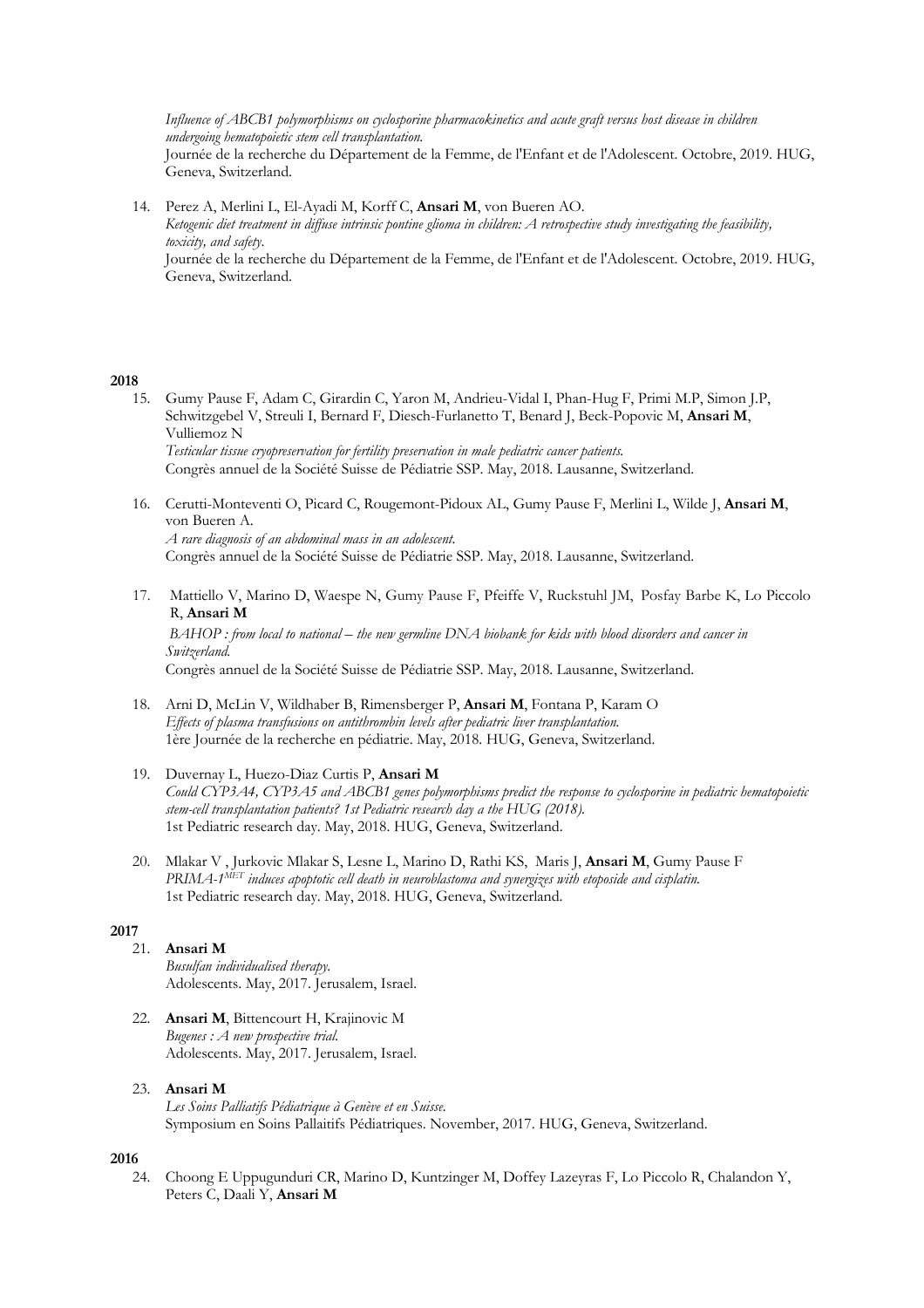*Busulfan therapeutic drug monitoring for children at Geneva University Hospital.* 9e Journée et Prix de la recherche clinique. May, 2016. HUG, Geneva, Switzerland.

- 25. Mandriota S, Valentijn L, Lesne L Betts D, Marino D, Boudal- Khoshbeen M, London W, Rougemont AL, Edward F, Attiyeh E, Maris JM, Michael D, Hogarty MD, Koster J, Molenaar JJ, Versteeg R, **Ansari M**, Gumy Pause F *Ataxia-telangiectasia mutated (ATM) silencing promotes neuroblastoma progression through a MYCN independent mechanism.* 9e Journée et Prix de la recherche clinique. May, 2016. HUG, Geneva, Switzerland.
- 26. Uppugunduri CR, **Ansari M** *Long-term evaluation of Busulfan methods for therapeutic drug monitoring in pediatric patients.* June, 2016. Bern, Switzerland
- 27. Gumy Pause F, **Ansari M** *Male fertility preservation using testicular tissue cryopreservation before highly gonadotoxic cancer treatment - a multi-centric study.*  June, 2016. Bern, Switzerland
- 28. Curtis P, **Ansari M** *MGMT associated with acute GVHD in pediatric patients who underwent haematopoietic stem cell transplantion.* June, 2016. Bern, Switzerland
- 29. Uppugunduri CR, **Ansari M** *Clinical validation of dried blood sampling method for therapeutic drug concentration monitoring of busulfan in pediatric patients-preliminary results.* June, 2016. Bern, Switzerland

### **2014**

- 30. Uppugunduri CR, Daali Y, Rezgui MA, Huezo-Diaz P, Tyagi AK, Rousseau J, Duval M, Bittencourt H, Krajinovic M, **Ansari M** *Association of Busulfan metabolic ratios (Busulfan/Sulfolane) with clinical outcomes of allogenic hematopoietic stem cell transplantation in children receiving Busulfan based myeloablative conditioning.* SPOG Scientific Meeting 2014. January, 2014. Lugano, Switzerland.
- 31. Mandriota S, **Ansari M**, Gumy Pause F *Role of ataxia-telangiectasia mutated (ATM) inactivation in neuroblastoma progression.* SPOG Scientific Meeting 2014. January, 2014. Lugano, Switzerland.

### 32. **Ansari M**

*The add on study of FORUM SCT PED study.* 25th Annual Meeting of the International BFM Study Group/ 9th Biennial Symposium on Childhood Leukemia. April, 2014. Prague, Czech Republic.

- 33. **Ansari M**, Rezgui MA, Théoret Y, Uppungunduri CR, Duval M, Peters C, Bittencourt H, Krajinovic M *Association of glutathione S-transferase gene variations, busulfan exposure and clinical outcomes in children receiving intravenous busulfan before hematopoietic stem cell transplantation.* 7e Journée et Prix de la recherche clinique. May, 2014. HUG, Geneva, Switzerland.
- 34. Acosta-Martin AE, Antinori-Malaspina P, Uppugunduri CR, Daali Y, **Ansari M**, Hochstrasser DF, Scherl A, Lescuyer P, Müller M *Development of a workflow for the detection of drug-derived adducts on proteins.* HUPO 2014 : 13th World congress of the Human Proteome. October, 2014. Madrid, Spain.

### **2013**

### 35. **Ansari M**

*La pharmacogénomique et pharmacocinétique chez l'enfant en transplantatin de cellules souches hématopoiétique*. SPOG Scientific Meeting 2013. February, 2013. Lugano, Switzerland.

### 36. Uppungunduri C, **Ansari M**

*A novel method for quantification of sulfolane (a metabolite of busulfan) in plasma by gas chromatography-tandem mass*